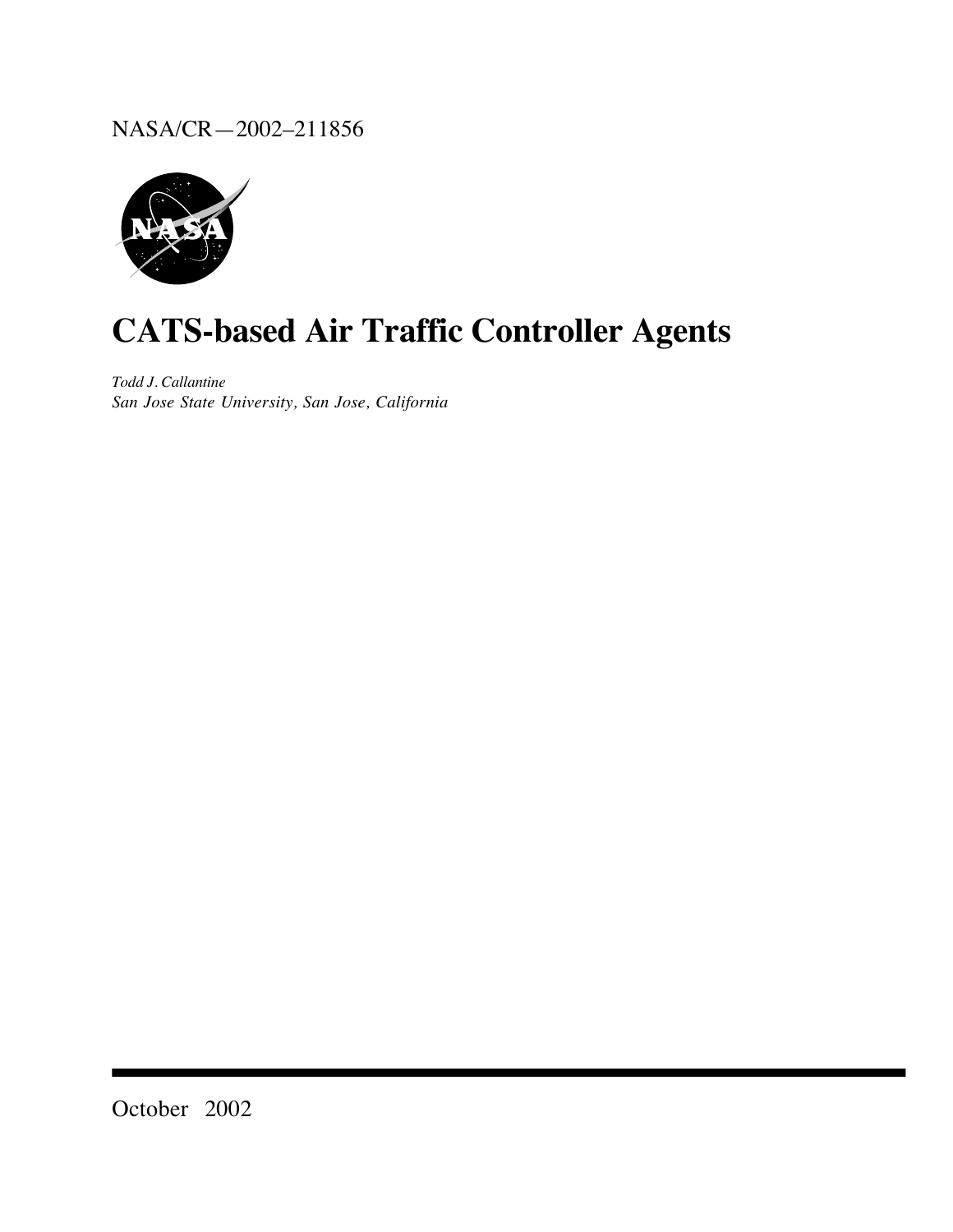#### The NASA STI Program Office ... in Profile

Since its founding, NASA has been dedicated to the advancement of aeronautics and space science. The NASA Scientific and Technical Information (STI) Program Office plays a key part in helping NASA maintain this important role.

The NASA STI Program Office is operated by Langley Research Center, the lead center for NASA's scientific and technical information. The NASA STI Program Office provides access to the NASA STI Database, the largest collection of aeronautical and space science STI in the world. The Program Office is also NASA's institutional mechanism for disseminating the results of its research and development activities. These results are published by NASA in the NASA STI Report Series, which includes the following report types:

- TECHNICAL PUBLICATION. Reports of completed research or a major significant phase of research that present the results of NASA programs and include extensive data or theoretical analysis. Includes compilations of significant scientific and technical data and information deemed to be of continuing reference value. NASA counterpart of peer-reviewed formal professional papers, but having less stringent limitations on manuscript length and extent of graphic presentations.
- TECHNICAL MEMORANDUM. Scientific and technical findings that are preliminary or of specialized interest, e.g., quick release reports, working papers, and bibliographies that contain minimal annotation. Does not contain extensive analysis.
- CONTRACTOR REPORT. Scientific and technical findings by NASA-sponsored contractors and grantees.
- CONFERENCE PUBLICATION. Collected papers from scientific and technical conferences, symposia, seminars, or other meetings sponsored or co-sponsored by NASA.
- SPECIAL PUBLICATION, Scientific, technical, or historical information from NASA programs, projects, and missions, often concerned with subjects having substantial public interest.
- TECHNICAL TRANSLATION. English-language translations of foreign scientific and technical material pertinent to NASA's mission.

Specialized services that complement the STI Program Office's diverse offerings include creating custom thesauri, building customized databases, organizing and publishing research results ... even providing videos.

For more information about the NASA STI Program Office, see the following:

- Access the NASA STI Program Home Page at *http://www.sti.nasa.gov*
- E-mail your question via the Internet to help@sti.nasa.gov
- Fax your question to the NASA STI Help Desk at (301) 621-0134
- Telephone the NASA STI Help Desk at (301) 621-0390
- Write to: NASA STI Help Desk NASA Center for AeroSpace Information 7121 Standard Drive Hanover, MD 21076-1320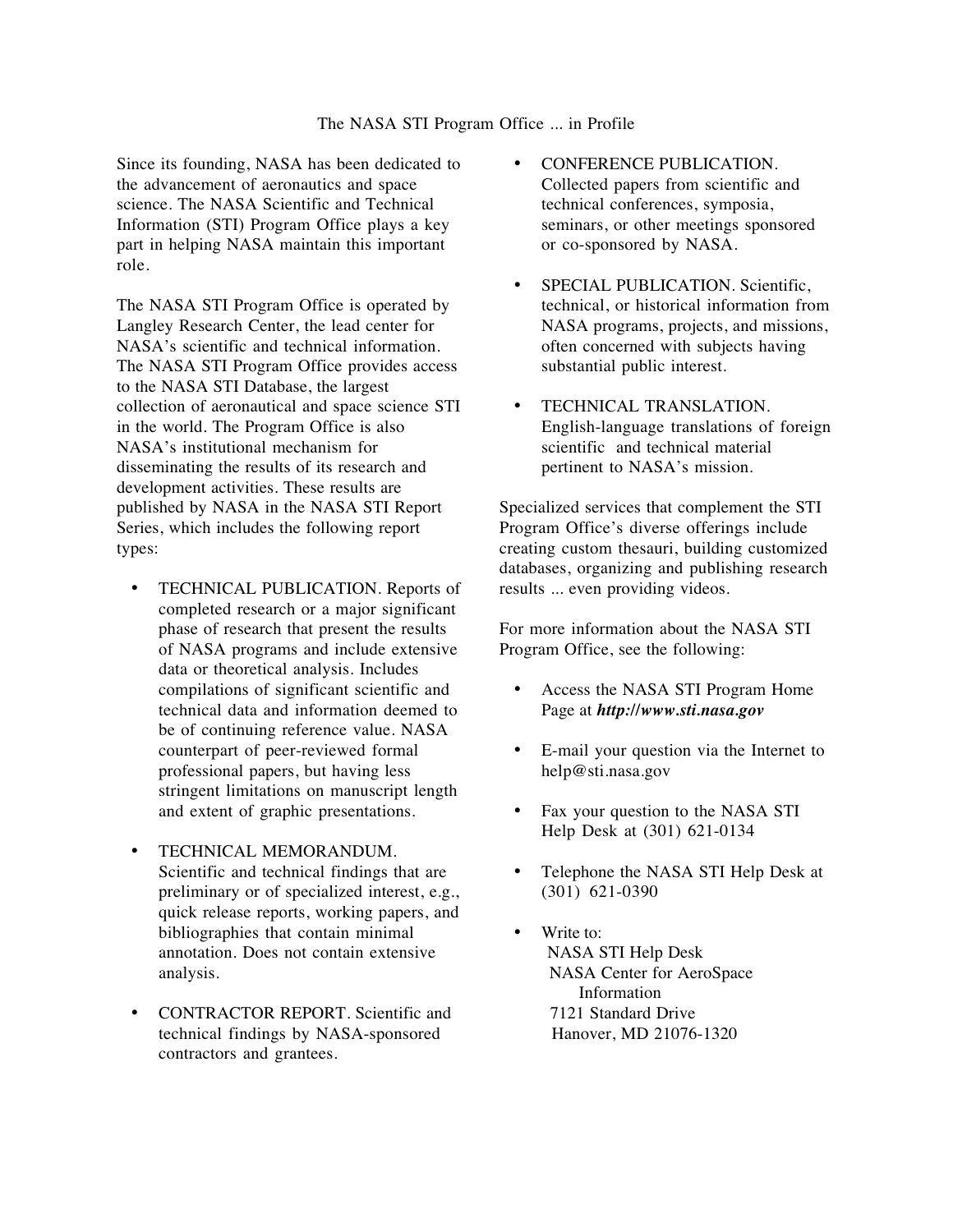NASA/CR—2002–211856



# **CATS-based Air Traffic Controller Agents**

*Todd J. Callantine San Jose State University, San Jose, California*

National Aeronautics and Space Administration

Ames Research Center Moffett Field, California 94035

October 2002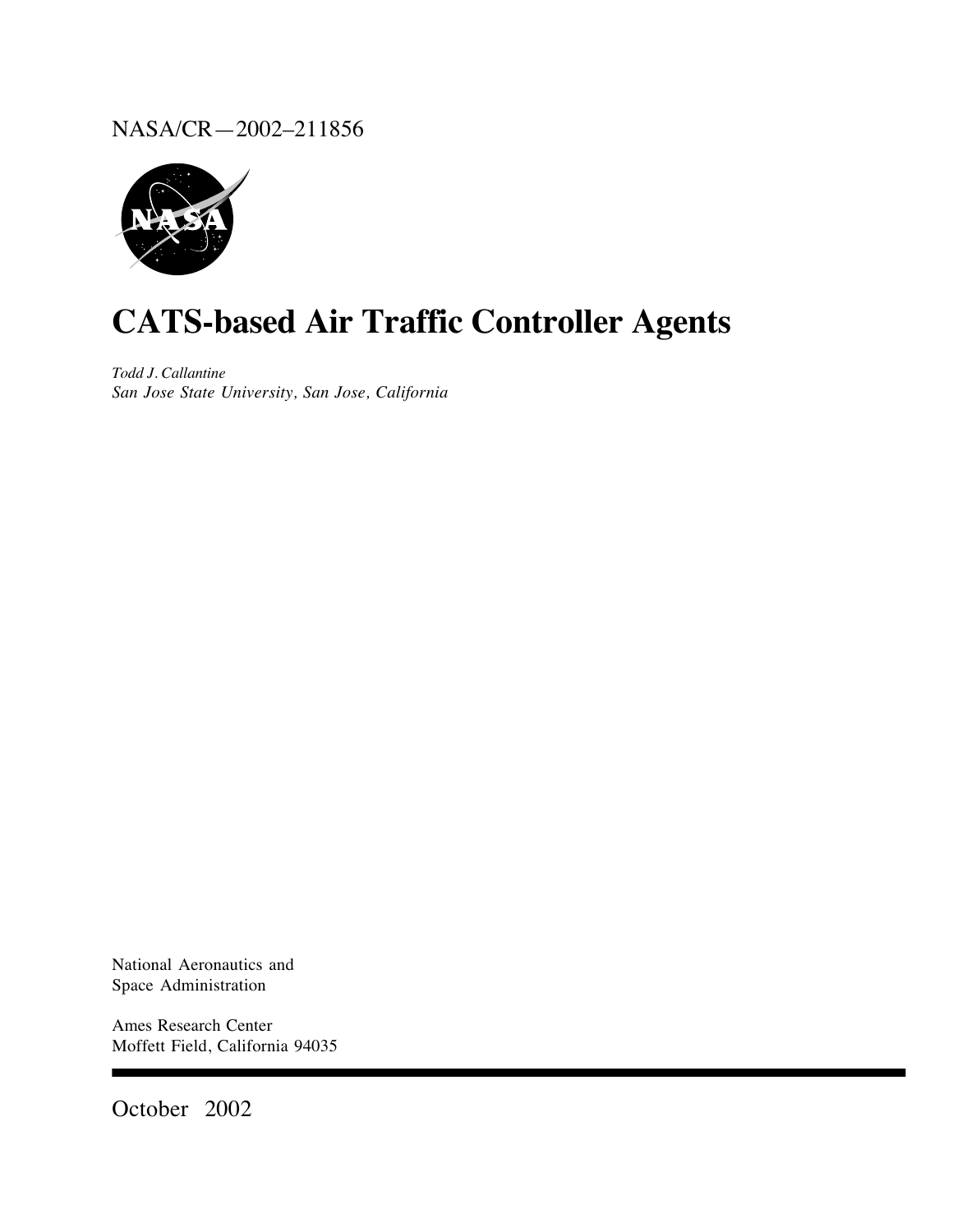#### Acknowledgments

This research was supported by the Advanced Air Transportation Technologies element of the NASA Aviation System Capacity Program, and by the System-Wide Accident Prevention element of the FAA/NASA Aviation Safety Program. It benefited from numerous useful discussions with Everett Palmer, Thomas Prevôt, and Paul Lee at NASA Ames Research Center.

Available from:

NASA Center for AeroSpace Information National Technical Information Service 7121 Standard Drive 5285 Port Royal Road Hanover, MD 21076-1320 Springfield, VA 22161

301-621-0390 703-605-6000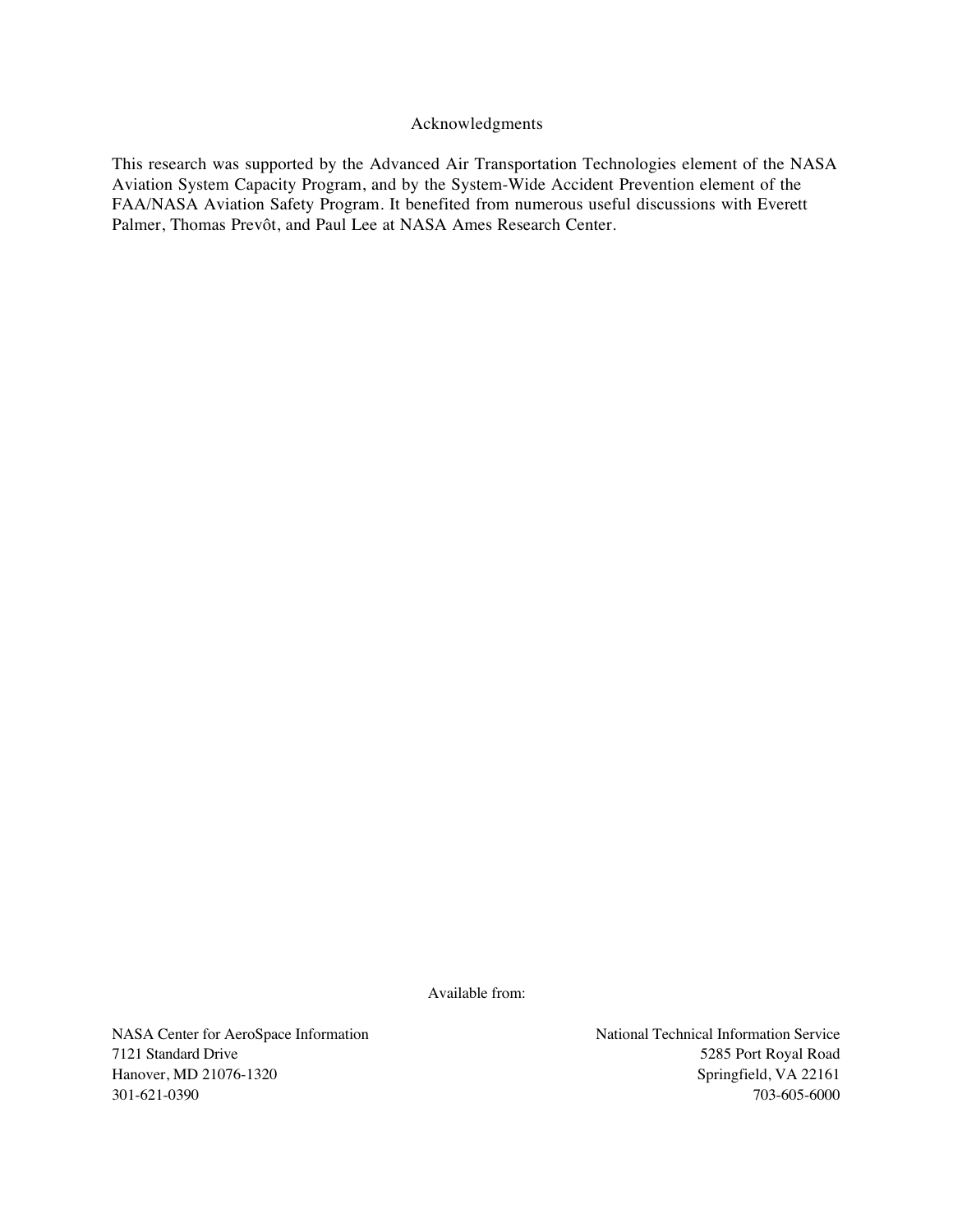#### **Introduction**

This report describes intelligent agents that function as air traffic controllers. Each agent controls traffic in a single sector in real time; agents controlling traffic in adjoining sectors can coordinate to manage an arrival flow across a given meter fix.

The purpose of this research is threefold. First, it seeks to study the design of agents for controlling complex systems. In particular, it investigates agent planning and reactive control functionality in a dynamic environment in which a variety of perceptual and decision making skills play a central role. It examines how heuristic rules can be applied to model planning and decision making skills, rather than attempting to apply optimization methods. Thus, the research attempts to develop intelligent agents that provide an approximation of human air traffic controller behavior that, while not based on an explicit cognitive model, does produce task performance consistent with the way human air traffic controllers operate.

Second, this research sought to extend previous research on using the Crew Activity Tracking System (CATS) (Callantine, Mitchell, and Palmer, 1999) as the basis for intelligent agents (Callantine, 2001). The agents use a high-level model of air traffic controller activities to structure the control task. To execute an activity in the CATS model, according to the current task context, the agents reference a 'skill library' and 'control rules' that in turn execute the pattern recognition, planning, and decisionmaking required to perform the activity. Applying the skills enables the agents to modify their representation of the current control situation (i.e., the 'flick' or 'picture'). The updated representation

supports the next activity in a cycle of action that, taken as a whole, simulates air traffic controller behavior.

A third, practical motivation for this research is to use intelligent agents to support evaluation of new air traffic control (ATC) methods to support new Air Traffic Management (ATM) concepts. Current approaches that use large, humanin-the-loop simulations are unquestionably valuable for this purpose (e.g., Callantine, Prevôt, Smith, and Palmer, 2001; Battiste, et al., 2002; Raytheon, 2002), but pose considerable logistical, fiscal, and experimental control problems. First, data analysis is extremely complicated, owing simply to the large number of participants and data sources in such simulations. In addition, experienced human air traffic controllers working adjacent sectors tend to flexibly adapt to the evolving control problem – potentially shifting to other strategies than those under investigation. In addition, their performance is tightly coupled to the control interface, which in the development phase may support some concepts and supporting strategies better than others. A simple shift in strategy by one controller can change the character of a particular traffic scenario dramatically, which makes experimental comparison of ATC performance under different traffic scenarios difficult. Training a given team of controllers on operations under a new ATM concept for a sufficient period of time could avert such difficulties, but instituting an adequate training program is expensive and logistically difficult.

A more expeditious and inexpensive approach involves testing concepts and interfaces in a part-task setting, in which one human controller subject coordinates with agents controlling traffic in adjacent sectors. Using agents this way ensures that the traffic 'feed' to the subject controller has been 'conditioned' by controlling it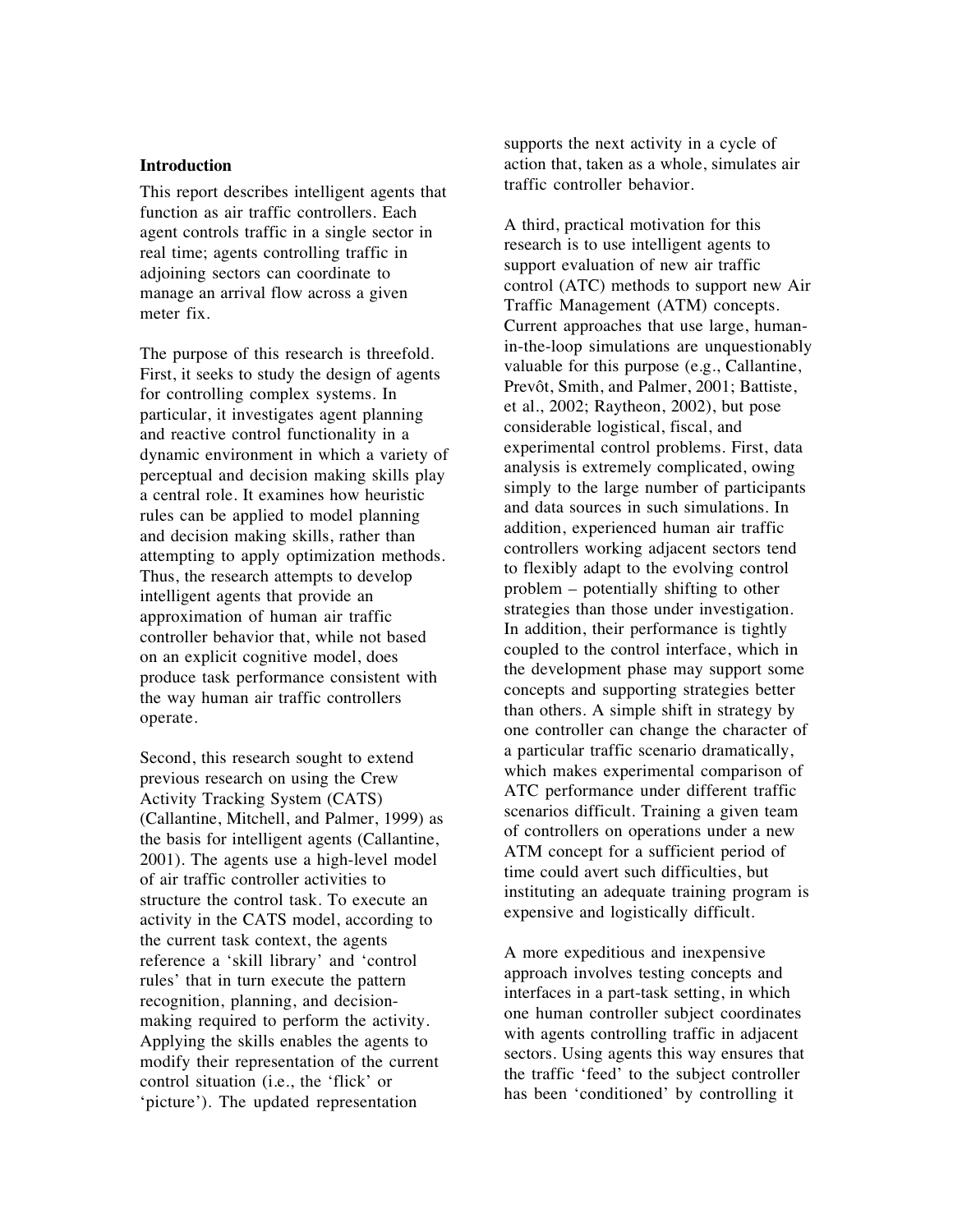according to a specific ATC strategy dictated by developers of the ATM concept and embodied in the supporting agents. This report qualifies the currentday ('vectoring') conditions under which the agents currently operate and what additional capabilities are required to use them with new ATM concepts in this capacity.

## **Related Modeling Research**

Modeling air traffic controller behavior has generated considerable interest in recent years. Before presenting the CATS agents, this report provides some background on related work. Modeling efforts focus on (1) understanding features of ATC as it impacts the performance of National Airspace System (NAS) ATM, (2) constructing models of operators in complex environments, and (3) embodying such models in intelligent agents.

A model that focuses on NAS performance is MITRE's Detailed Policy Assessment Tool (DPAT) (Heimerman, 1997; Schaefer and Millner, 2001). DPAT is a fast-time simulation of NAS operations; however, it does not model air traffic controller control actions. Another tool, called the Reorganized ATC Mathematical Simulator (RAMS) was developed as part of the FAA/NASA Aviation System Analysis Capability Program (Mondoloni, 1998). RAMS uses rules to resolve conflicts in en route air traffic. It selects a single resolution for a single aircraft that does not create any new conflicts with any other aircraft. RAMS' performance was compared to that of actual controllers resolving the same conflicts, and found to be agreeable. However, the global focus of RAMS is reflected in some of the resolutions it constructs.

Other research has focused on modeling the air traffic control task. Dowell (1998)

developed an ecological model and used it to derive the 'cognitive costs' associated with monitoring, planning, and control incurred by a human subject controlling air traffic. Other researchers have conducted empirical analyses of how experienced air traffic controllers assess traffic situations (Niessen, Eyferth, and Bierwagen, 1999), and used them to construct a computational cognitive model of the air traffic controller's task based on the ACT-R framework (Niessen, Leuchter, and Eyferth, 1998). The resulting model (called 'MoFl') was used primarily to investigate the construction of the controller's 'picture' of the traffic situation. While the quality of ATC it simulates is not discussed, the researchers note MoFl was useful as the basis for developing a computer-based tutoring system for training situation awareness strategies (Niessen and Eyferth, 2000).

Leiden (2000) also presents a model of en route controller performance, implemented as a task network model using the MicroSaint modeling tool. The model was not explicitly evaluated for its ability to control air traffic, but instead as a tool for producing predictive human performance measures. Hexmoor and Heng (2000) developed agents for assisting a human tower controller, based on a shared control scheme in which the agents assume control when the human has allowed a situation to become critical. The agents construct prioritized cues of aircraft in a small tower simulation, and use them to detect and resolve conflicts and manage landing clearances.

Finally, ATC agents have been developed that incorporate a model of information processing, situation assessment, and decision making and procedure execution (called 'SAMPLE') to represent distributed decision making in future Air Traffic Management (ATM) systems (Harper, et al., 2002). Agents representing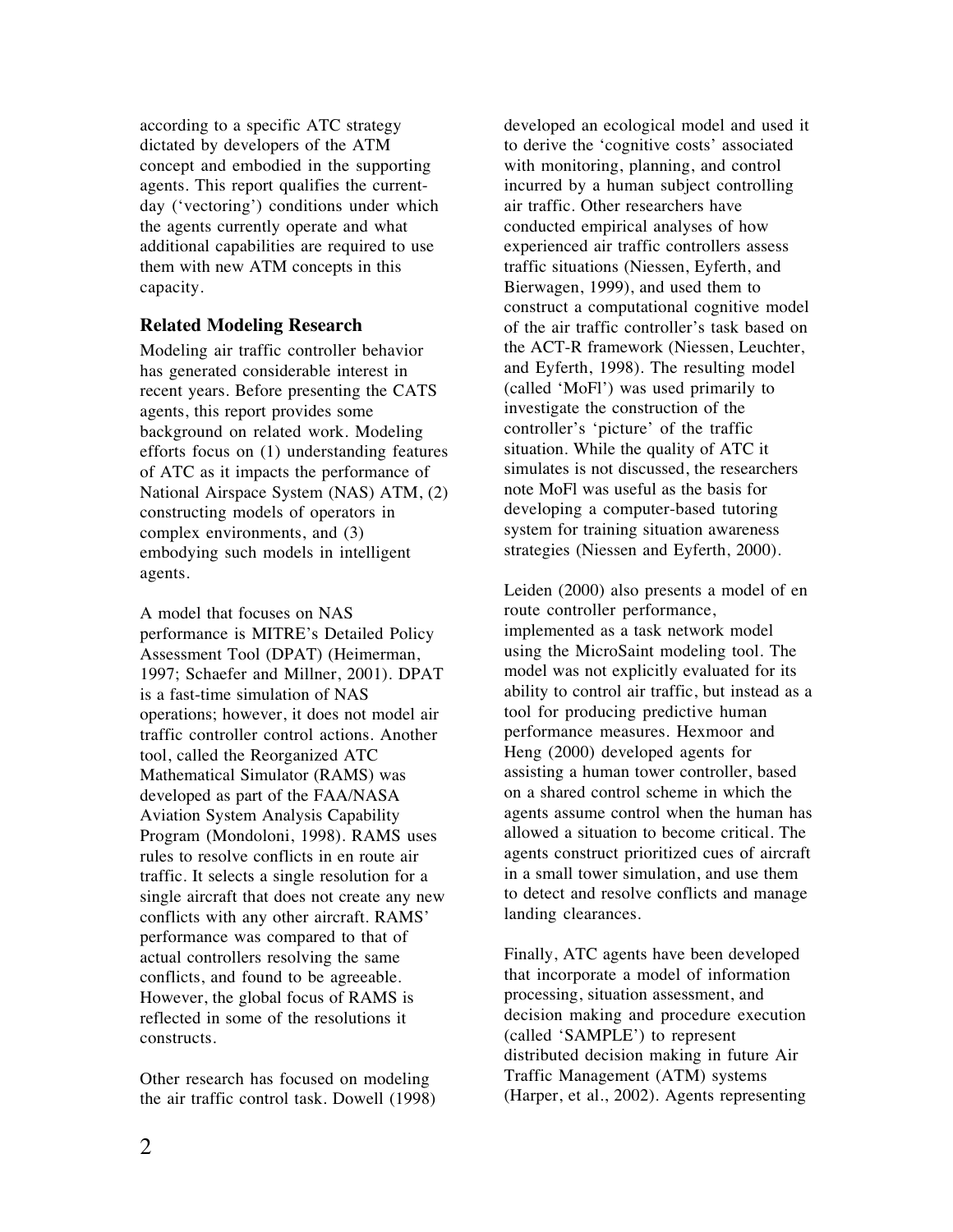pilots, controllers, and other participants in the NAS attempt to negotiate solutions to en route conflicts and airspace violations. The agents handled level-flight conflicts using heading and speed resolutions with a high degree of effectiveness.

In summary, the SAMPLE agents and the RAMS system appear to be the only computational ATC agents that have been evaluated for controlling traffic in a closed-loop simulation. Both focus on conflict detection and resolution. RAMS operates over all flight phases, while the SAMPLE agent research has focused on en route airspace, with a focus on negotiation between agents. RAMS is nominally a mathematical simulation, whereas the SAMPLE model attempts to represent skilled human behavior hierarchically, possibly providing a better approximation of human performance.

## **CATS-based Agents**

The CATS-based agents presented in this report compare most closely to the SAMPLE agents. They incorporate a CATS model to represent the main aspects of air traffic control – situation awareness, problem identification, and clearance formulation – in terms of hierarchically decomposed activities. As the agents perform activities, they access skills and control rules, then update their representation of the current operational context, which enables them to perform their next activity.

The agents use heading, route, altitude, and speed clearances to space aircraft in an arrival flow and resolve conflicts as current-day air traffic controllers might, by applying heuristic rules to plan and issue clearances; the agents do not use global optimization methods. Agents in different sectors control traffic from cruise to meter fix crossing (no departures or overflights are as yet included in the traffic scenarios). Thus, the agents address both

en route and arrival control problems, including merging traffic flows. Specifically, agents in en route sectors attempt to space aircraft a specified distance in trail (even across flows, if applicable). Agents in low altitude (feeder) sectors attempt to merge arrival traffic and achieve a specified spacing across the meter fix.

The remainder of this report is organized as follows. It first describes the CATS agent approach, and the agent coordination architecture. It then describes the CATS model that represents controller activities, discusses the skills and priorities key activities use, and the flow of control that results when the agents execute activities in real time according to the CATS model. It then describes the rules and skills used to space and separate aircraft. These activities may lead the agents to formulate plans; the report details the plans and triggers for executing a particular plan. Finally, the report presents results of applying the agents to control arrival traffic, and discusses directions for further research.

### *CATS Agents*

CATS 'activity tracking' applications use a model of hierarchically decomposed activities to predict what activities the human operator should perform in a given operational context, and then use these predictions as the basis for interpreting actual operator actions as correct or in error. CATS-based agents are designed to supplant the human operator; they simply execute the activities predicted according the model to control a simulated controlled system (Callantine, 2001).

CATS activity tracking applications take data on the state of the controlled system, and the constraints on controlled system trajectory that define the operator's goals, and use these data to generate a summary of the current operational context. The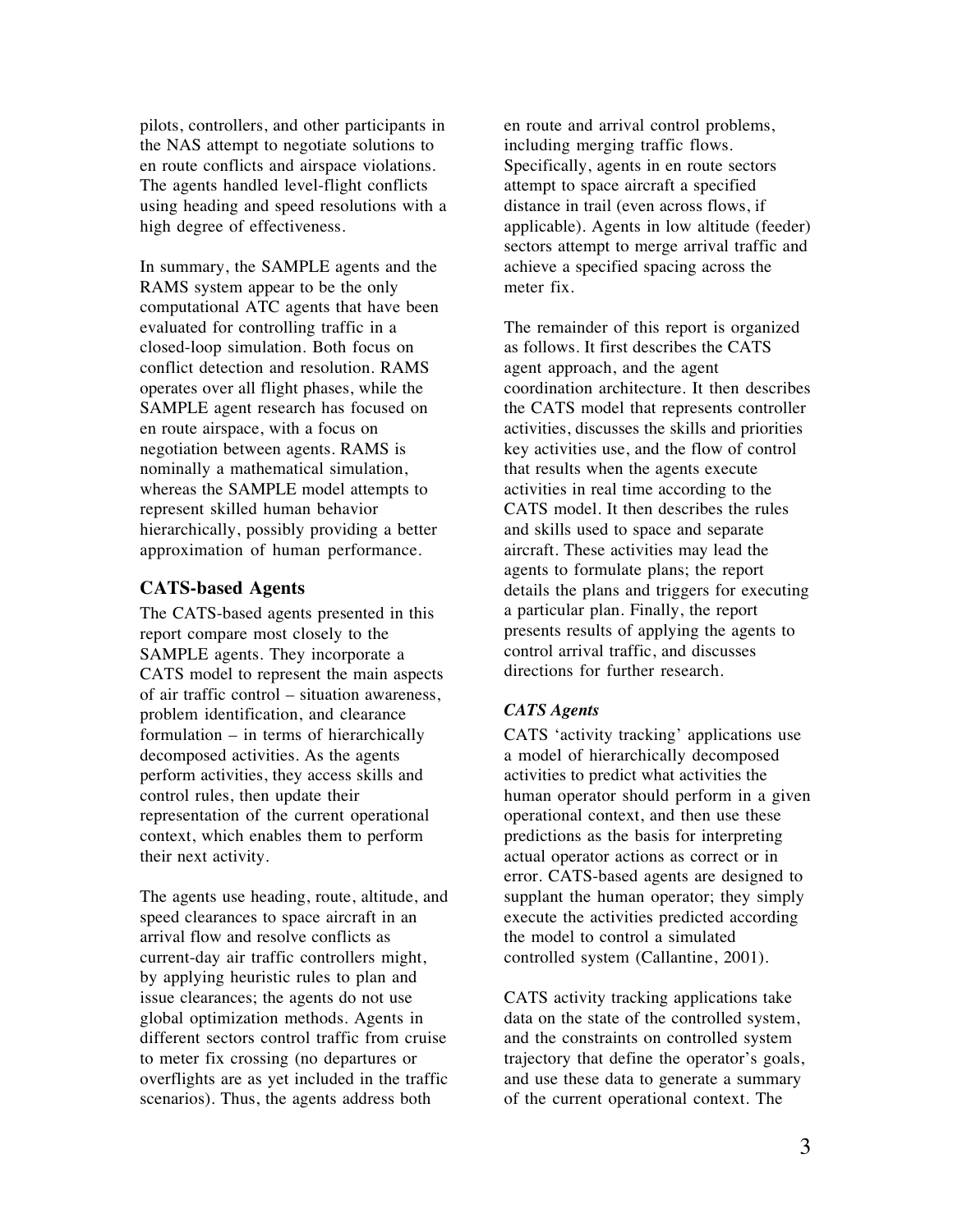context represents the true state of the world, to the extent possible. CATS agents, on the other hand, maintain an internal set of 'beliefs' that may or may not (in the case of agents that err) reflect the true state of world and the attendant operational context.

The type of activity a CATS agent is executing determines how the agents processes beliefs when executing it. Performing a perceptual activity entails transforming information found in a representation of the appropriate visual or auditory 'display' into a set of 'beliefs' about the information. Performing a cognitive activity entails further assimilation of information already present in the agent's belief set, to produce beliefs at different levels of abstraction and/or aggregation, or the results of a decision making process. Manual activities entail executing the activity using a given control; verbal activities entail transmitting some information to another agent. Underlying this scheme is the theory that all salient activities involve transforming or communicating contextual information.

#### **Multi-agent Architecture**

Multiple CATS agents operating together have to date relied on a synchronous. 'tick-based' architecture to control processing. A central controller sends each agent a message on each 'tick' (typically one second in duration) that cues each

agent to perform a single processing cycle. A processing cycle consists of using the representation of the current operational context to predict which activities need to be performed, and executing those activities. This works well for CATS models structured to enable agents to perform multiple activities at once, in situations where the performance of individual agents is tightly coupled. The flight crew agents discussed by Callantine (2001) provide an example: the agent that represents the pilot-not-flying can set a target value using the Mode Control Panel of the aircraft while simultaneously listening for an ATC instruction on the radio.

As the results section of this report indicates, this scheme is not ideally suited for air traffic controller agents; nonetheless, it was applied as a starting point, as depicted in Figure 1. The architecture uses an 'Agent Hub' process to connect to an Aeronautical Data link and Radar Simulator (ADRS) process. ADRS's function as simulation hubs for the overall air traffic simulation (Prevôt, Palmer, Smith, and Callantine, 2002). The Agent Hub provides four critical functions beyond synchronizing the agent processing times. First, it receives aircraft data from the ADRS and provides it to the agents each time the traffic display is updated (i.e., every twelve seconds). Second, it forwards clearances produced



Figure 1. Generic CATS ATC agent architecture.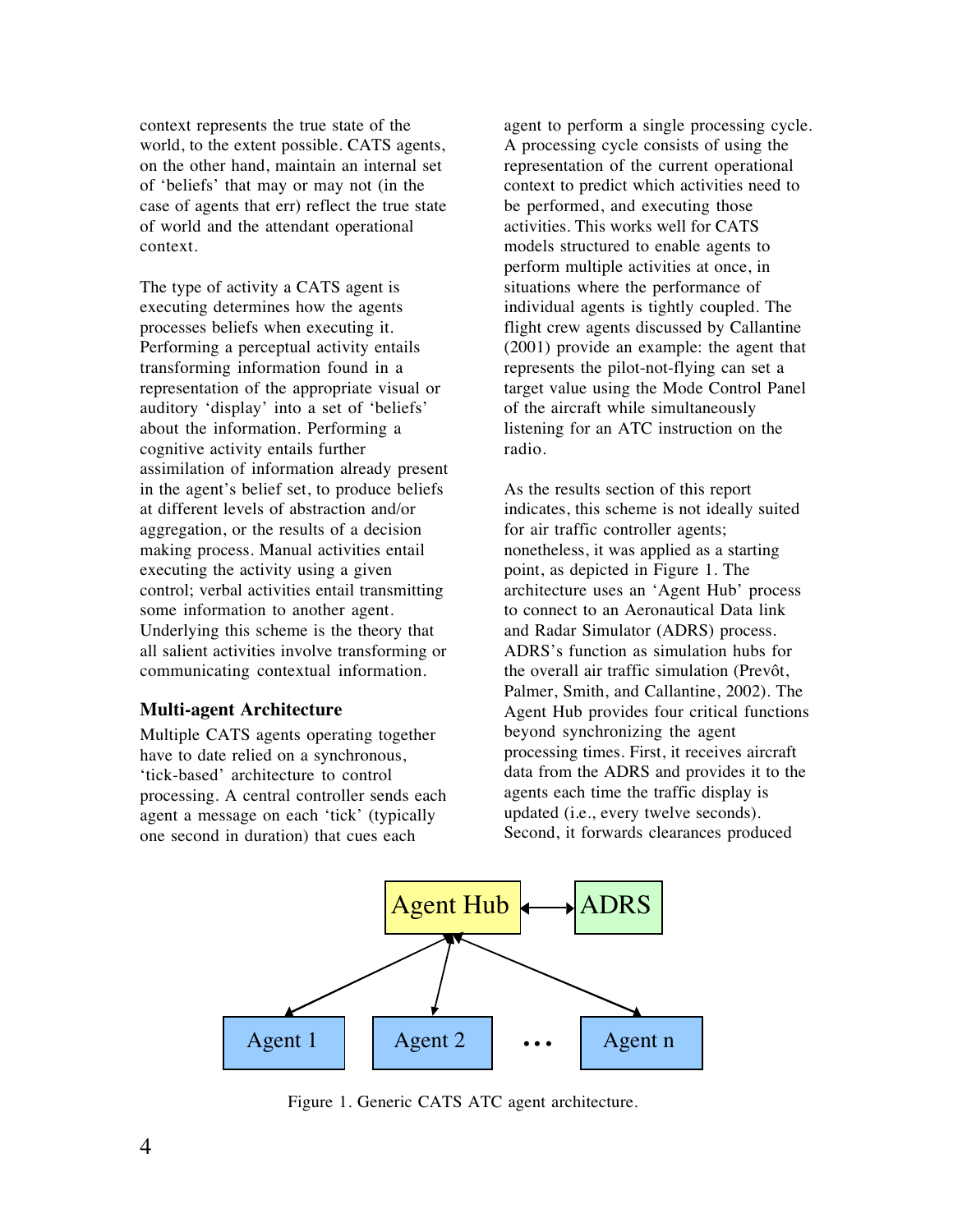by the agents to the ADRS, which forwards them to the aircraft simulation. Third, it forwards handoff requests and accepts to the appropriate agent, and finally, it forwards aircraft flight plan and clearance constraint information from an 'upstream' agent to a 'downstream' agent. Thus, when an aircraft is handed off, the upstream agent makes flight plan and clearance information, traditionally recorded on 'flight progress strips,' available to the next controller agent.

### **CATS Agent Architecture**

The CATS ATC agent architecture is derived from the CATS flight deck agents described in Callantine (2001). Figure 2 depicts how knowledge representations in the air traffic controller agents inform each other. The agent hub provides each agent with information about aircraft shown on the agent's traffic display, as well as information on aircraft flight plan

constraints and handoffs. The agents have a representation of beliefs about the current task context, and a CATS model that specifies the high-level activity structure. The agent uses its task context beliefs to select an activity to perform during a given processing cycle from its activity model. The activity model represents information about how the activity transforms beliefs. The 'Belief Transformer' uses this information to access a library of skills to generate beliefs that summarize or reformulate traffic information presented on its display, or access a set of control rules to formulate a clearance to issue an aircraft. Control rules may themselves use information from the skill library to support the decision making process. Regardless of the particular activity the agent performs, the agent's belief set is in some way transformed, by adding, removing, or altering the agent's beliefs about the



Figure 2. Information flow in CATS ATC Agents.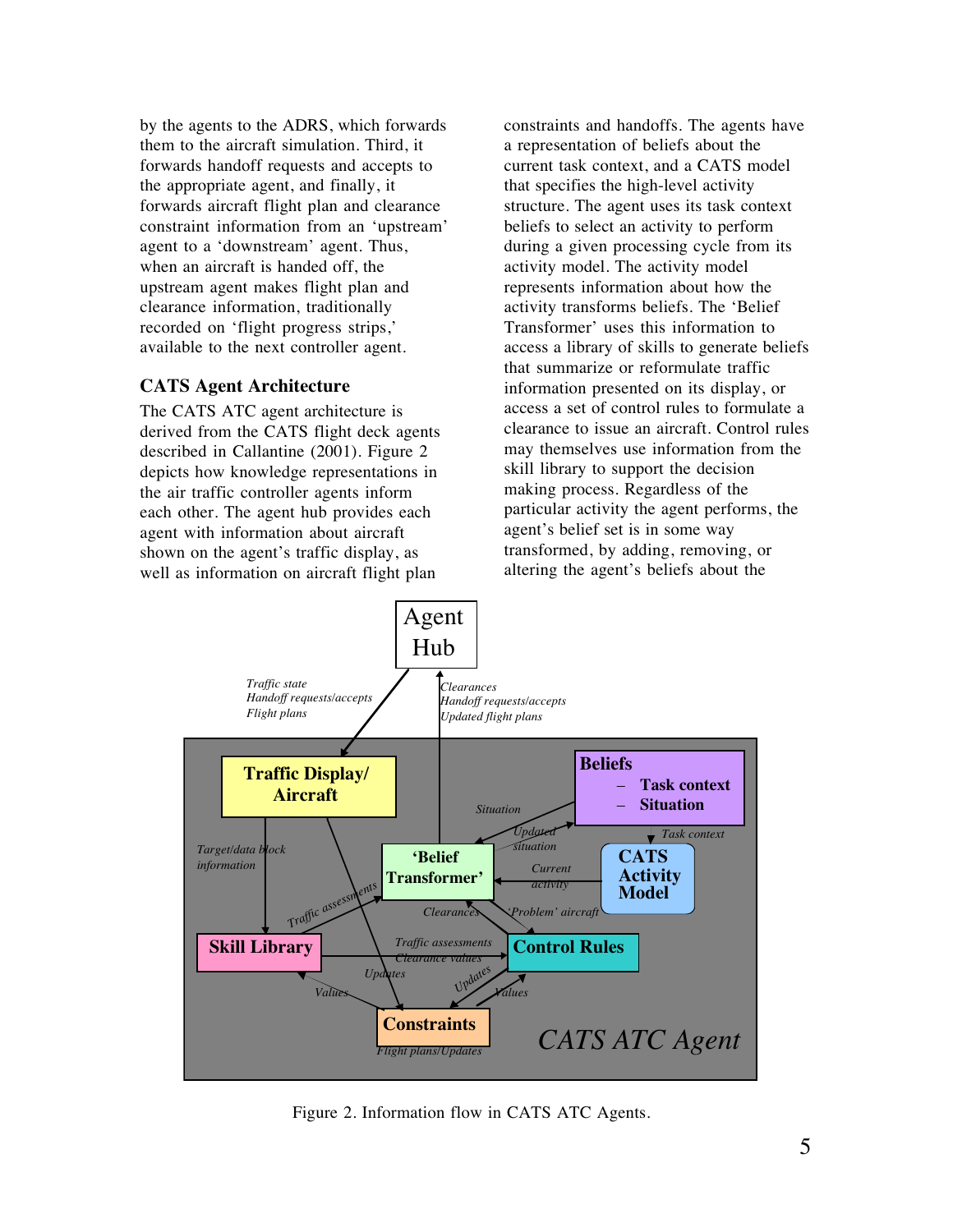situation, and by changing the agent's beliefs about the task context to reflect that the particular activity was performed.

Beliefs that represent the current operational context (both the task context, and situational elements of the controlled system) are central to the CATS agent architecture. The agents also use beliefs to represent retrospective context (memory for what the agent has done) and prospective memory for planned activities. Through belief manipulations, the agents implement a prospective memory process model that resembles that of Kliegel, Martin, McDaniel, and Einstein (2002). The CATS agents must perform planning in the context of reactive control, because heuristics do not always consider the impact of aircraft just 'outside' the problem of interest. For example, an agent may identify two aircraft to be in conflict, but in applying heuristics represented in the control rules to generate a solution, the agent may not consider the impact of aircraft immediately behind a conflict

aircraft. By planning to issue a clearance to solve the conflict, rather than issuing the clearance right away, the agent has the option to adapt the plan if the conditions necessary to execute it turn out not to be met by the evolving situation. Plans are stored, so that the agent can 'remember' them and evaluate the conditions for executing them.

In general, the control rules govern which clearances should be issued or planned. Agents use the skill library to assess information on the traffic display, and in some cases to formulate clearance values. Examples of skills are detecting conflicts, determining spacing relationships between aircraft, and determining the exact value of a heading vector to issue. Some perceptual activities are purely skill-based, while some cognitive activities reference control rules that require accessing skills themselves. The following sections provide additional detail on key elements of the CATS agent architecture.

- **Maintain situation awareness**
	- **Monitor traffic display**
	- **Scan aircraft**
- **Determine aircraft to work**
- **Manage handoffs**
	- **Accept aircraft**
		- **Accept handoff**
		- **Roger check-in**
		- **Initiate handoff**
			- **Inform other controller**
			- **Issue frequency change**
- **Manage descents**
	- **Issue descent clearance**
- **Manage separation**
	- **Evaluate separation clearance options**
	- **Issue separation clearance**
- **Manage spacing**
	- **Evaluate spacing clearance options**
	- **Issue spacing clearance**
- **Manage nonconformance**
	- **Re-issue clearance**

Figure 3. CATS model for ATC agents.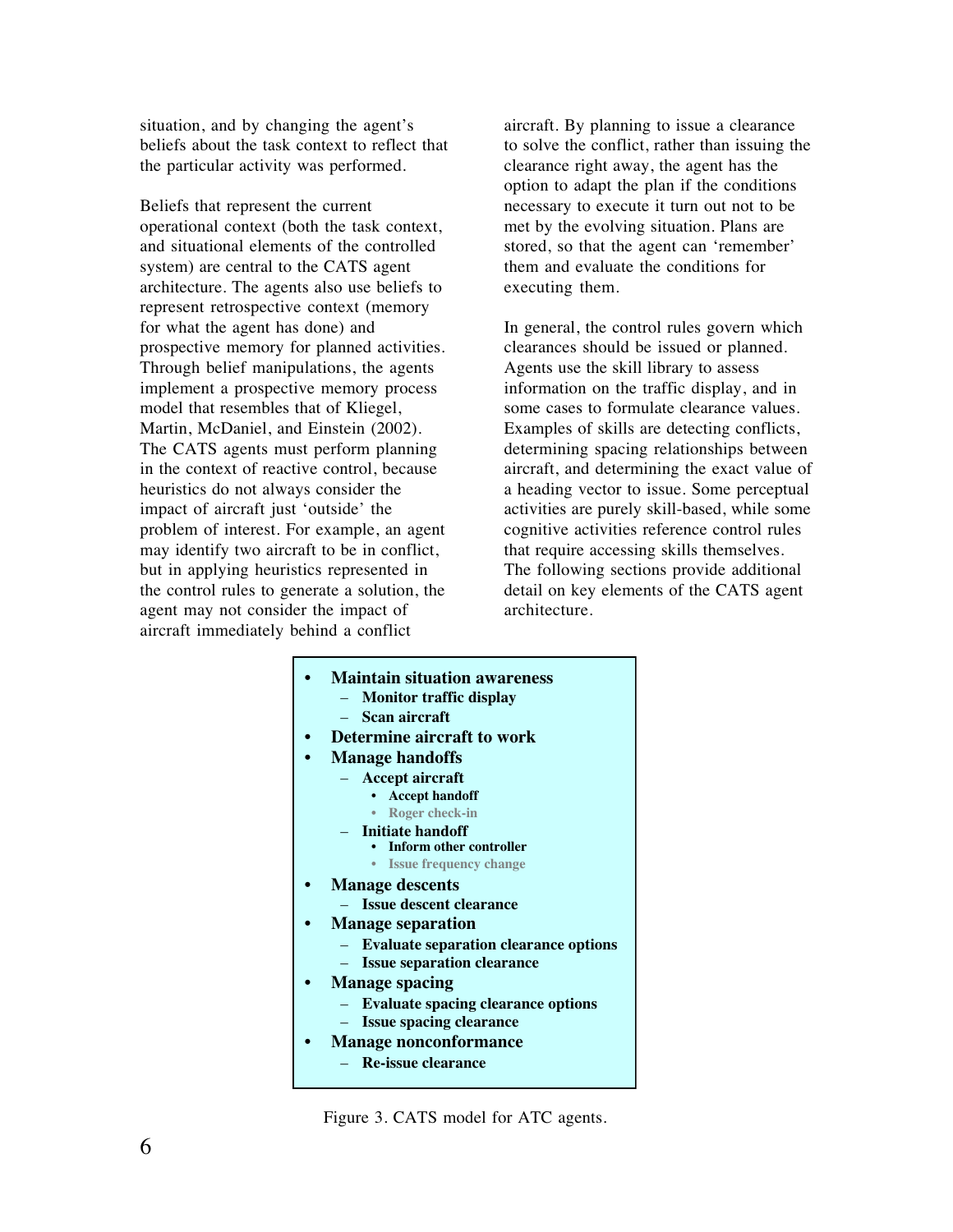## **CATS Model**

Each agent encapsulates an activity model to drive the high-level selection of activities to perform. The model represents activities hierarchically, down to the level of actions. The CATS model developed for the CATS air traffic controller agents is shown in Figure 3. The model is roughly comprised of three pieces. The first is the 'maintain situation awareness' activity, and its children, 'monitor traffic display,' and 'scan aircraft.' These activities are devoted to gathering information from displayed traffic information. A second portion is the 'determine aircraft to work' activity, which represents the activity of selecting a problem to address from those currently identified.

The third portion is a collection of 'manage' activities that are performed based on the outcome of the 'determine aircraft to work' activity. Accepting and initiating handoffs are represented by the 'manage handoffs' activity. Note that because the agents operate closed-loop via the ADRS connection, the 'roger checkin' and 'issue frequency change' activities are not required for this implementation, and therefore appear grayed out in Figure 3. 'Manage descents' is devoted to providing aircraft with a descent clearance sometime before they reach their planned top-of-descent points. 'Manage descents'

uses knowledge about how far the aircraft can be cleared, given the airspace configuration, as well as control rules for providing positive altitude separation. 'Manage separation' is the activity devoted to resolving detected conflicts, while 'manage spacing' addresses aircraft that, while not technically in conflict, do violate desired in-trail spacing goals. Finally, 'manage non-conformance' addresses aircraft that are not presently in compliance with their constraints; based on the type of non-compliance (lateral, vertical, or speed), the agents re-issue a clearances as necessary to get the aircraft to comply.

Returning now to the 'maintain situation awareness' activity, its first sub-activity is 'monitor traffic display,' which simply generates a belief that reflects which aircraft are currently present in the agent's sector. The second sub-activity, 'scan aircraft,' is devoted to identifying the current control problems that exist for the sector aircraft identified by 'monitor traffic display.' Figure 4 presents a detailed picture of the control problems that the 'scan aircraft' activity identifies. When an agent executes this activity, the agent's skill library is accessed to identify each of the classes of control problems shown in Figure 4. The activity produces beliefs about the existence of various problems that are then referenced by the

## Identify:

- Aircraft with plans that need to be executed
- Conflicting aircraft
- Within-flow spacing problems
- Cross-flow spacing problems
- Aircraft that need descent clearances
- Non-conforming aircraft
- Handoffs that need to be accepted
- Handoffs that need to be initiated

Figure 4. Purpose of 'Scan aircraft' activity.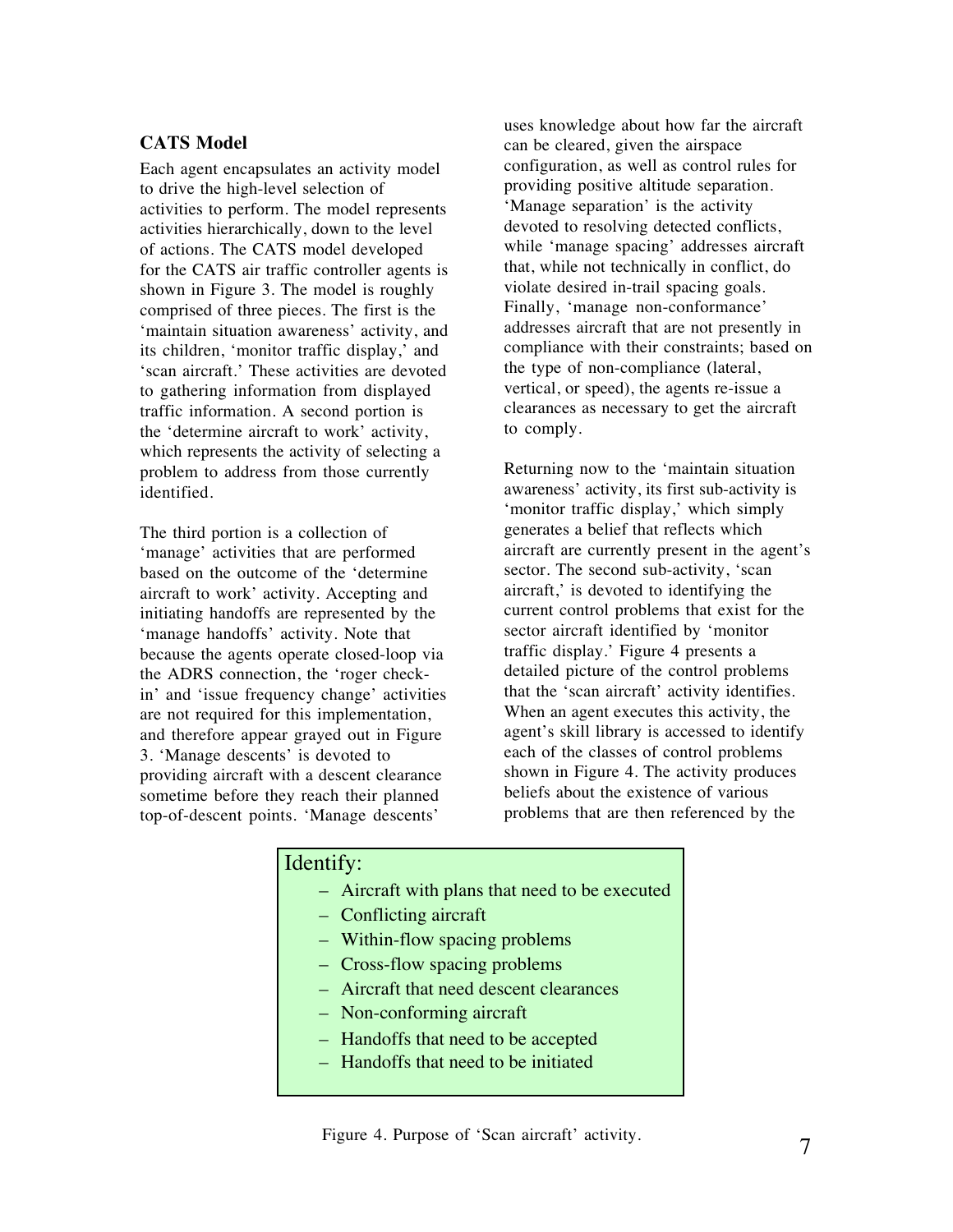'determine aircraft to work' activity. The model, as implemented, does not decompose the 'scan aircraft' activity into 'identify' activities. This cuts down processing overhead somewhat, but there is no technical reason that an agent could not concurrently execute lower-level 'identify' activities for each of the elements listed in Figure 4.

The 'determine aircraft to work' activity identifies the aircraft or set of aircraft that the controller should address next. When executed, it references the beliefs created during the 'scan aircraft' activity, then selects the aircraft to work based on the priorities shown in Figure 5. Note that these priorities are established based on the effectiveness of the mechanisms used to identify the control problems as much as how controllers are thought to prioritize control problems. For instance, an actual air traffic controller would most likely assign a higher priority to nonconforming aircraft. However, because the agents can sometimes identify nonconformance incorrectly, owing to the need for further refinements to its representation of clearance constraints (see Callantine, 2002), non-conformance is assigned a lower priority in the present implementation.

The priorities shown in Figure 5 reflect the critical importance of executing plans as

soon as the conditions for doing so are met. For plans that consist of multiple steps (e.g., vector an aircraft off its route, then to a route-intercept heading, then back on its flight plan route), later steps in the plan may depend on earlier steps for their success. Thus, it is important that the early step is executed as soon as possible. Conflicting aircraft receive the second highest priority, as they may require the most radical steps to address. In the present implementation, in order for the agents to generate a vector, aircraft must be in conflict. Next are aircraft that need to be spaced. The agents use speed clearances to space aircraft, and it is relatively easy to determine safe speeds. Next after spacing aircraft are aircraft that require descent clearances. The agents are configured such that, in the absence of conflicts during the descent, they are certain to get aircraft down in time; otherwise these aircraft would also receive a higher priority. Finally, handoff acceptance, and handoff initiation receive lowest priority. This reflects observed human air traffic controller behavior, in that controllers typically do everything else that needs to be done, then take (or issue) several handoffs consecutively.

### **CATS Agent Beliefs**

An important feature of the 'determine aircraft to work' activity is, depending on

#### Priority:

- 1. Aircraft with executable plan
- 2. Conflict aircraft
- 3. Within-flow spacing problems
- 4. Cross-flow spacing problems
- 5. Aircraft that need a descent clearance
- 6. Aircraft that need to be handed off
- 7. Non-conforming aircraft
- 8. Handoffs that need to be accepted

Figure 5. Priority used for selecting control problems in the 'determine aircraft to work' activity.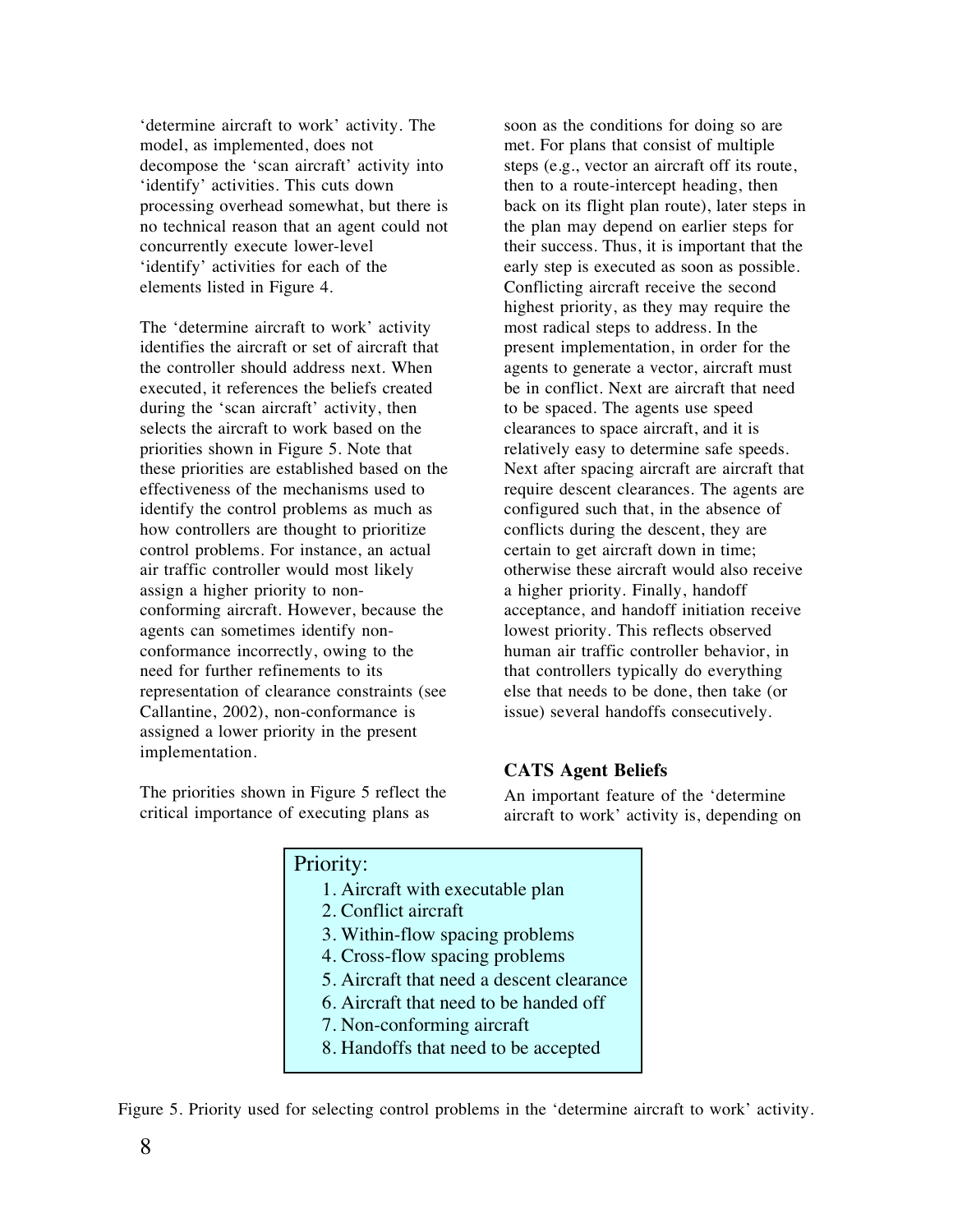Always Display needs scanning Looked at traffic display Have aircraft to work Know which aircraft to accept Know which aircraft to hand off Know which aircraft to descend Factors identified (refers to conflict aircraft) Spacing aircraft identified Know which aircraft to clear (separate) Know which aircraft to space Know which aircraft isn't conforming

Figure 6. Task context beliefs.

the results of the assessments it performs, different beliefs are added to and removed from the agent's current set of beliefs about task context. This is an extension of the CATS agent framework presented in Callantine (2001) (see Appendix A for a discussion of the extended CATS model file specification and associated processing issues). The beliefs used to represent task context are shown in Figure 6. In essence, the last several beliefs ('know which…' and '… identified') correspond to the type of control problem identified in 'determine aircraft to work.' The 'always' belief ensures that the CATS model's toplevel activity, 'control traffic,' is always active, so that the top-down search used to predict activities in CATS has the opportunity to find one.

In addition to the task context information that may be included in an agent's belief set, beliefs about the traffic control situation may also be included. Figure 7 depicts some specific beliefs about the current situation, memory for when problems were last addressed, and prospective memory for plans. Retrospective memory for when problems were last addressed is important because it takes some time for the displayed traffic information to reflect for the effects of a clearance. Because the problem may

appear to continue to exist for a period of time, without the 'check' beliefs an agent will repeatedly address the same (higher priority) problem to the exclusion of other problems — even if they have actually already addressed it. Prospective memory, in the form of plans associated with particular aircraft, and especially as reflected in beliefs about an aircraft that has a plan that needs to be executed immediately, is a vital part of the CATS agent scheme. This is because control rules do not address 'other' aircraft that also impact the control problem of interest.

The justification for including beliefs in the format shown in Figure 7 is for displaying them, and also in looking ahead to a scheme for generating errors by

Check\_cross\_flow\_spacing [time] [aircraft] Check\_within\_flow\_spacing [time] [aircraft] Check\_conflict [time] [aircraft] Check\_descent [time] [aircraft] Cross\_flow\_spacing [aircraft clusters] Within\_flow\_spacing [aircraft clusters] Conflicts [aircraft clusters] Sector\_aircraft [aircraft] Plan\_exec [aircraft]

Figure 7. Traffic control situation context beliefs.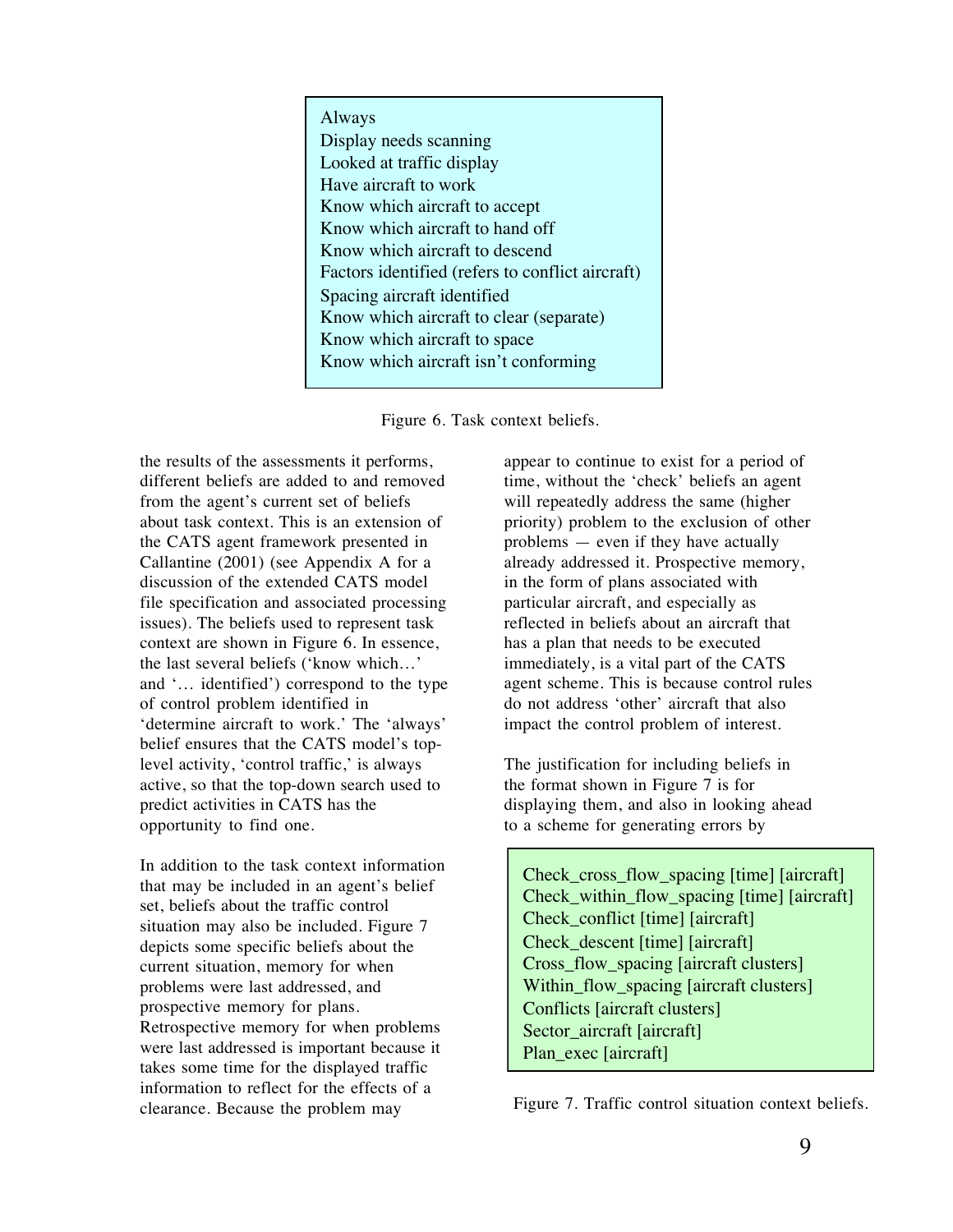altering the contents of the beliefs. In the current implementation, however, other important information for applying the control rules, retaining the contents of an about-to-be-issued clearance, and of course, the state and constraint information for each aircraft, is maintained using representational objects and variables in code. The most important of these involves 'role bindings' for aircraft. The agents use role bindings to provide a general way to specify a frame of reference for the application of control rules (see Horswill and Zubek, 1999). When agents initially execute the 'monitor traffic display' activity (the first activity to perform after the traffic display is updated), they access their skill library to 'bind' aircraft to crucial roles (e.g., 'inFront,' 'inFrontSequence,' 'firstConflict,' etc.). For each bound role, the agents also access perceptual skills to assign a bit-vector of attributes. This information is simply too fluid and too complex to represent as a 'belief string' (and would defeat the purpose of representing it as a bit-vector to begin with). This issue will be revisited below, in the discussion of control rules.

Figure 8 summarizes how the agents work, at the high level governed by the activity model. In essence, the structure of the activity model, and the beliefs about control problems, plans, etc., yield a flowof-control that reflects the priorities used by the 'determine aircraft to work' activity. The flow of control can be considered at least somewhat congruent with that observed in actual air traffic controllers, although further research is needed in this area. A comprehensive set of priorities from experienced controllers may be difficult to elicit at a more detailed level than that of the situation assessment studies performed by Niessen, et al. (1999). This is because the context information used is largely perceptual and likely far richer, and the prioritization process is more deeply ingrained as skill.

## **Control Rules**

This section describes the heuristics the agents use to determine clearances in the current implementation. The agents have two top-level entry points to the rule base depending upon whether they are addressing a 'spacing problem,' related to putting aircraft a specified distance in trail,



Figure 8. Flow of control resulting from the CATS model used by the CATS ATC agents.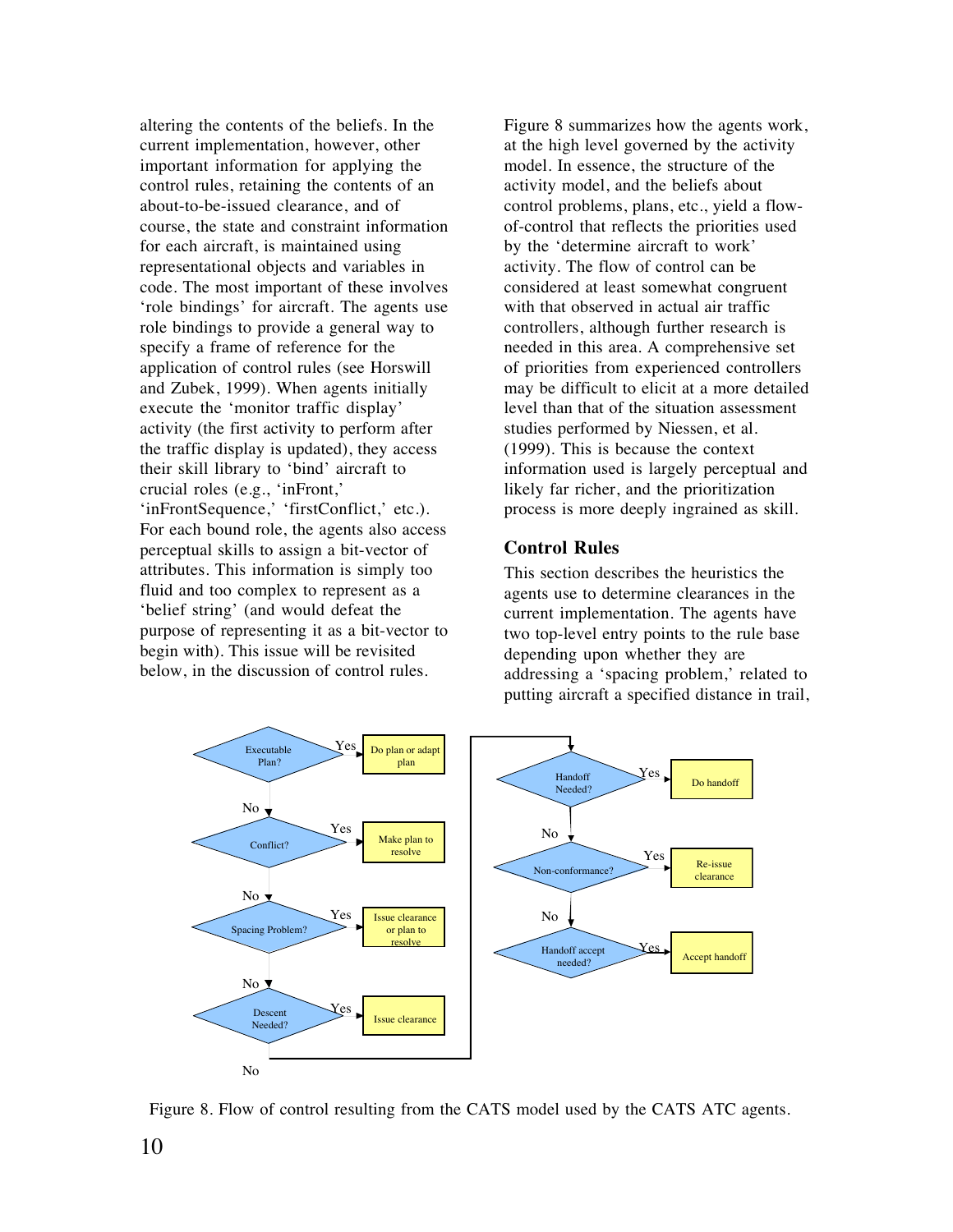

Figure 9. CATS ATC agent spacing rules.

or a 'separation problem,' related to resolving a conflict, including those that occur at a merge point. In general, the agents solve spacing problems with speed, and separation problems with vectors. However, by adjusting what qualifies as a conflict to use the in-trail spacing requirement as the separation value, the agents can solve spacing problems by issuing vectors.

The agents use the spacing rules shown in Figure 9. Four strategies to space aircraft are incorporated in the rules: 'speed up/plan to match speeds,' 'stagger speeds,' 'speed lead aircraft up,' and 'slow back aircraft.' The rules access two skills to determine which rules to apply: 'excess spacing' and 'insufficient spacing.' When aircraft are evaluated by the spacing rules, one is designated 'front' and the other is designated 'back.' In cases where the specified spacing is insufficient, the strategy invoked is determined using the role bindings attached to the 'front' and 'back' aircraft. Each of these aircraft, in turn, has aircraft bound to roles called 'inFront' and 'behind,' and to the roles 'inFrontSequence' and 'behindSequence.' The latter role bindings refer to aircraft that are actually in front or behind, but are in 'adjacent flows' (which is the case when two traffic streams traverse a sector, to be merged in a

downstream sector). By referencing the role bindings, the spacing rules can base strategy determination on the presence of 'other' aircraft in the vicinity of the spacing problem.

Agents can issue clearances immediately for all of the spacing strategies, except when there is excess spacing. In this case, the agent immediately issues the back aircraft clearance to accelerate to 'close the gap,' and establishes a plan to match the lead aircraft's speed when the spacing reaches the desired spacing. The plans that the agents use are described in the section that follows. As noted above, spacing problems that occur in the midst of other aircraft are handled by separation rules using vectors.

Figure 10 shows the separation ('vectoring') rules that the agents use. Vectoring to resolve conflicts is more complex than issuing speed clearances for spacing, because nothing can be done without prior planning. Rules are again structured to reference a 'front' and 'back' aircraft and role bindings are used to reference aircraft in the vicinity of those in conflict. Because the agents only address aircraft in arrival flows, conflict angles are small, and as such, the 'front' and 'back' designations make sense. Separation rules for 'opposite direction'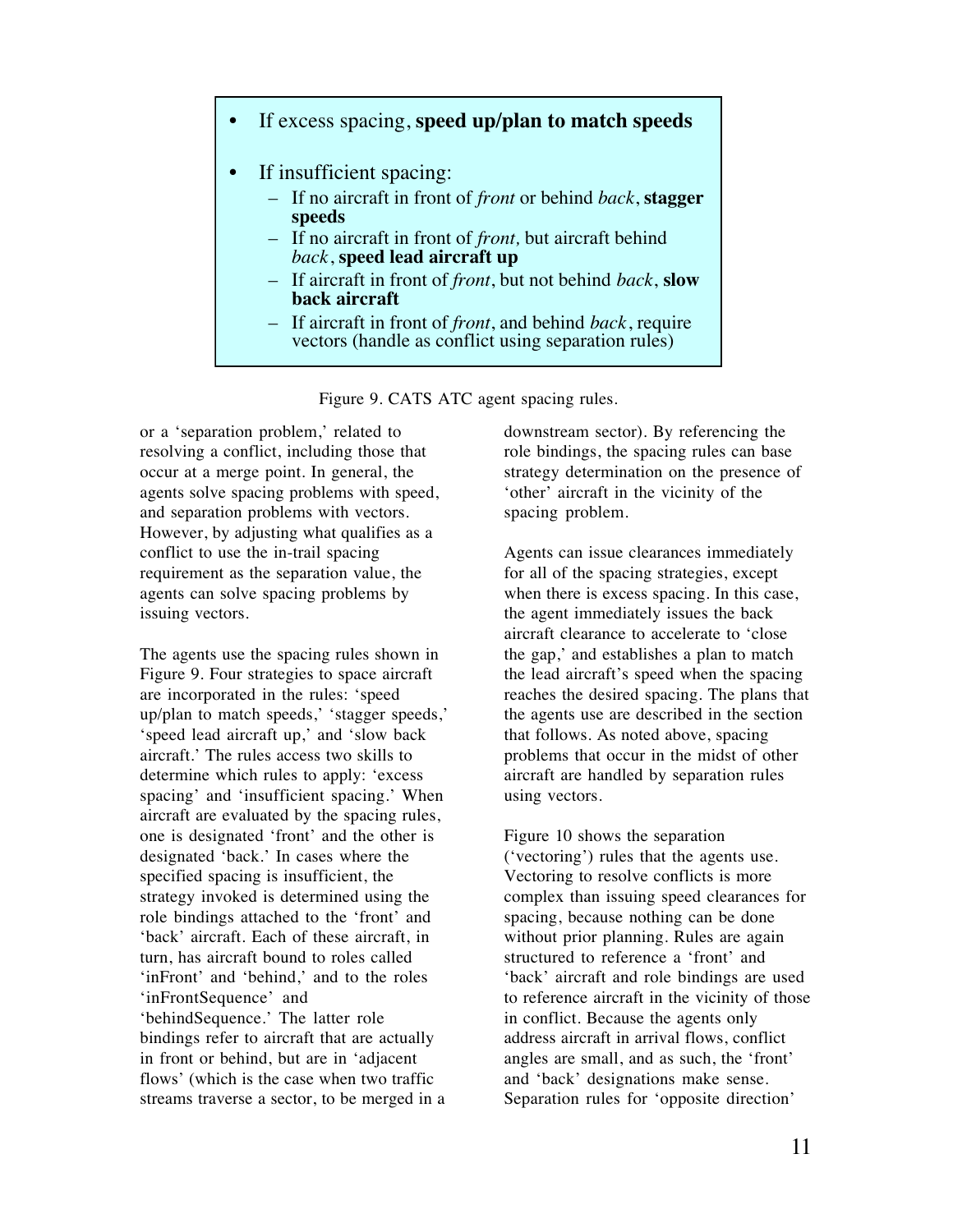If *front* directly in front and no aircraft behind *back*:

- If merge, **plan to merge**
- Otherwise, **plan minimal offset**
- If *front* directly in front and aircraft behind *back*:
	- If merge, **plan to merge**
	- Otherwise, **plan minimal offset** and **plan to match vectors** for aircraft behind *back*

If *front* in front sequentially and no aircraft behind *back*:

- If merge, **plan to turn in to merge**
- Otherwise, **plan to vector and turn back**

If *front* in front sequentially and aircraft behind *back*:

- If merge, **plan to turn in to merge**
- Otherwise, **plan to vector and turn back** and **plan to match vectors** for aircraft behind *back*
- Multiple aircraft conflicts
	- Only handle in cases of merge, using **plan to merge** or **plan to turn in to merge**

Figure 10. CATS ATC agent separation rules.

conflicts, and conflicts between arrivals and 'other' aircraft require a prioritization scheme for which aircraft should best be vectored, which is a subject of further research.

Several skills are accessed by the separation control rules. Specifically, agents have a skill for determining whether the conflict in question is a 'merge condition,' and skills for assigning values for each type of vectoring plan. A given vectoring strategy consists of multiple plan steps (e.g., the strategy 'plan to vector and turn back' consists of three plans: 'delay vector,' 'turn back vector,' and 'resume route'). Some separation rules also address planning for vectoring aircraft bound to roles. For example, when an aircraft is directly behind the 'back' aircraft (i.e., bound to its 'behind' role), agents apply the strategy 'plan to match vectors' to that aircraft in the same planning pass, so that the aircraft behind the 'back 'aircraft can be delay-vectored first. Experienced air

traffic controllers have been observed to use this technique. Conflicts involving more than two aircraft present a special case. The agents cannot reasonably sort out how to plan to turn multiple aircraft, except when all are merging at the same point. In this case, the role bindings are used to establish a sequence, which breaks the conflict into a number of conflict pairs.

The agents use knowledge about when aircraft in their particular sector should descend in order to hand them off at the required altitude. Control rules also incorporate positive altitude separation. These rules attempt use the aircraft bound to the role 'firstConflict' to gauge whether the aircraft can be cleared all the way down to the required sector-exit altitude for arriving aircraft, or whether an intermediate altitude above the conflict aircraft is required. Agents re-address aircraft cleared to an intermediate altitude periodically (via 'check\_descent' beliefs)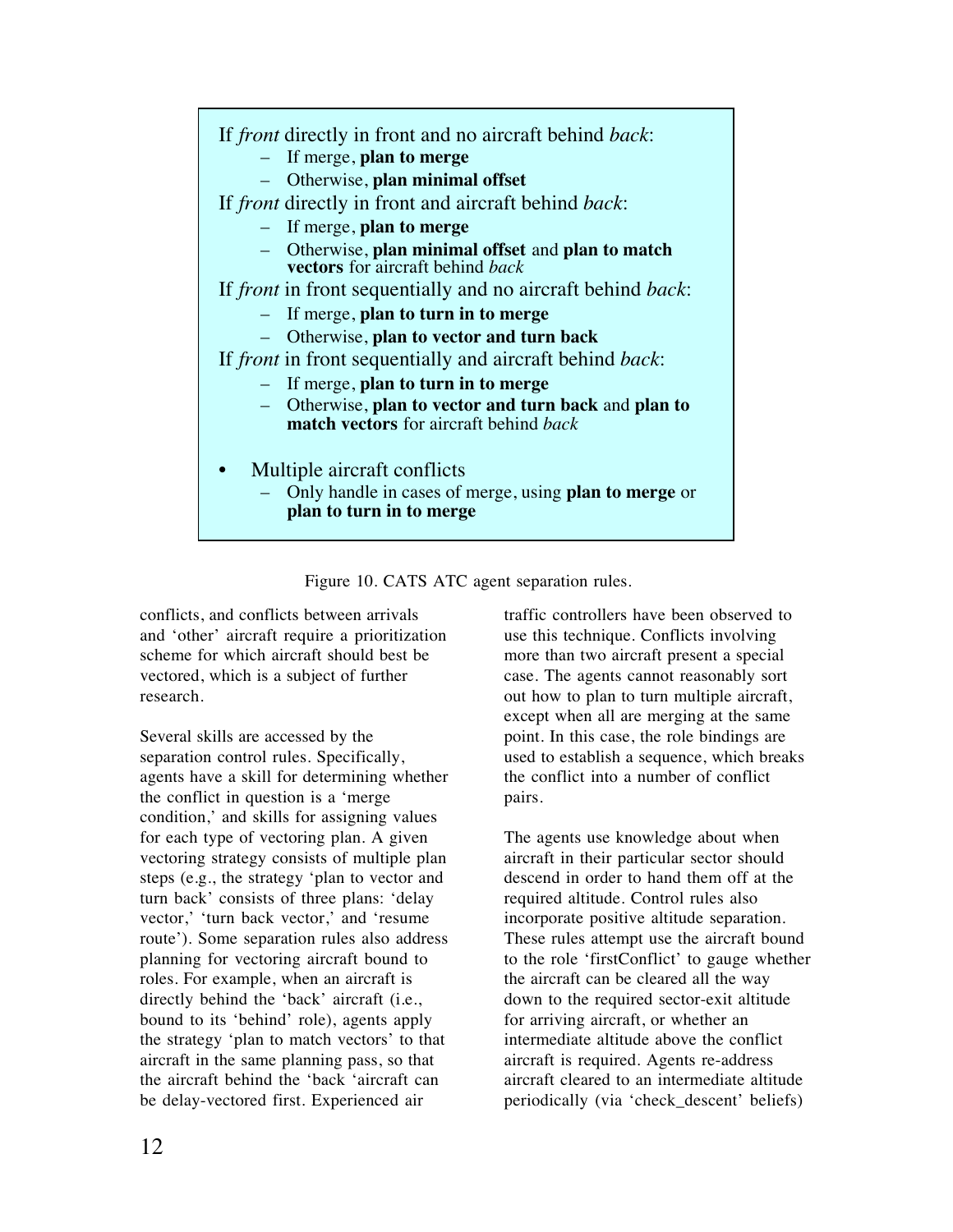to determine if they can be cleared to a lower altitude, until the aircraft are cleared all the way down to the exit altitude for the sector.

#### **Plans**

From the discussion of control rules above, it is clear that planning plays a critical role in the successful application of control strategies. Agents are not capable of globally assessing clearance options under the 'application of heuristics' scheme employed in this research. Thus, plans are constructed of steps that have, based on their type, a set of conditions under which the plan should be executed or adapted (which includes abandoning the overall plan or a step of the plan altogether).

Several plans (plan 'steps') were identified for inclusion in the planning strategies used by the control rules. Figure 11 shows these plans as they relate to the lateral, vertical, and speed dimensions of control. Five were never used (shown grayed-out in Figure 11). The vertical plans are supplanted by immediate clearances (i.e., there was no perceived need to plan these actions). The lateral plans 'direct-to,' and 'meter fix direct-to' were also never needed; the plan 'return to route' covers both of these functions. Lastly, the speed plan 'allow to pass' introduced difficulties with role bindings (e.g., by its very nature, at some point the aircraft 'inFront'

becomes the aircraft 'behind,' etc.). Because the agents bind roles before the plans are checked for execution, this created problems. 'Naturally faster' aircraft are therefore obliged to stay behind slower aircraft for spacing, under this scheme.

The remaining plans shown in Figure 11 combine to cover the control strategies implemented by the control rules. The agents use the lateral plans to implement strategies used in the separation rules. Lateral planning strategies entail, first, a plan to 'delay vector' (or 'match planned lead delay vector'), followed in some cases by a 'turn back vector' (or 'match planned lead turn back vector'). Finally, lateral planning strategies add a 'return to route' plan (or a 'return to heading' plan, if the aircraft has no known route to rejoin). The agents determine the values of the vectors encompassed by the plans using skills in their skill library.

The agents use speed plans to implement strategies used by the spacing rules. Speed plans are given in pairs, depending on whether a Mach number or indicated airspeed is called for. While the spacing rules shown in Figure 9 reference only the 'match lead' speed or mach plans explicitly, the agents use the remaining low-level 'accelerate' and 'decelerate' speed plans as necessary to implement the 'stagger speeds' strategy.

| Lateral plans:                    | <b>Vertical plans:</b><br>$\bullet$ |
|-----------------------------------|-------------------------------------|
| - Delay vector                    | - Climb temporary altitude          |
| - Match planned lead delay vector | - Descend temporary altitude        |
| - Turn back vector                | <b>Speed plans:</b><br>٠            |
| - Match planned lead turn back    | - Match lead speed                  |
| vector                            | - Match lead mach                   |
| $-$ Return to heading             | - Accelerate                        |
| - Return to route                 | - Accelerate-mach                   |
| $-$ Direct-to                     | - Decelerate                        |
| $-$ Meter fix direct-to           | - Decelerate-mach                   |
| $-$ Return to route-merge         | - Allow to pass                     |

Figure 11. Plans to implement planning strategies used in control rules.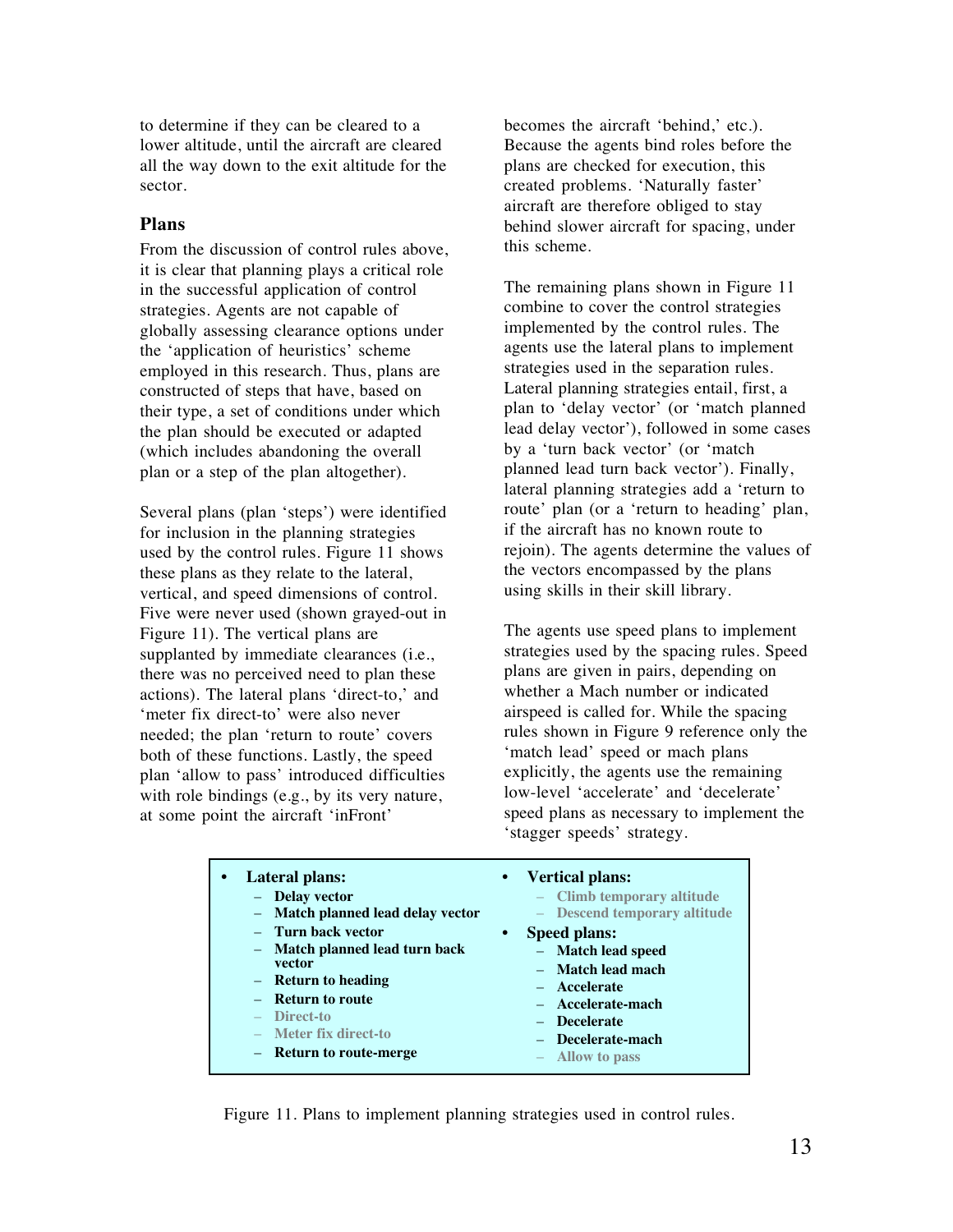|  | Speed plans:                                                           |
|--|------------------------------------------------------------------------|
|  | - Match lead speed                                                     |
|  | • Not insufficient spacing $\&$ not excess spacing                     |
|  | - Match lead mach                                                      |
|  | • Not insufficient spacing $\&$ not excess spacing                     |
|  | $-$ Accelerate                                                         |
|  | • Excess spacing                                                       |
|  | - Accelerate-mach                                                      |
|  | • Excess spacing                                                       |
|  | - Decelerate                                                           |
|  | • Insufficient spacing                                                 |
|  | - Decelerate-mach                                                      |
|  | • Insufficient spacing                                                 |
|  | - Allow to pass                                                        |
|  | • No conditions (requires 'naturally faster' rules to be in<br>effect) |

Figure 12. Execution conditions for speed plans.

A critical feature of each type of plan is the set of conditions under which the agents should execute it. Each plan has conditions for execution that relate to the control strategy that the agent was following when developing the plan for an aircraft. The execution conditions reference roles that the agents bind to the plan at the time it is developed. A plan records, for example, the 'front' aircraft against which proper spacing is to be measured. In addition, a plan records the time the agent developed it and, in the case of turn-back vectors, the value of the vector and the time at which the agent plans to execute it.

Figure 12 shows the execution conditions for speed plans. The execution conditions reference the agent's skills to detect insufficient and excess spacing. For example, when an agent implements the strategy termed 'speed up/plan to match speeds,' it clears the 'back' aircraft to a faster speed and also logs a 'match lead mach' plan for it. Each time it executes the 'scan aircraft' activity, the agent checks whether the 'back' aircraft has closed to the desired distance behind the

'front' aircraft referenced by the plan. If it has, it executes the plan to match the lead aircraft's Mach by issuing the appropriate Mach number as a clearance. As shown in Figure 13, the conditions for executing lateral plans are more complex. Typically, they include conditions for executing the plan under circumstances where vectoring skills handled the situation well, along with some that function as 'stop-gap measures.' Such conditions are required when, for example, the agents vector aircraft toward a sector boundary, or when the aircraft flies on a vector past a waypoint that was to be the point at which the aircraft rejoined the route. Some conditions are included to ensure that aircraft cross the meter fix. Still others make sure an aircraft is not handed off before it has been cleared to rejoin its filed routing, as the plans with which the agent sought to accomplish that are not transmitted to the receiving agent; only the current clearance constraints that the aircraft is following are transferred. In short, deficiencies in the agent's skill library, together with the dynamics of addressing various control problems, necessitate ways to adapt plans to ensure the agents issue reasonable clearances.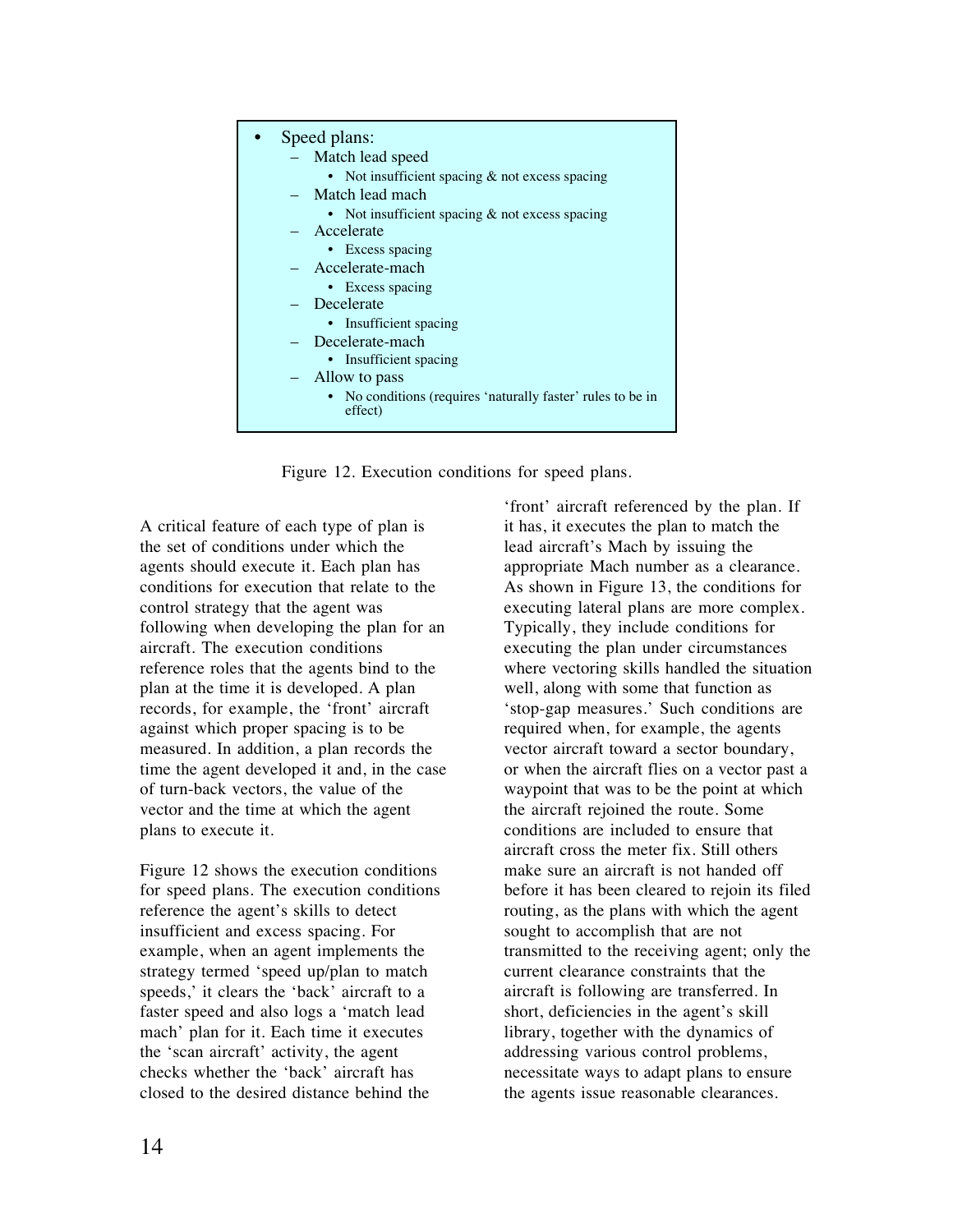| <b>Lateral plans:</b><br><b>Delay vector</b><br>If handed off, send direct to next waypoint<br>If close to Meter Fix, send direct to meter fix<br>$\bullet$<br>If planned time, execute as is<br>$\bullet$<br>Match planned lead delay vector<br>If handed off, send direct to next waypoint<br>٠<br>If close to Meter Fix, send direct to meter fix<br>$\bullet$<br>If back aircraft null, execute as is<br>$\bullet$<br>If back aircraft doesn't have a plan to turn out,<br>$\bullet$<br>execute as is<br>If planned time, execute as is<br>$\bullet$<br>Turn back vector<br>If handed off, send direct to next waypoint<br>$\bullet$<br>If close to Meter Fix, send direct to meter fix<br>$\bullet$<br>If planned time, execute as is<br>$\bullet$<br>If not excess spacing or insufficient spacing,<br>$\bullet$<br>abandon<br>Match planned lead turn back vector<br>If handed off, send direct to next waypoint<br>٠<br>If close to Meter Fix, send direct to meter fix<br>٠<br>If front aircraft null, execute as is<br>٠<br>If front aircraft doesn't have a plan to turn back,<br>$\bullet$<br>execute as is<br>If planned time, execute as is<br>٠<br>If not excess spacing or insufficient spacing,<br>$\bullet$ | <b>Return to heading</b><br>If handed off, send direct to next waypoint<br>If close to sector bounds, execute as is<br>If close to Meter Fix, send direct to meter fix<br>If not excess spacing or insufficient spacing, abandon<br><b>Return to route</b><br>If handed off, send direct to next waypoint<br>If close to sector bounds, execute as is<br>If aircraft has passed the next fix, send direct to the<br>following fix<br>If close to Meter Fix, send direct to meter fix<br>If not excess spacing or insufficient spacing, abandon<br>Direct-to<br>(not used-superceded by return to route)<br>Meter fix direct-to<br>(not used-superceded by return to route)<br><b>Return to route-merge</b><br>If handed off, send direct to next waypoint<br>If front aircraft has passed the next fix, execute as is<br>If aircraft has missed it's slot, re-plan to merge<br>If have required merge spacing and aircraft has been on a vector for at least 60 secs, execute as is |
|-------------------------------------------------------------------------------------------------------------------------------------------------------------------------------------------------------------------------------------------------------------------------------------------------------------------------------------------------------------------------------------------------------------------------------------------------------------------------------------------------------------------------------------------------------------------------------------------------------------------------------------------------------------------------------------------------------------------------------------------------------------------------------------------------------------------------------------------------------------------------------------------------------------------------------------------------------------------------------------------------------------------------------------------------------------------------------------------------------------------------------------------------------------------------------------------------------------------------------|-------------------------------------------------------------------------------------------------------------------------------------------------------------------------------------------------------------------------------------------------------------------------------------------------------------------------------------------------------------------------------------------------------------------------------------------------------------------------------------------------------------------------------------------------------------------------------------------------------------------------------------------------------------------------------------------------------------------------------------------------------------------------------------------------------------------------------------------------------------------------------------------------------------------------------------------------------------------------------------|
| abandon                                                                                                                                                                                                                                                                                                                                                                                                                                                                                                                                                                                                                                                                                                                                                                                                                                                                                                                                                                                                                                                                                                                                                                                                                       |                                                                                                                                                                                                                                                                                                                                                                                                                                                                                                                                                                                                                                                                                                                                                                                                                                                                                                                                                                                     |

Figure 13. Execution conditions for lateral plans.

## **Example Operations**

This section presents two examples of how the agents control traffic. The first example describes how the agents address one type of in-trail spacing problem; the second example describes a 'merge problem.'

The example spacing problem is captured in Figure 14, which depicts a situation with two in-trail flows moving roughly from left to right. After receiving a traffic update from the ADRS, the agent executes the 'monitor traffic display' activity and acquires the belief that the 'sector aircraft' include AAL497, AAL630, and AAL508 (AAL137 is not yet in this set, but will be shortly). The successful execution of 'monitor traffic display' results in the agent adding the 'task context' belief 'looked at traffic display' (see Appendix A), which enables execution of the 'scan aircraft' activity. The agent executes 'scan aircraft' on the next tick, upon which the agent accesses its skill library to assess the 'sector aircraft' traffic. The skill library checks for conflicts (i.e., separation problems) and spacing problems, and adds

a 'within\_flow\_spacing' belief for AAL630 and AAL508. AAL630 is bound to the role 'behind' in the aircraft AAL508, and AAL508 is bound to the role 'inFront' in AAL630. Successful completion of the 'scan aircraft' activity installs a 'have aircraft to work' belief, which triggers the 'determine aircraft to work' activity.

When the agent executes 'determine aircraft to work' activity, it notes the presence of the 'within\_flow\_spacing AAL508 AAL630' belief in the agent's belief set. If the agent has a 'check\_within\_flow\_spacing' belief for this aircraft pair that tells the agent when it can reasonably re-address this particular spacing problem, it will move on to other problems. Similarly if higher priority problems exist (i.e., aircraft with a plan that needs to be executed, or aircraft in conflict  $-$  see Figure 5), the agent will address those problems first. However, assuming the agent holds neither of these beliefs, the 'determine aircraft to work' activity has the effect of installing a 'spacing aircraft identified' belief in the agent's belief set. This enables the agent to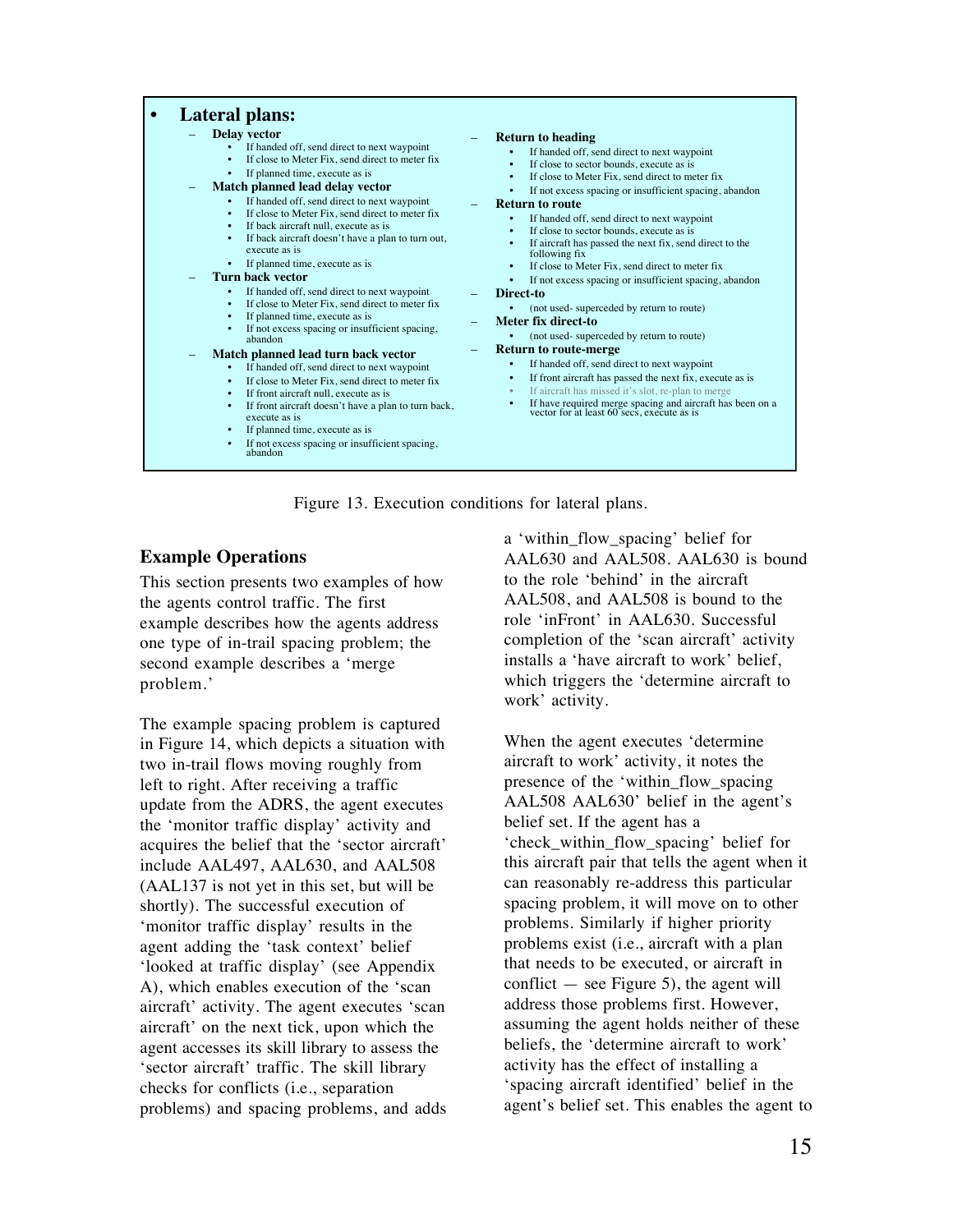

Figure 14. Example in-trail spacing problem involving AAL508 and AAL630.

execute the 'evaluate spacing clearance options' sub-activity of 'manage spacing' on the next tick.

The activity 'evaluate spacing clearance options' actually accesses the agent's control rules to determine the appropriate control strategy. Because AAL508 and AAL630 are more than ten nautical miles in trail (plus a small tolerance), the control rules determine the appropriate strategy is 'speed up/plan to match speeds' (see Figure 9). Using this strategy, the agent accesses an aircraft performance database, and sets up a clearance to accelerate AAL630 to its maximum Mach. It also logs a plan to 'match lead mach' with AAL630. It completes execution of 'evaluate spacing clearance options' by adding the task context belief 'know which aircraft to space' to the agent's current beliefs. Thus, on the next tick, the agent's model indicates that the 'issue spacing clearance' activity should be

executed. When the agent executes the 'issue spacing clearance' activity, the agent sends the clearance to accelerate AAL630 to its maximum Mach to the ADRS, via the Agent Hub.

Processing then continues, with the agent checking AAL630's plan to match the Mach of AAL508 each time it executes the 'determine aircraft to work' activity. At some point, AAL630 will have closed the gap with AAL508 — the condition for executing the 'match lead mach' plan. At this time (assuming this plan is the first requiring execution that the agent finds), the agent readies the appropriate clearance for AAL630, and acquires the 'know which aircraft to clear' belief. On the next tick, the agent issues the clearance which, when AAL630 complies, results in proper in-trail spacing between AAL508 and AAL630.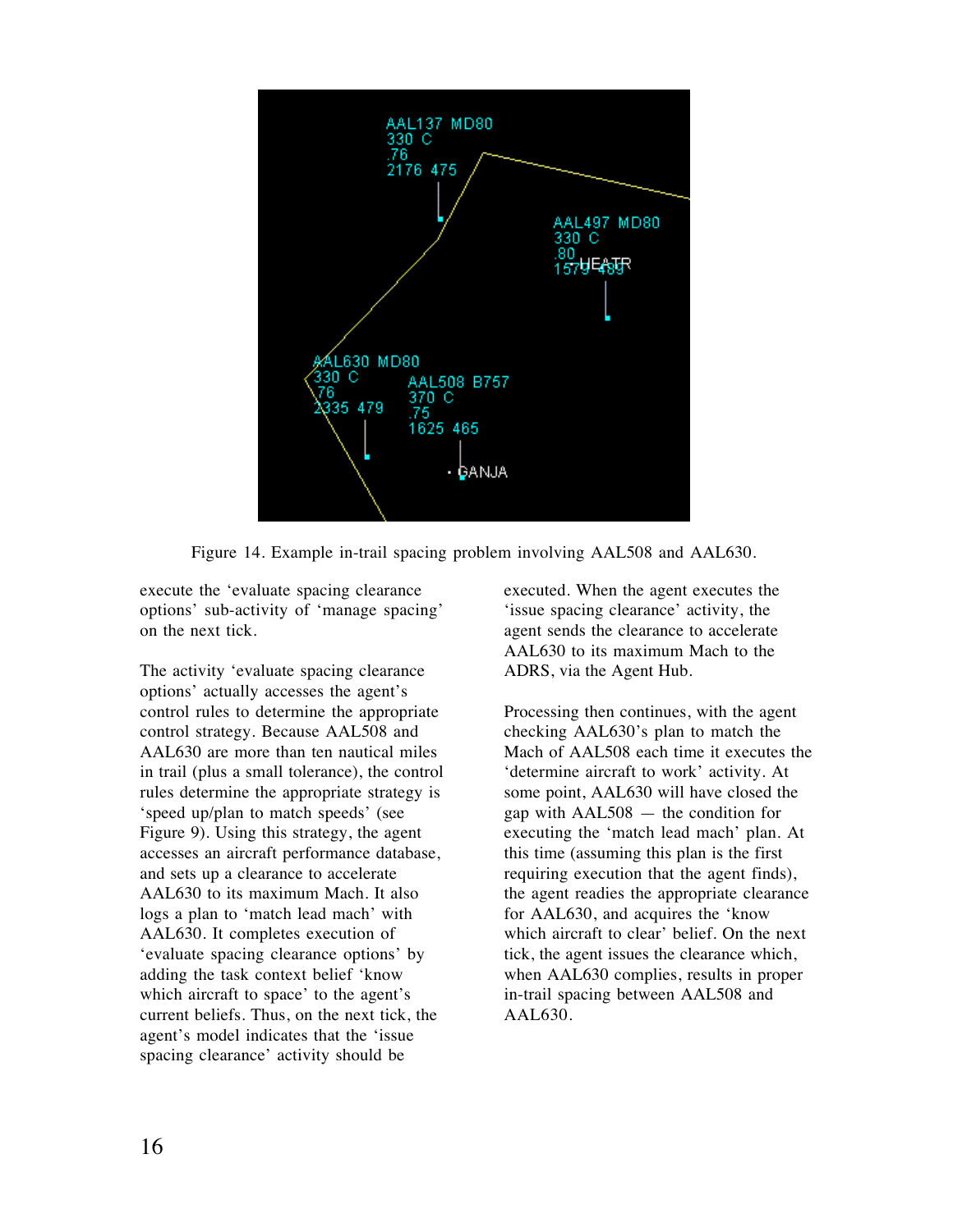The second example concerns the merge situation shown in Figure 15; the figure shows the solution of merge problem in progress. The agent first identifies AAL6080 as in conflict with UAL1114. When the agent selected this conflict as highest priority in the 'determine aircraft to work' activity, it performed the 'evaluate separation clearance options' activity. The agent accessed its control rules, and used the role bindings for each aircraft to determine that the UAL1114 is in front of AAL6080 sequentially, and that there is no aircraft immediately behind AAL6080. It also determined that the two aircraft are merging at UKW, causing it to apply the strategy 'plan to turn in to merge' (see Figure 10). When the agent applied this strategy it cleared AAL6080 to a 095 heading, and logged a 'return to route – merge' plan with AAL6080. The agent is now in the position to repeatedly evaluate the conditions for executing this plan (see Figure 13) each time it executes the 'determine aircraft to work' activity.

After AAL6080 started its turn, the agent

determined that AAL6080 was also in conflict with DAL323 (see Figure 15). The agent then followed the same solution method as it did for the first conflict. When the agent applied its control rules to DAL323 and AAL6080, it again determined that these aircraft are to merge at UKW, and used the aircraft's role bindings to determine that, in this case, AAL6080 is in front of DAL323 sequentially, and there is no aircraft behind DAL323. Thus, the agent again applied the 'plan to turn in to merge' strategy (see Figure 10), which resulted in a 245 heading for DAL323, together with a plan for DAL323 to 'return to route – merge.'

Figure 15 shows the situation after both AAL6080 and DAL323 have begun to turn onto their new headings. Each time the agent executes the 'determine aircraft to work' activity, it evaluates the status of these aircraft in relation to the aircraft in front of them at the time their plans were formulated. After the plans have been in effect for sixty seconds (to avoid



Figure 15. Example merge problem involving UAL1114, AAL6080, and DAL323.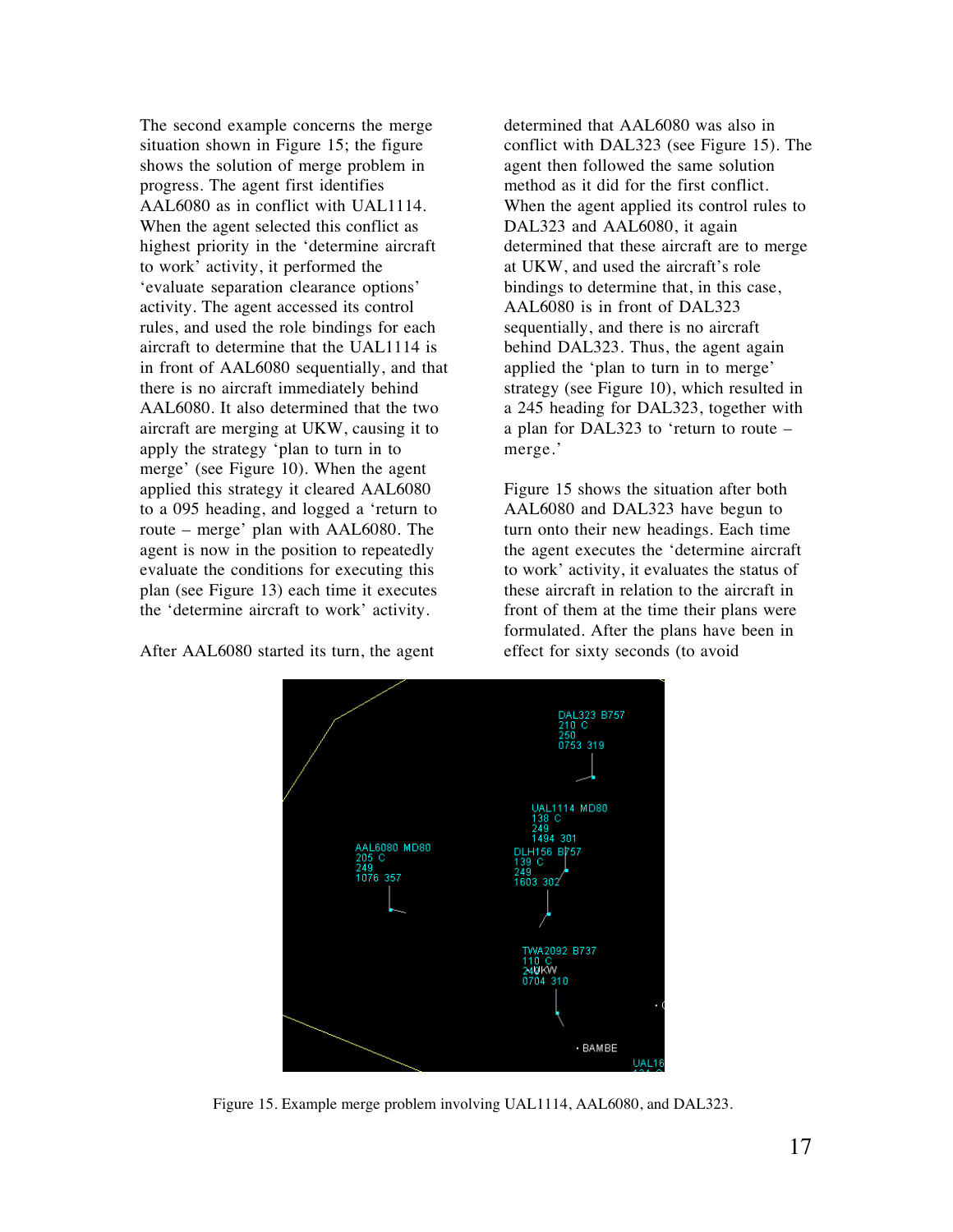immediate turn-backs in certain situations), the agent checks AAL6080's distance to UKW versus UAL1114's, and DAL323's distance to UKW versus AAL6080's. Eventually, the agent finds that the heading vector has produced the required merge spacing between UAL1114 and AAL6080, and executes AAL6080's 'return to route – merge' plan. This sets up a clearance for AAL6080 to proceed direct UKW. After AAL6080 has begun to converge on UKW, eventually the conditions for executing the plan for DAL323 to 'return to route – merge' will be met, and the agent will issue a clearance for it, too, to proceed direct UKW, completing the merge.

In summary, the CATS air traffic controller agents use periodically updated data on the state of arrival traffic to generate a 'picture' of the traffic situation. Agents update beliefs about the situation by executing activities represented in a hierarchical model according to beliefs about the task context. Based on assessments of what needs to be done, and a prioritization scheme for choosing the problems to address, the agents formulate clearances and issue them, or plan clearances to issue when the appropriate conditions are met. To do this, the agents reference a library of skills for assessing displayed traffic, and a set of control rules that incorporate strategies for spacing and separating aircraft, as well as employing positive altitude separation. The remainder of this report offers an appraisal of how well the agents perform, and discusses further research.

# **Performance Assessment**

It is impossible to determine how well the agents perform, and what modifications might be necessary to improve them, without applying them to an exhaustive set of traffic flow conditions and airspace configurations. However, with an eye toward their practical use supporting

studies of operational ATC concepts, a preliminary performance assessment was conducted. NASA ATM research has focused on airspace centered on Dallas-Fort Worth Center (ZFW) with arrival flows to Dallas/Fort Worth (DFW) airport (for details on the test airspace and the concepts under study, see Callantine, et al., 2001, and Battiste, et al., 2002). Thus, airspace in this region was chosen for testing the agents. Agents were implemented to control the Wichita Falls High Altitude sector (SPS), the Ardmore High Altitude sector (ARD), and the sector responsible for merging arrival flows from these sectors to cross the BAMBE meter fix, the Bowie Low Altitude sector (UKW). Figure 16 shows the architecture for testing the agent implementation. Figure 17 shows a screen snapshot of the UKW agent controlling traffic.

Traffic scenarios were derived from those currently being used as the baseline scenarios for NASA studies extending the research reported in Callantine, et al. (2001), and from current-day traffic flows. The 'new concept' scenarios constructed specifically for testing advanced ATM concepts do not necessarily reflect the traffic flows that the selected sectors would experience during normal current-day operations. On the other hand, the 'current-day' arrival rushes may be too difficult to manage without the capability to issue holding clearances. Thus, as with all ATM research, traffic scenario selection poses a problem.

Nonetheless, two 'new concept' baseline scenarios ('A1' and 'B1') were used as is, and modified (lightened) twice each, to produce six test scenarios, and three additional 'current-day' scenarios were produced by reducing the traffic in a 'current-day' scenario ('C1'), yielding a total of nine agent test scenarios. Figure 18 shows the number of arrival aircraft in each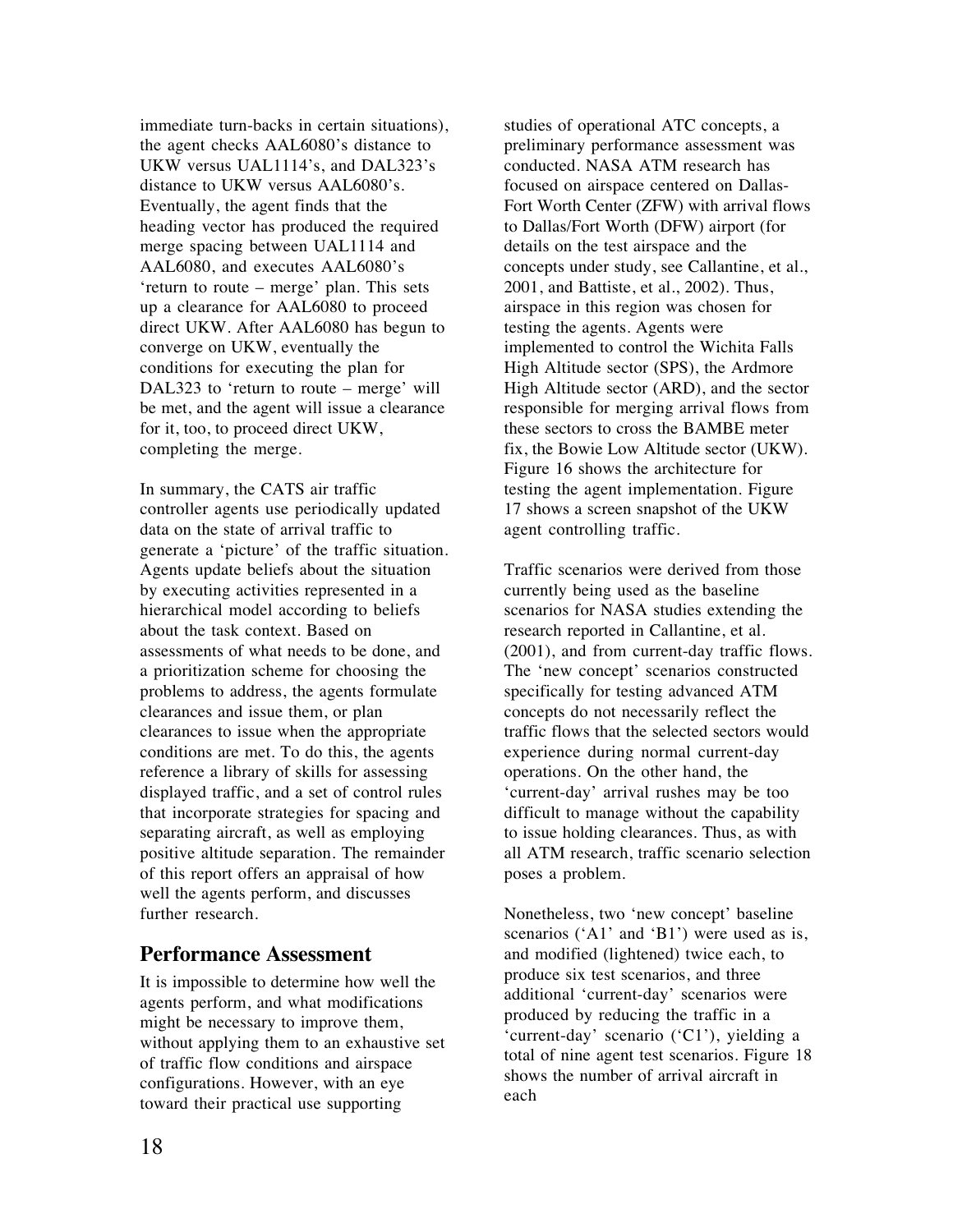

Figure 16. Three-agent test architecture.



Figure 17. Screen snapshot of the UKW agent.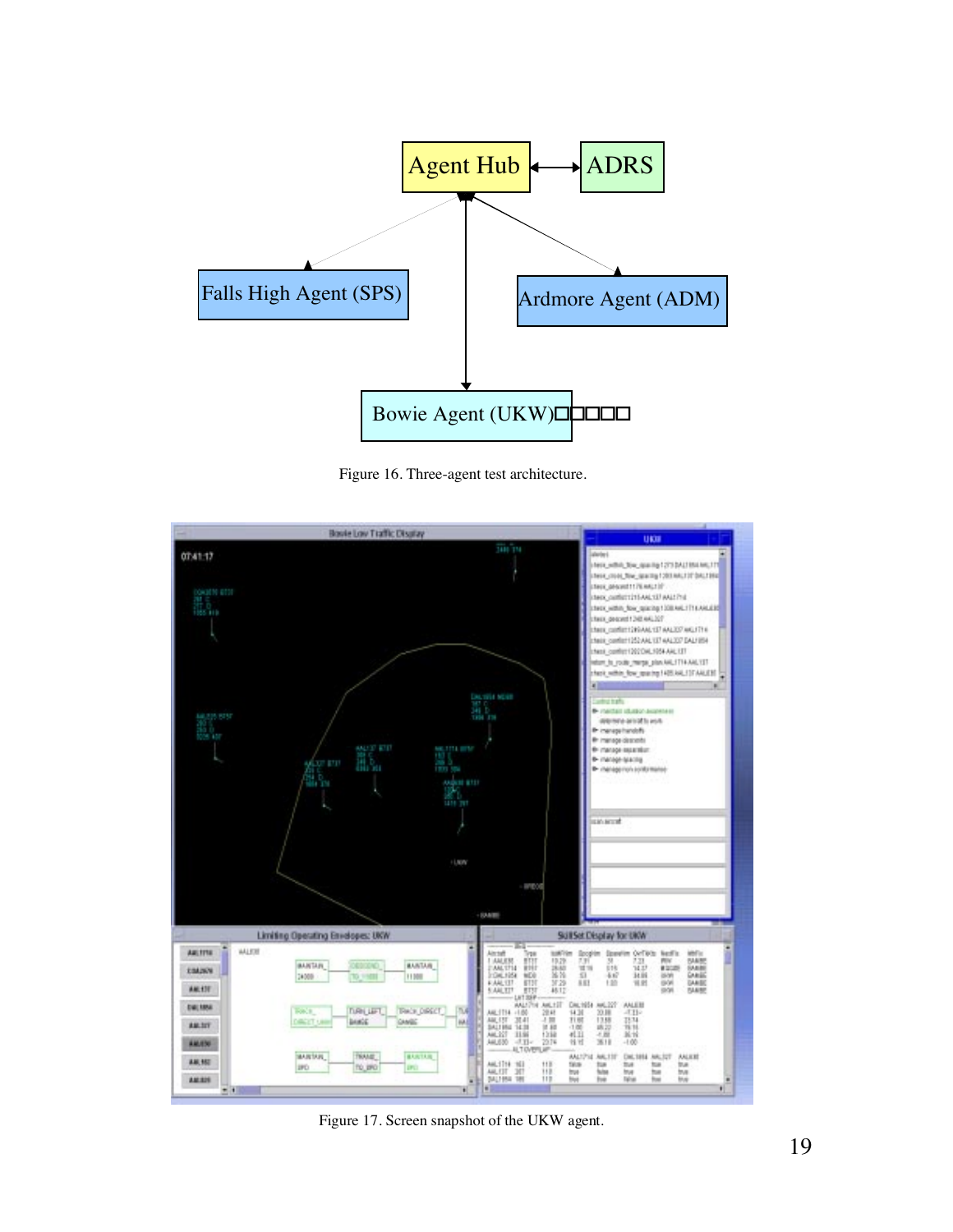scenario. Figure 19 shows that the total time for aircraft to arrive in each condition was comparable, but the agents were able to compress the traffic in the 'A' group of scenarios.

For the performance assessment, each of the nine scenarios was run twice. First each scenario was run in a 'descent only' control condition with agents issuing only descent clearances to the sector exit altitude. Each scenario was then run again, with the agents controlling traffic to the fullest extent (i.e., issuing speed, heading/route, and positive altitude separation clearances). In the descent only condition, aircraft always remain on their filed flight plans but, as the results show, are still subject to some nuances of agent behavior. Traces of the traffic flows for each test run appear in Appendix B; the traces for the descent only condition help characterize the traffic flow in each scenario.

In general, the performance assessment reveals that the agents generally do a good job handling spacing problems in the high altitude sectors (SPS and ADM). The agents are less adept at handling merge problems, and even less so at handling difficult multiple merges at the meter fix. Nonetheless, in no case did the agents fully controlling traffic produce more separation violations than in the uncontrolled ('descent only') condition. The results also show that traffic with a particularly large number of simultaneous conflicts (and the relatively large numbers of plans that may need executing) can leave the agent little time to perform other, lower priority tasks. For example, the results show that when too many aircraft are merging at the meter fix, the UKW agent has trouble managing descents. The agent may descend aircraft to temporary altitudes, but may fail to issue lower clearances in time for aircraft to reach the required sector exit altitude.

**Aircraft Per Arrival Scenario**



Figure 18. Number of arrival aircraft in each test scenario.



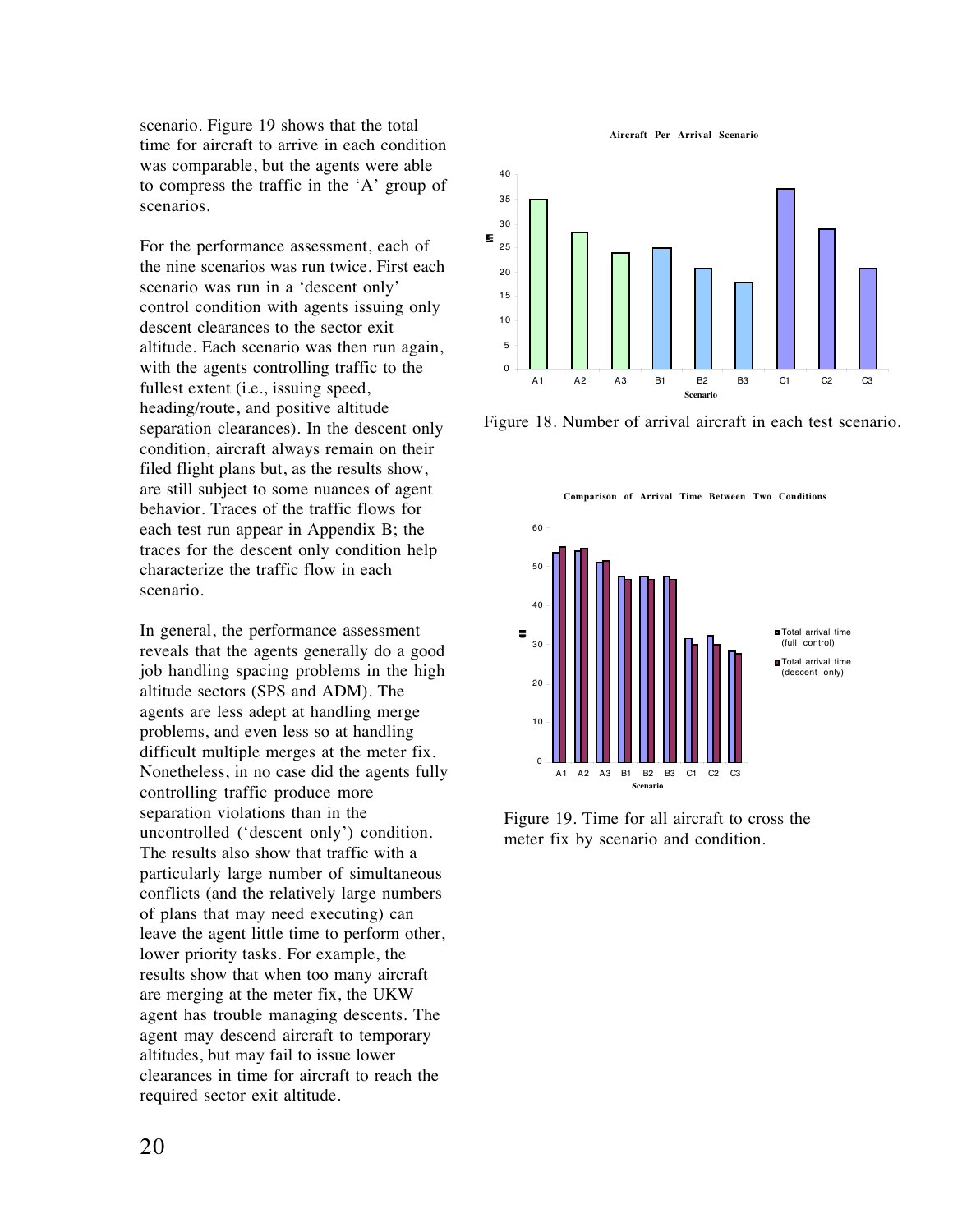

Figure 20. Number of separation violations in each scenario for each of the two conditions.





Figure 21. Location of separation violations under each condition.



**Comparison of Number of Aircraft High at BAMBE Between Two Conditions**

Figure 22. Number of aircraft not at the desired crossing altitude at BAMBE under each condition.

The results first focus on the number of separation violations that result under each of the two conditions. Data produced by the aircraft simulation were analyzed using a computer-based analysis program. The analysis program measures separation violations stringently. A pair of aircraft with less than the required vertical separation registers as a separation violation when lateral separation falls even a infinitesimal amount below five nautical miles (i.e., 4.98 nm counts as a violation). Figure 20 shows that, for every scenario, the full-control condition results in fewer separation violations than occur in the descent-only condition. For the A and B scenario sets, the agents created relatively few separation violations, while for the more dense traffic in the C scenario set, the agents created a considerable number of separation violations.

Figure 21 shows the agents in the full control condition created a single separation violation that involved at least one aircraft that was still in a high altitude sector in three of the nine scenarios. All three of these violations were of the 'barely below five nautical miles' variety. The remainder of the violations all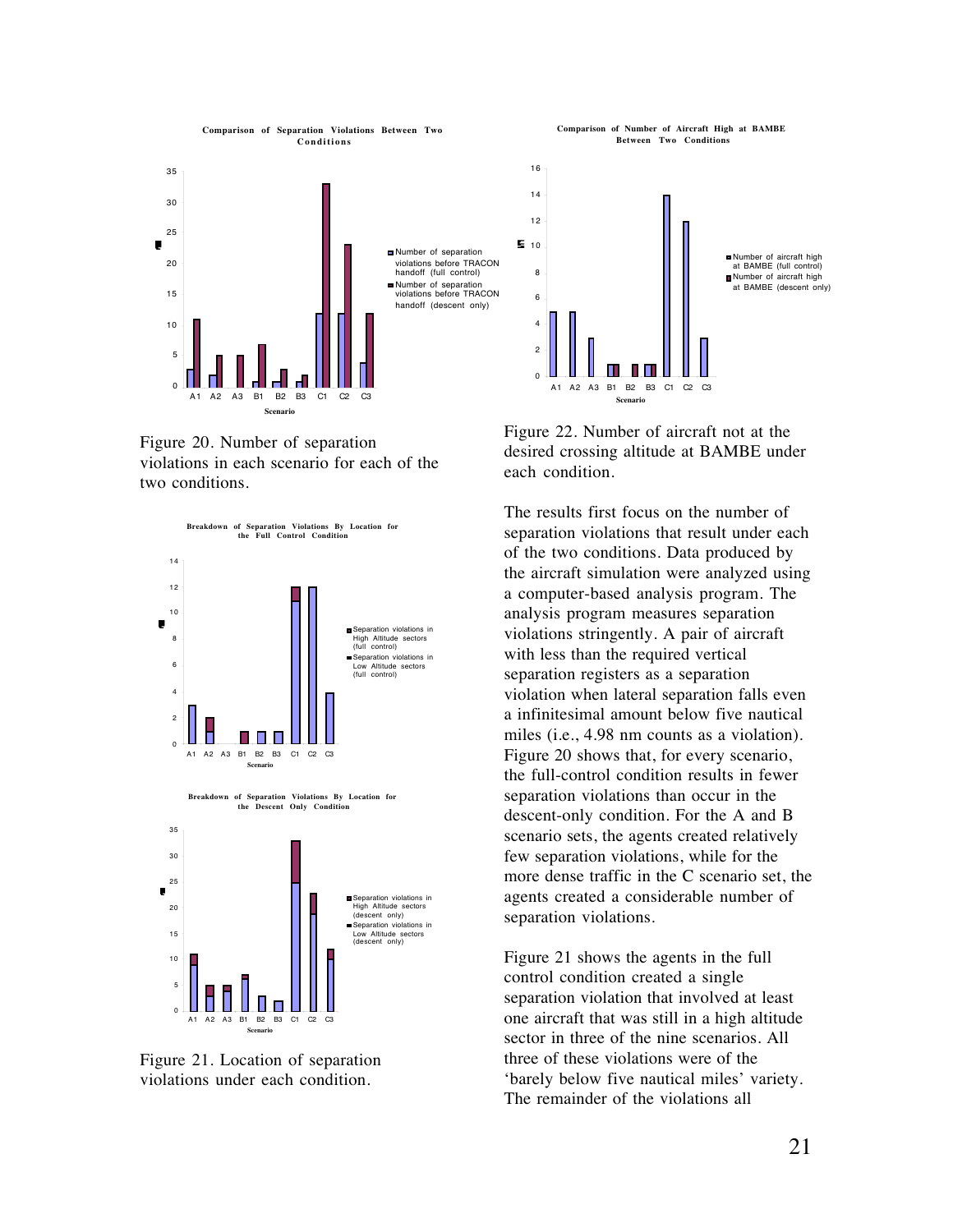occurred in the UKW Low Altitude sector, where the aircraft must merge before crossing the meter fix. Figure 21 also shows that, for the descent only condition, a larger number of separation violations occurred in the high altitude sectors. In Appendix B, lines connect points where spacing minimums were violated (while not always clearly visible in the charts, these lines sometimes help visualize where some violations occurred).

Finally, Figure 22 depicts the problem noted earlier, in which agents can become overloaded handling conflicts. The UKW agent's performance, in particular, suffers from this problem. Figure 22 shows that aircraft failed to achieve the altitude necessary for crossing the BAMBE meter fix more frequently in the full control condition. This problem rarely occurred in the descent only condition.

#### *Conclusions and Further Research*

Overall, the agents perform well in the High Altitude sectors. However, the UKW agent can become overloaded easily; too many merge conflicts and attendant plans cause the UKW agent to ignore aircraft that need lower altitude clearances. This is likely due largely to activities taking one second to execute, as is currently required by the agent architecture. The agents also merge traffic reasonably well, but priorities should be more flexible, so that aircraft that require a lower altitude immediately are sure to receive the clearance. In general, despite these difficulties, the agents show considerable promise as tools for both understanding how air traffic controllers operate, and for supplanting expensive, variable human air traffic controllers in future ATM concept studies.

There is considerable room for refinement in several areas. First the hub-based architecture needs to support asynchronous processing, such that the agents can execute activities as time

permits (currently, they wait until next 'tick' to perform the next activity). Second, the control rules and skills could benefit from some refinements. In particular, the vectoring skills, and the plans that result when they are applied, may operate more effectively if based on specific attributes of the merge that is taking place.

The notion of improving the flexibility of the agents is, indeed, overarching. Role bindings could be performed dynamically depending on the situation (e.g., spacing versus merging). Plans could benefit from more flexible, dynamic adaptation. Tolerances used by perceptual skills could be set dynamically depending on the situation. And timing values used in beliefs that dictate when a problem can be readdressed could similarly be situationspecific. All of these areas should be refined with the aid of actual air traffic controller input, to the extent possible. One approach would be to take data on actual controller behavior for representative classes of control problems, as was done for particular conflict classes in the RAMS research (Mondoloni, 1998).

This is but one of several areas of further research. Other areas include extending the CATS agent architecture, with its mechanisms for manipulating an agent's beliefs about the task context and control situation, to enable the agents to make realistic errors. The error-making capability could be applied for safety assessment of ATM concepts. A second area of research is integrating the ATC agent capabilities into a compact module that would enable it to be integrated into a flexible controller station, in which agent control could be toggled on and off. Part of this research will entail enabling the agents to access advanced ATC automation tools that play a central role in new ATM concepts (e.g., Callantine, et al., 2001). A variety of new skills and control rules will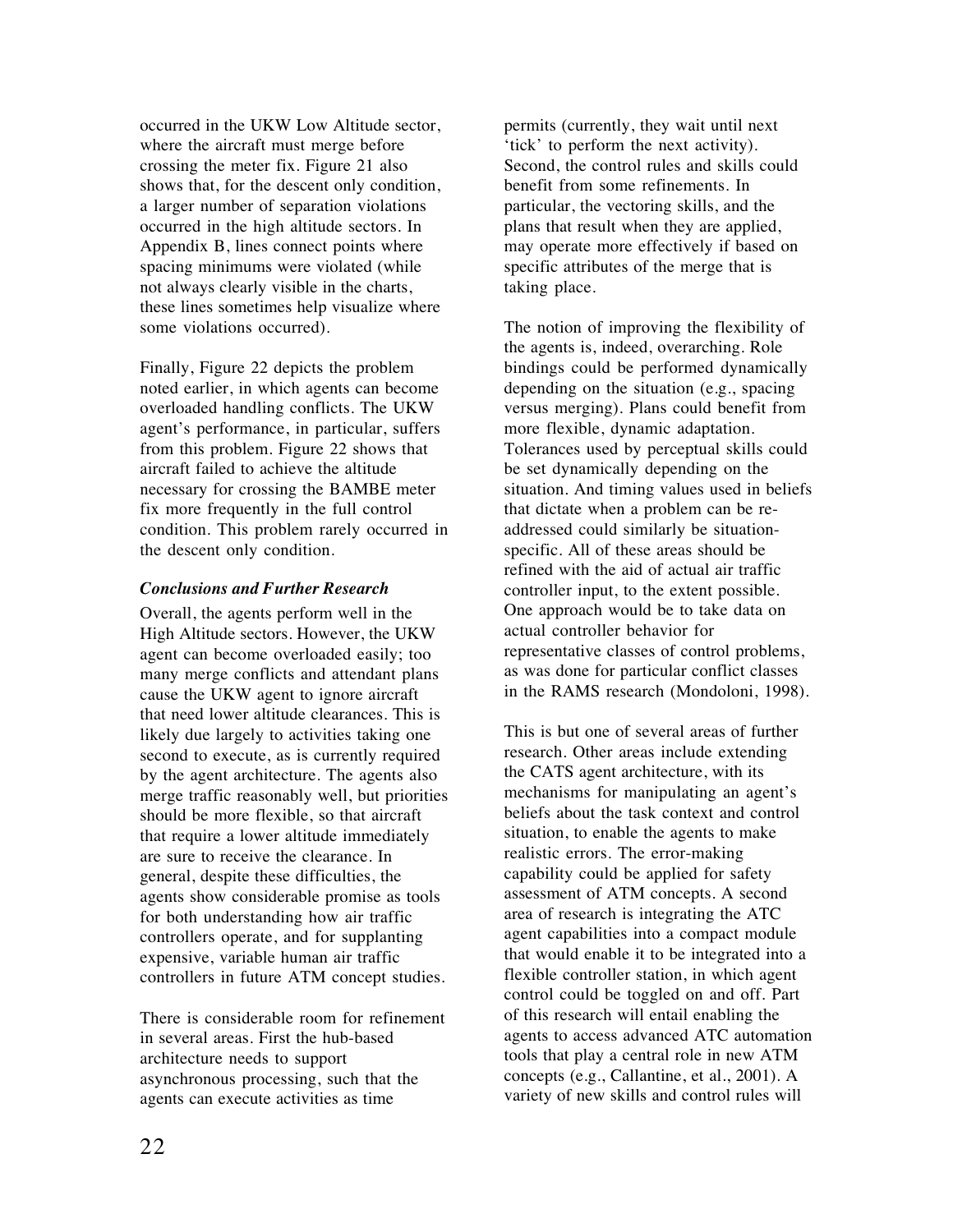require development to support tool usage by the agents. For example, the agents will require access to information presented as a timeline of arrival aircraft, and functionality designed to predict precise speeds necessary to meet scheduled meter fix crossing times. Thus, this report has presented initial work toward these aims.

## **References**

Battiste, V., Johnson, W., Kopardekar, P., Lozito, S., Mogford, R., Palmer, E., Prevôt, T., Sacco, N., Sheldon, S., and Smith, N. (2002). *Distributed air/ground traffic management – technology and concept demonstration report.* AIAA-2002-5825, Reston, VA: American Institute of Aeronautics and Astronautics.

Callantine, T. (2001). Agents for analysis and design of complex systems. *Proceedings of the 2001 International Conference on Systems, Man, and Cybernetics*, October, 567-573.

Callantine, T. (2002). A representation of air traffic control clearance constraints for intelligent agents. *Proceedings of the 2002 IEEE International Conference on Systems, Man, and Cybernetics*, Hammamet, Tunisia, October.

Callantine, T., Mitchell, C., and Palmer, E. (1999). *GT-CATS: Tracking operator activities in complex systems*. NASA Technical Memorandum 208788, Moffett Field, CA: NASA Ames Research Center.

Callantine, T. Prevôt, T., Smith, N., and Palmer, E. (2001). Simulation of CTAS/FMS air traffic management, Proceedings of the 4th USA/Europe Air Traffic Management Research and Development Seminar, Air-Ground Cooperation Track, Santa Fe, NM, December, not paginated.

Dowell, J. (1998). Ecological modelling of the air traffic management task. *Proceedings of the Ninth European Conference on Cognitive Ergonomics (ECCE-9),* Limerick, Ireland: University of Limerick, 109-116.

Harper, K., Guarino, S., White, A., Hanson, M., Bilimoria, K., and Mulfinger, D. (2002). *An agent-based approach to aircraft conflict resolution with constraints*. AIAA 2002-4552, Reston, VA: American Institute of Aeronautics and Astronautics.

Heimerman, K. (1998). Air traffic control modeling. In *Frontiers of Engineering: Reports on Leading Edge Engineering from the 1997 NAE Symposium on Frontiers of Engineering*, Washington, D.C.: National Academy Press, 41-50.

Hexmoor, H. and Heng, T. (2000). Air traffic control agents: Landing and collision avoidance. *Proceedings of the 2000 International Conference on Artificial Intelligence*, Berlin: Springer-Verlag.

Horswill, I. and Zubek, R. (1999). *Robot architectures for believable game agents.* In D. Dobson and K. Forbus (Eds.), AAAI Technical Report SS-99-02, Menlo Park, CA: AAAI Press, 55-59.

Kliegel, M., Martin, M., McDaniel, M., and Einstein, G. (2002). Complex prospective memory and executive control of working memory: A process model. *Psychologische Beiträge, 44*, 303-318.

Leiden, K. (2000). *Human performance modeling of en route controllers* (RTO-55 Final Report). Boulder, CO: Micro Analysis and Design, Inc.

Mondoloni, S. (1998). *Development of an enroute conflict resolution rulebase for the reorganized air traffic control*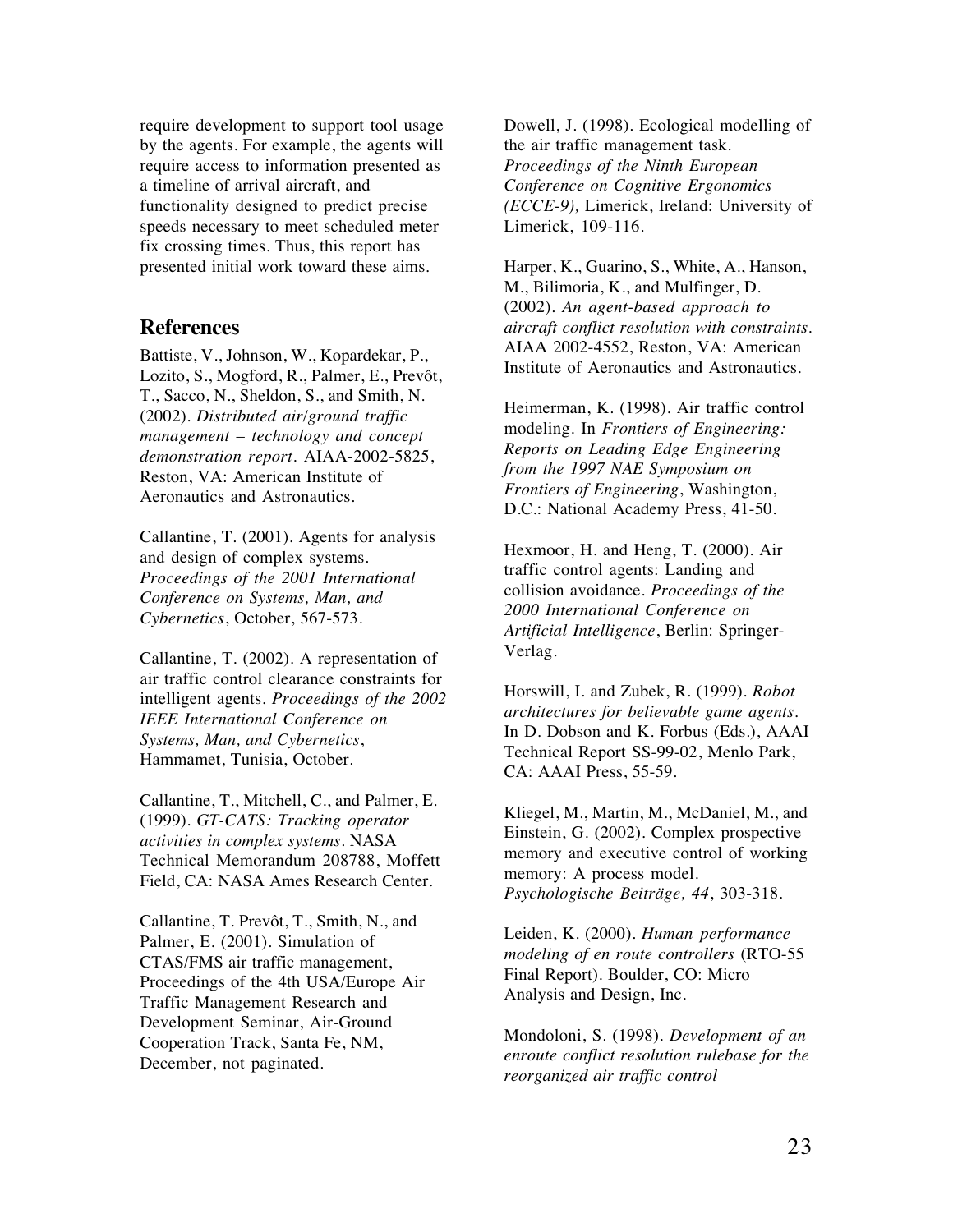*mathematical simulator*. NARIM-A09008- 01, Washington, D.C.: CSSI, Inc.

Niessen, C. and Eyferth, K. (2001). A model of the air traffic controller´s situation awareness. *Safety Science, 37*, 187-202.

Niessen, C., Eyferth, K. and Bierwagen, T. (1999). Modelling cognitive processes of experienced air traffic controllers. *Ergonomics, 42*(11), 1507-1520.

Niessen, C., Leuchter, S., and Eyferth, K. (1998). A pyschological model of air traffic control and its implementation. In F. E. Ritter and R. M. Young (eds), *Proceedings of the Second European Conference on Cognitive Modelling*, Nottingham, U.K.: Nottingham University Press, 104-111.

Prevôt, T., Palmer, E., Smith, N., and Callantine, T. (2002). *A multi-fidelity simulation environment for human-in-theloop studies of distributed air ground traffic management.* AIAA 2002-4679. Reston, VA: American Institute of Aeronautics and Astronautics.

Raytheon (2002). *Air traffic management system development and integration: Distributed air-ground traffic management test plan*.

Schaefer, L., and Millner, D. (2001). Flight delay propagation analysis with the detailed policy assessment tool. *Proceedings of the 2001 IEEE Conference on Systems, Man, and Cybernetics*, Tucson, AZ, 1299-1303.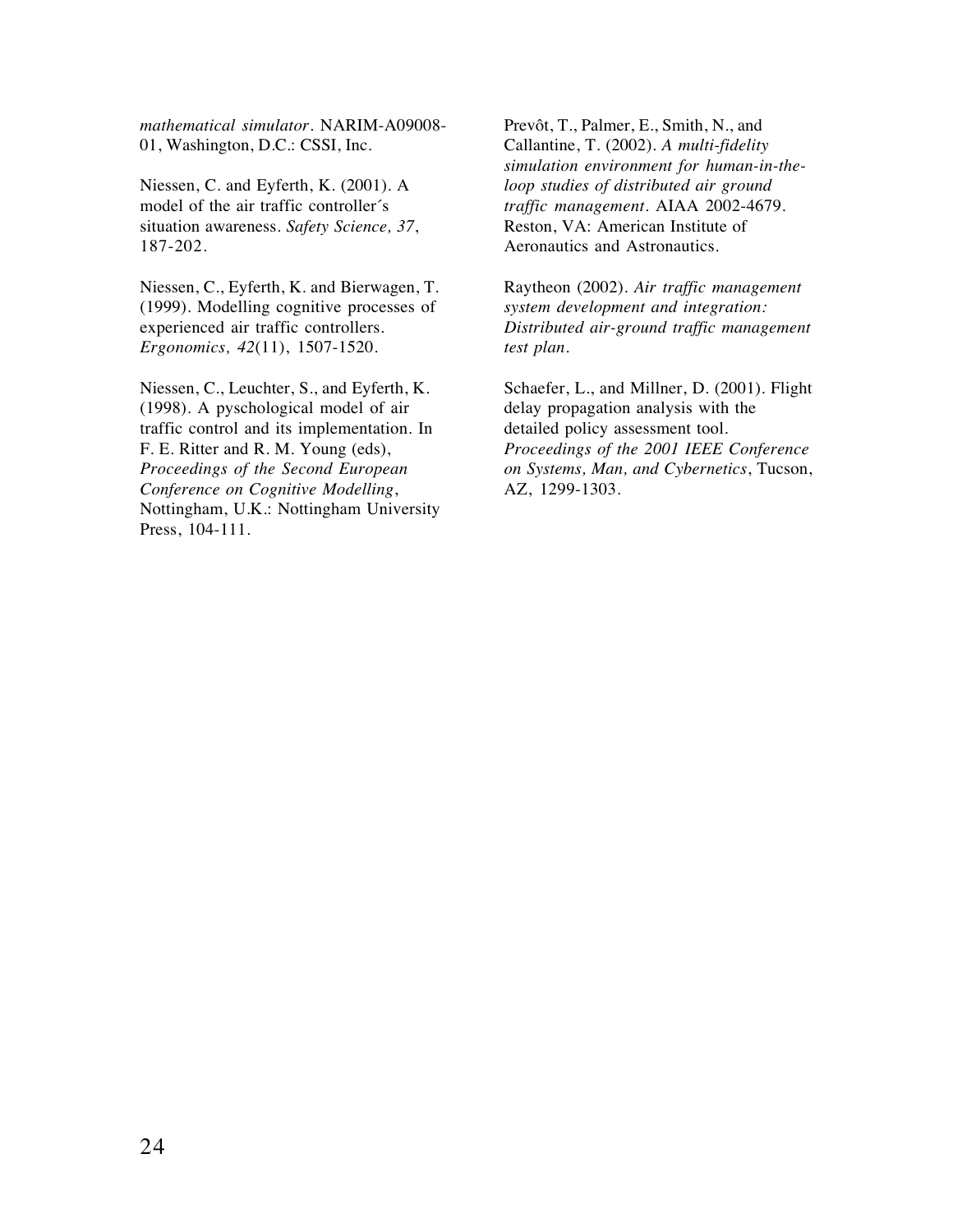#### *Appendix A*

The following is the file specification for the CATS model used by the CATS ATC agents (Table A-1). Below it, this appendix provides some explanation on how it works.

Table A-1. CATS ATC agent model file specification.

```
! ATC AGT (Current-Day Operations -- put AC miles-in-trail) generic 0.4.1.proc
! This one uses MULTIPLE RETURN VALUES from act-beliefs
! Changes for beliefs-based situation representation
{ topLevel "Control traffic"
conditions "predicted" "always"
{ function "maintain situation awareness"
conditions "predicted" "always"
{ task "monitor traffic display"
conditions "predicted" "display needs scanning"
act type "perceptual"
conditions "act-beliefs" ( visually to self "<sector aircraft>.set_value" )
conditions "rslt-beliefs-true" ( and
         ( cognitively to self "looked at traffic display" )
         ( cognitively from self "display needs scanning" ) )
}
{ task "scan aircraft"
conditions "predicted" "looked at traffic display"
act type "cognitive"
conditions "act-beliefs"
         ( cognitively to self "<traffic>.assess" )
conditions "rslt-beliefs-false" (and
              ( cognitively from self "looked at traffic display" )
              ( cognitively to self "display needs scanning" ) )
conditions "rslt-beliefs-true" (and
              ( cognitively from self "looked at traffic display" )
              ( cognitively to self "have aircraft to work" ) )
}
} ! end "maintain situation awareness"
{ function "determine aircraft to work"
conditions "predicted" "have aircraft to work"
act_type "cognitive"
conditions "act-beliefs" ( cognitively to self "<aircraft to work>.evaluate" )
conditions "rslt-beliefs-hoa" (and
```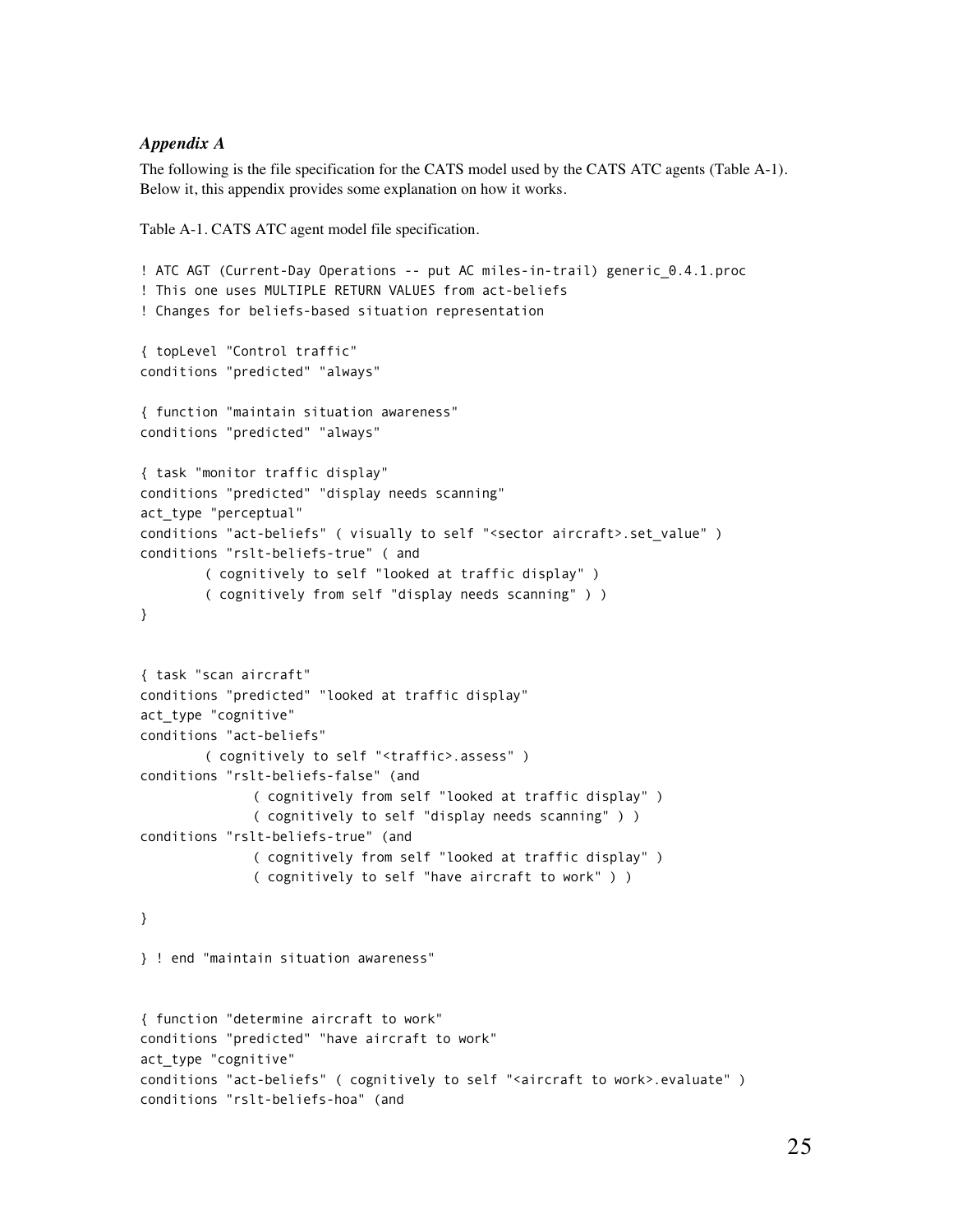```
( cognitively from self "have aircraft to work" )
              ( cognitively to self "know which aircraft to accept" ) )
conditions "rslt-beliefs-hoi" (and
              ( cognitively from self "have aircraft to work" )
              ( cognitively to self "know which aircraft to hand off" ) )
conditions "rslt-beliefs-td" (and
              ( cognitively from self "have aircraft to work" )
              ( cognitively to self "know which aircraft to descend" ) )
conditions "rslt-beliefs-factors" (and
              ( cognitively from self "have aircraft to work" )
              ( cognitively to self "factors identified" ) )
conditions "rslt-beliefs-spacing" (and
              ( cognitively from self "have aircraft to work" )
              ( cognitively to self "spacing aircraft identified" ) )
conditions "rslt-beliefs-non-conf" (and
              ( cognitively from self "have aircraft to work" )
              ( cognitively to self "know which aircraft isn't conforming" ) )
conditions "rslt-beliefs-exec-plan" (and
              ( cognitively from self "have aircraft to work" )
              ( cognitively to self "know which aircraft to clear" ) )
conditions "rslt-beliefs-false" (and
              ( cognitively from self "have aircraft to work" )
              ( cognitively to self "display needs scanning" ) )
}
{ function "manage handoffs"
conditions "predicted" ( or
                      "know which aircraft to accept"
                      "know which aircraft have accepted"
                      "know which aircraft to hand off"
                      "know which aircraft is accepted" )
{ task "accept aircraft"
conditions "predicted" ( or
                      "know which aircraft to accept"
                      "know which aircraft have accepted" )
{ subtask "accept handoff"
conditions "predicted" "know which aircraft to accept"
act_type "manual"
conditions "act-beliefs"
       ( manually to "<previous controller>" "<incoming aircraft>.accept" )
conditions "rslt-beliefs-true" ( and
       ( cognitively to self "looked at traffic display" )
       ( manually to "<previous controller>" "<incoming aircraft>.accept" )
       ( cognitively from self "know which aircraft to accept" ) )
! this is in case there is <previous controller> is GHOST
conditions "rslt-beliefs-false" ( and
```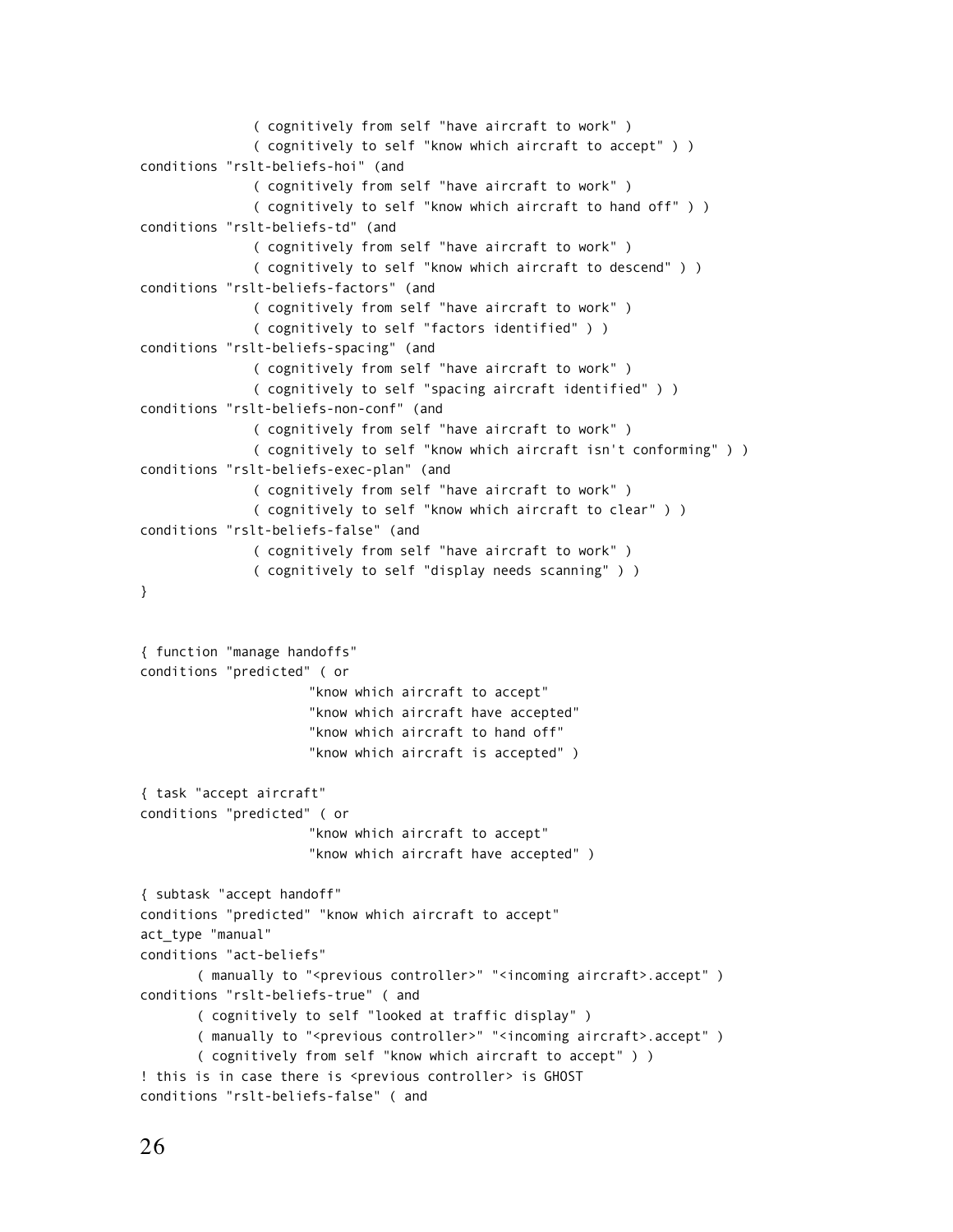```
( cognitively to self "looked at traffic display" )
       ( cognitively from self "know which aircraft to accept" ) )
}
! this has to wait for check-in from aircraft
{ subtask "roger check-in"
conditions "predicted" "know which aircraft have accepted"
act_type "verbal"
conditions "act-beliefs"
       ( verbally to "<incoming aircraft>" "<incoming aircraft>.roger" )
conditions "rslt-beliefs-true" ( and
       ( cognitively to self "looked at traffic display" )
       ( cognitively from self "know which aircraft have accepted" ) )
}
}
{ task "initiate handoff"
conditions "predicted" ( or
                      "know which aircraft to hand off"
                      "know which aircraft is accepted" )
{ subtask "inform other controller"
conditions "predicted" "know which aircraft to hand off"
act_type "manual"
conditions "act-beliefs"
       ( manually to "<next controller>" "<outgoing aircraft>.handoff" )
conditions "rslt-beliefs-true" ( and
       ( manually to "<next controller>" "<outgoing aircraft>.handoff" )
       ( cognitively to self "looked at traffic display" )
       ( cognitively from self "know which aircraft to hand off" ) )
! this is in case there is <next controller> is GHOST
conditions "rslt-beliefs-false" ( and
       ( cognitively to self "looked at traffic display" )
       ( cognitively from self "know which aircraft to hand off" ) )
}
! this has to wait for accept from other controller
{ subtask "issue frequency change"
conditions "predicted" "know which aircraft is accepted"
act_type "verbal"
conditions "act-beliefs"
       ( verbally to "<outgoing aircraft>" "<outgoing aircraft>.freq_change" )
conditions "rslt-beliefs-true" ( and
       ( cognitively to self "looked at traffic display" )
       ( cognitively from self "know which aircraft is accepted" ) )
}
}
```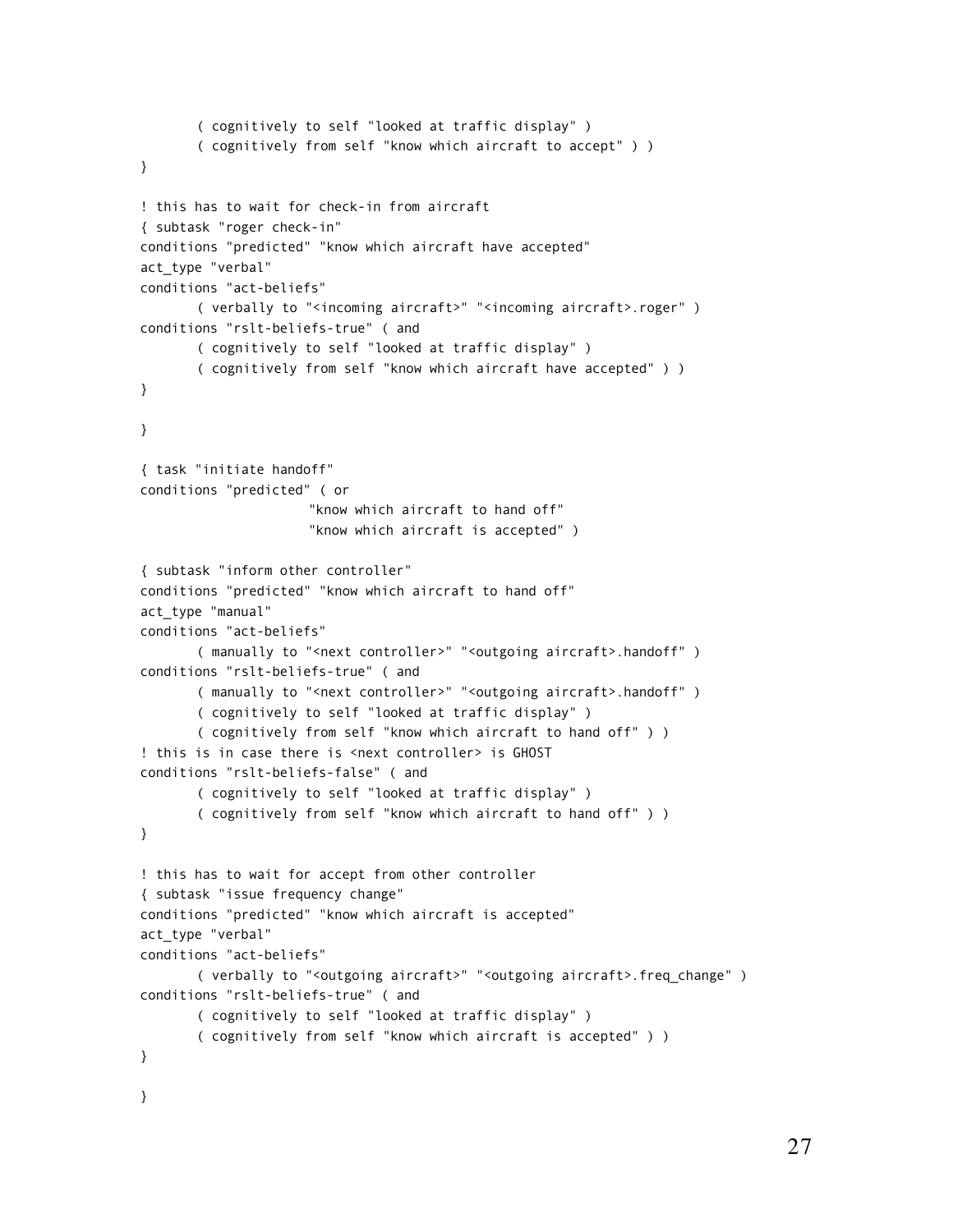}

```
{ function "manage descents"
conditions "predicted" "know which aircraft to descend"
{ task "issue descent clearance"
conditions "predicted" "know which aircraft to descend"
act_type "verbal"
conditions "act-beliefs"
       ( cognitively to self "<descent aircraft>.assign_alt" )
conditions "rslt-beliefs-true" ( and
       ( verbally to "<descent aircraft>" "<descent aircraft>.descend" )
       ( cognitively to self "looked at traffic display" )
       ( cognitively from self "know which aircraft to descend" ) )
conditions "rslt-beliefs-false" ( and
       ( cognitively to self "looked at traffic display" )
       ( cognitively from self "know which aircraft to descend" ) )
}
}
{ function "manage separation"
conditions "predicted" ( or
                      "factors identified"
                      "know which aircraft to clear" )
{ task "evaluate separation clearance options"
conditions "predicted" "factors identified"
act type "cognitive"
conditions "act-beliefs"
       ( cognitively to self "<separation aircraft>.evaluate_and_set" )
conditions "rslt-beliefs-true" ( and
       ( cognitively to self "know which aircraft to clear" )
       ( cognitively from self "factors identified" ) )
conditions "rslt-beliefs-false" ( and
       ( cognitively to self "looked at traffic display" )
       ( cognitively from self "factors identified" ) )
}
{ task "issue separation clearance"
conditions "predicted" "know which aircraft to clear"
act_type "verbal"
conditions "act-beliefs"
       ( verbally to "<aircraft to clear>" "<aircraft to clear>.clear" )
conditions "rslt-beliefs-true" ( and
       ( verbally to "<aircraft to clear>" "<aircraft to clear>.issue" )
```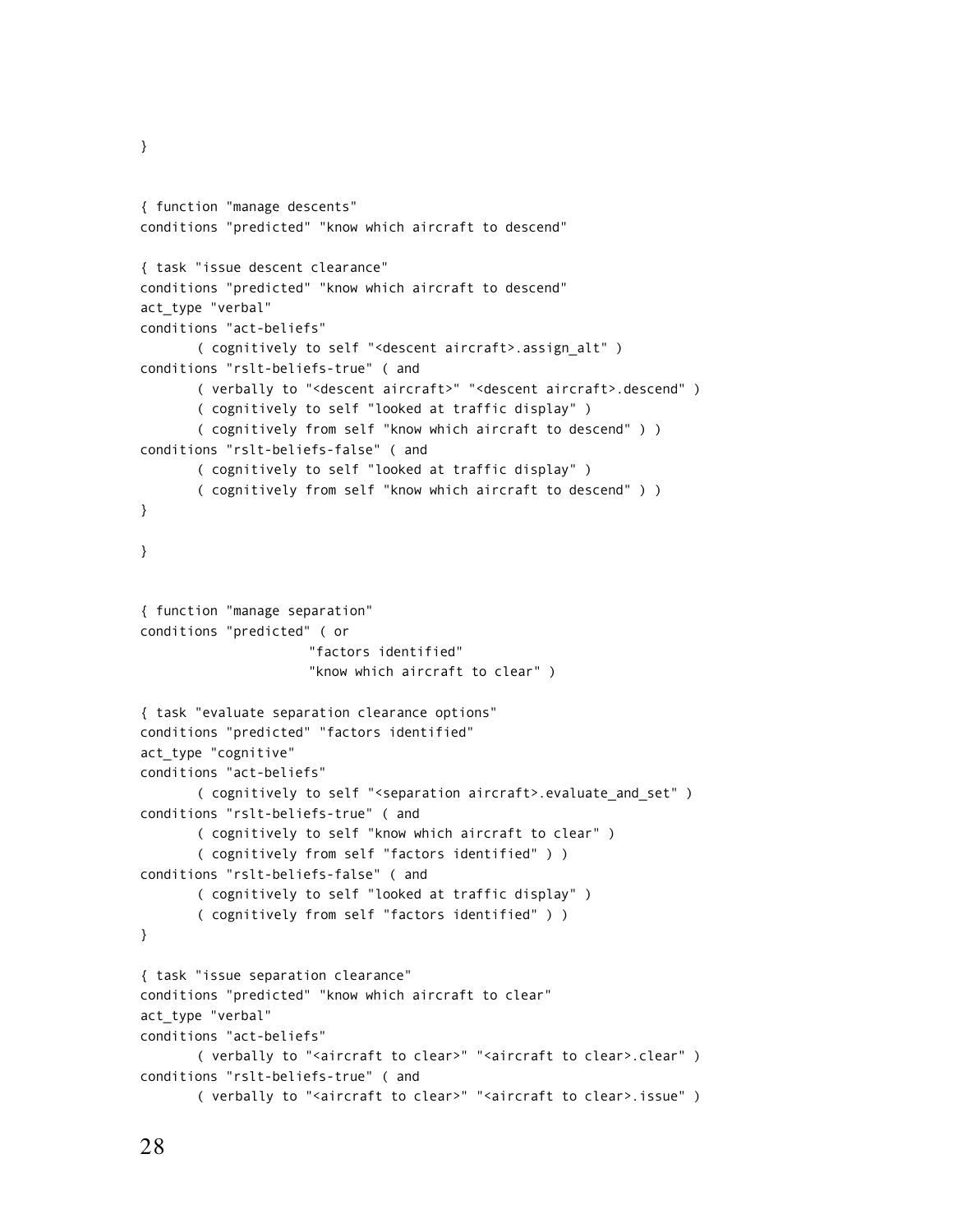```
( cognitively to self "looked at traffic display" )
       ( cognitively from self "know which aircraft to clear" ) )
}
}
{ function "manage spacing"
conditions "predicted" ( or "spacing aircraft identified"
                             "know which aircraft to space" )
{ task "evaluate spacing clearance options"
conditions "predicted" "spacing aircraft identified"
act type "cognitive"
conditions "act-beliefs"
       ( cognitively to self "<spacing aircraft>.evaluate_and_set" )
conditions "rslt-beliefs-true" ( and
       ( cognitively to self "know which aircraft to space" )
       ( cognitively from self "spacing aircraft identified" ) )
conditions "rslt-beliefs-false" ( and
       ( cognitively to self "looked at traffic display" )
       ( cognitively from self "spacing aircraft identified" ) )
}
{ task "issue spacing clearance"
conditions "predicted" "know which aircraft to space"
act type "verbal"
conditions "act-beliefs"
       ( verbally to "<aircraft to space>" "<aircraft to space>.clear" )
conditions "rslt-beliefs-true" ( and
       ( verbally to "<aircraft to space>" "<aircraft to space>.issue" )
       ( cognitively to self "looked at traffic display" )
       ( cognitively from self "know which aircraft to space" ) )
}
}
{ function "manage non-conformance"
conditions "predicted" "know which aircraft isn't conforming"
{ task "re-issue clearance"
conditions "predicted" "know which aircraft isn't conforming"
act_type "verbal"
conditions "act-beliefs"
       ( verbally to "<non-conforming aircraft>" "<non-conforming aircraft>.re-clear"
)
conditions "rslt-beliefs-true" ( and
```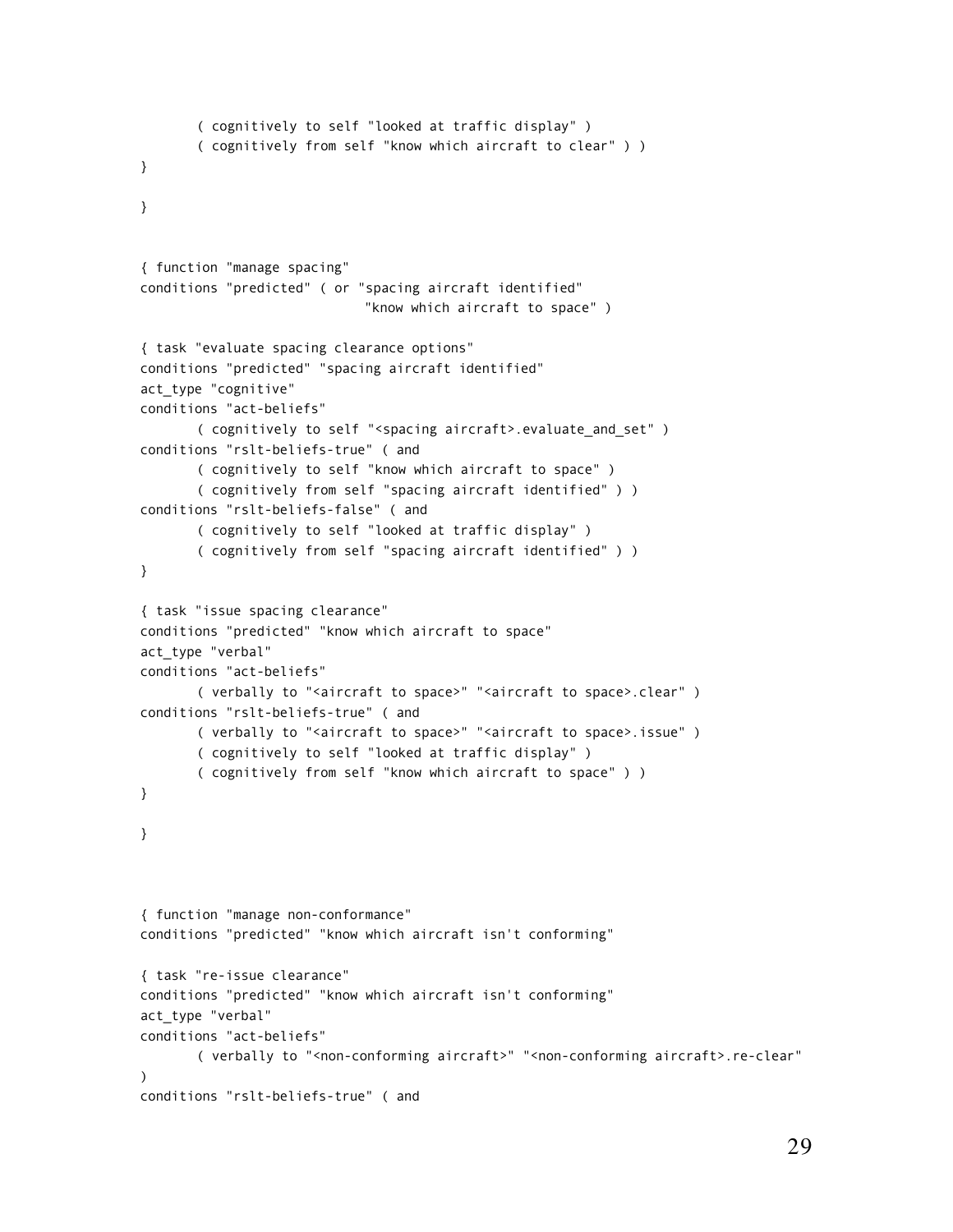```
( verbally to "<non-conforming aircraft>" "<non-conforming aircraft>.issue" )
       ( cognitively to self "looked at traffic display" )
       ( cognitively from self "know which aircraft isn't conforming" ) )
}
}
}
```
The file specification specifies information about the hierarchy of activities represented in the model. It also specifies the conditions under which they are 'predicted' (i.e., executed, in the case of CATS agents), what underlying skills and control rules an activity must access to execute, and what the agent's task context beliefs should reflect after they have executed an activity. The model specifies the activity hierarchy using 'curly brackets.' Activities are designated as "function," "task," etc., for no particular reason, except that past CATS implementations have used such designations (see Callantine, Mitchell, and Palmer, 1999, for discussion of the CATS model's roots in Operator Function Model methodology).

After an activity's name is information about the activity's type ('cognitive,' 'perceptual,' 'verbal,' or 'manual'), and a series of 'conditions' expressions. The first (order doesn't really matter, but an order is maintained for readability) is the conditions under which the activity is 'predicted.' These conditions reference task context beliefs. The second is 'act-beliefs.' This is the key expression for accessing underlying knowledge about how various beliefs get transformed by the so-called 'Belief Transformer' module in Figure 2 of the main text. Inspection of the model finds examples such as " $\le$ sector aircraft>.set\_value", "<aircraft to work>.evaluate", "<separation aircraft>.evaluate\_and\_set", etc. These identifiers cue methods in the Belief Transformer module to perform the indicated manipulations by accessing the agent's skill library and control rules. The belief transformer installs the required beliefs in the agent's belief set, and returns a value that tells the agent how to adjust its task context beliefs.

The best example of this is what happens when the Belief Transformer is sent the cue "<aircraft to work>.evaluate" when an agent executes the activity 'determine aircraft to work.' Based on the priorities described in the main text (Figure 5), the Belief Transformer finds, first, whether there are any beliefs in the agent's belief set that say an aircraft with an executable plan exists ('plan\_exec [aircraft]'). If so, the Belief transformer returns a PLAN\_EXEC value, which in turn tells the agent to adjust its task context according to the 'conditions "rslt-beliefs-exec-plan"' clause in the model, and so on, for all the other outcomes. In this example, the task context information 'know which aircraft to clear' gets added to the agent's belief set. An interesting twist is, in evaluating plans to execute, the control rules actually set the value of the aircraft to clear, and the clearance value specified by the plan, so that when the activity 'issue separation clearance' fires (because its 'predicted' conditions are 'know which aircraft to clear'), and sends the cue "<aircraft to clear>.clear"' to the Belief Transformer, the Belief Transformer 'knows' which aircraft and what clearance is intended.

While a bit confusing, this scheme allows knowledge that resides in code to operate in concert with knowledge provided by the CATS model file specification. Earlier CATS agent applications (Callantine, 2001) use a similar scheme. Activity tracking applications (Callantine, Mitchell, and Palmer, 1999) are able to encapsulate all the required knowledge except rules for activating 'context specifiers' in the model file specification.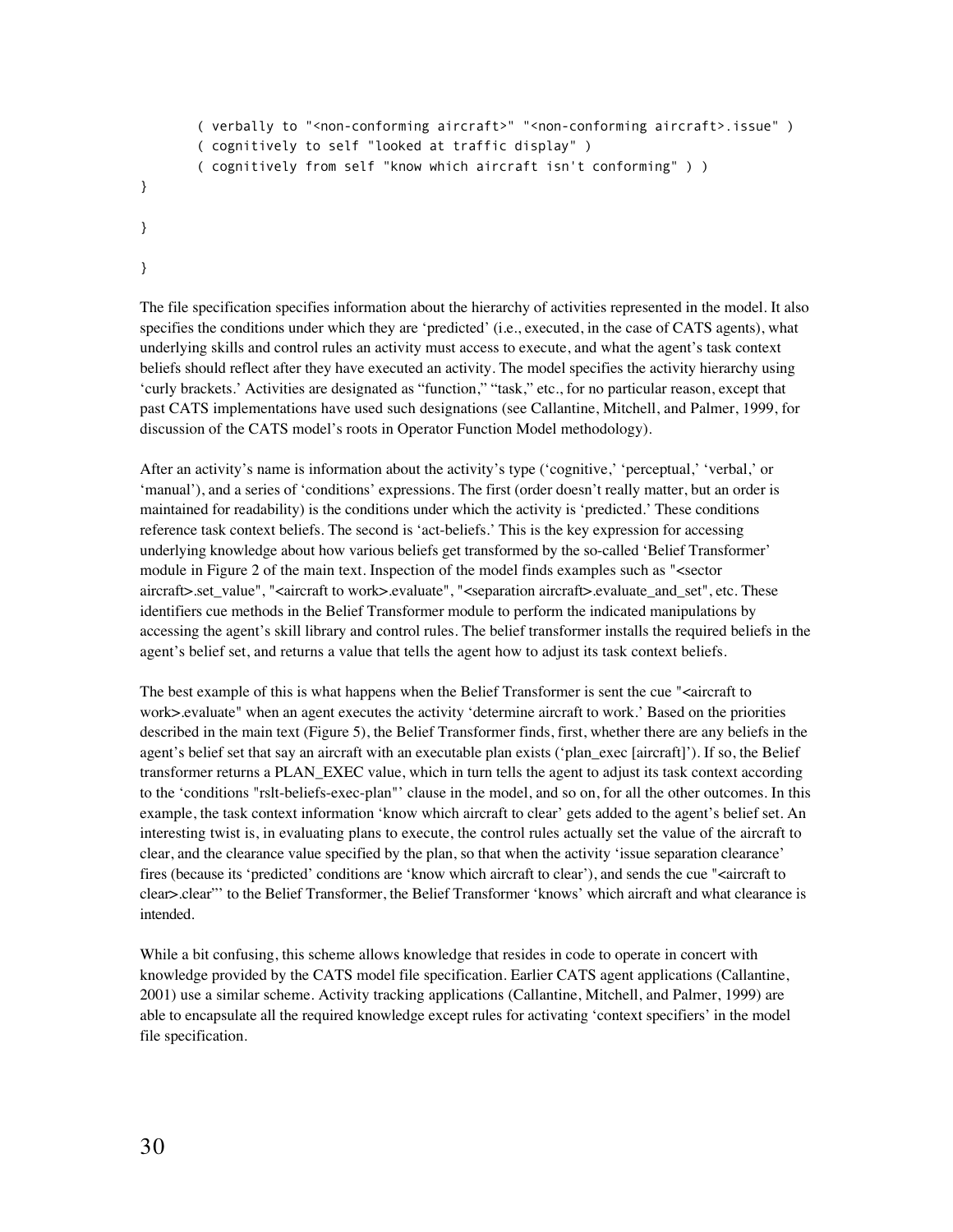# *Appendix B*

This appendix shows traffic flows for each of the scenarios in each of the two conditions. The traffic traces are shown in pairs, with the full control condition on the top, and the descent only condition on the bottom.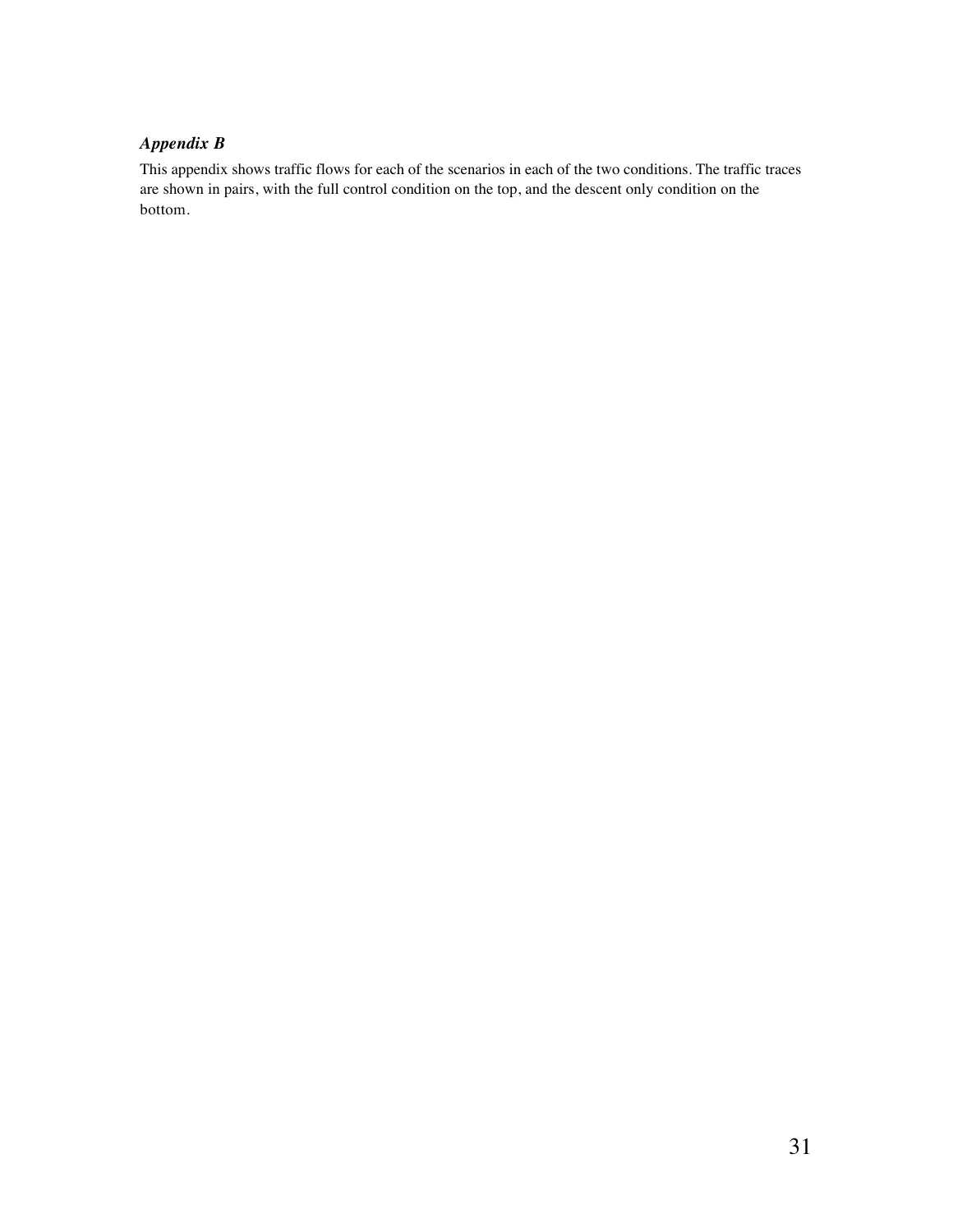

Figure B-1. Flows for scenario A-1.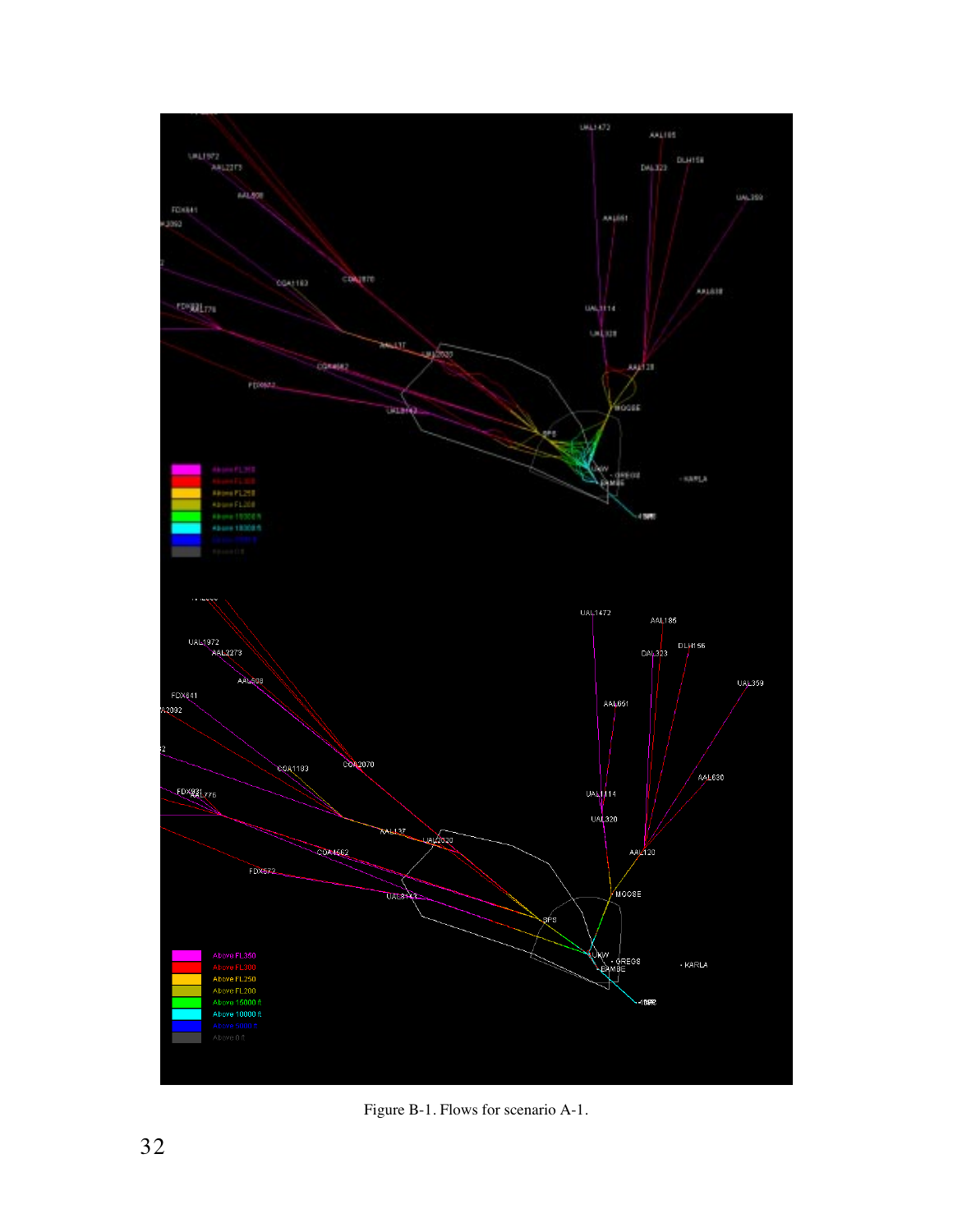

Figure B-2. Flows for scenario A-2.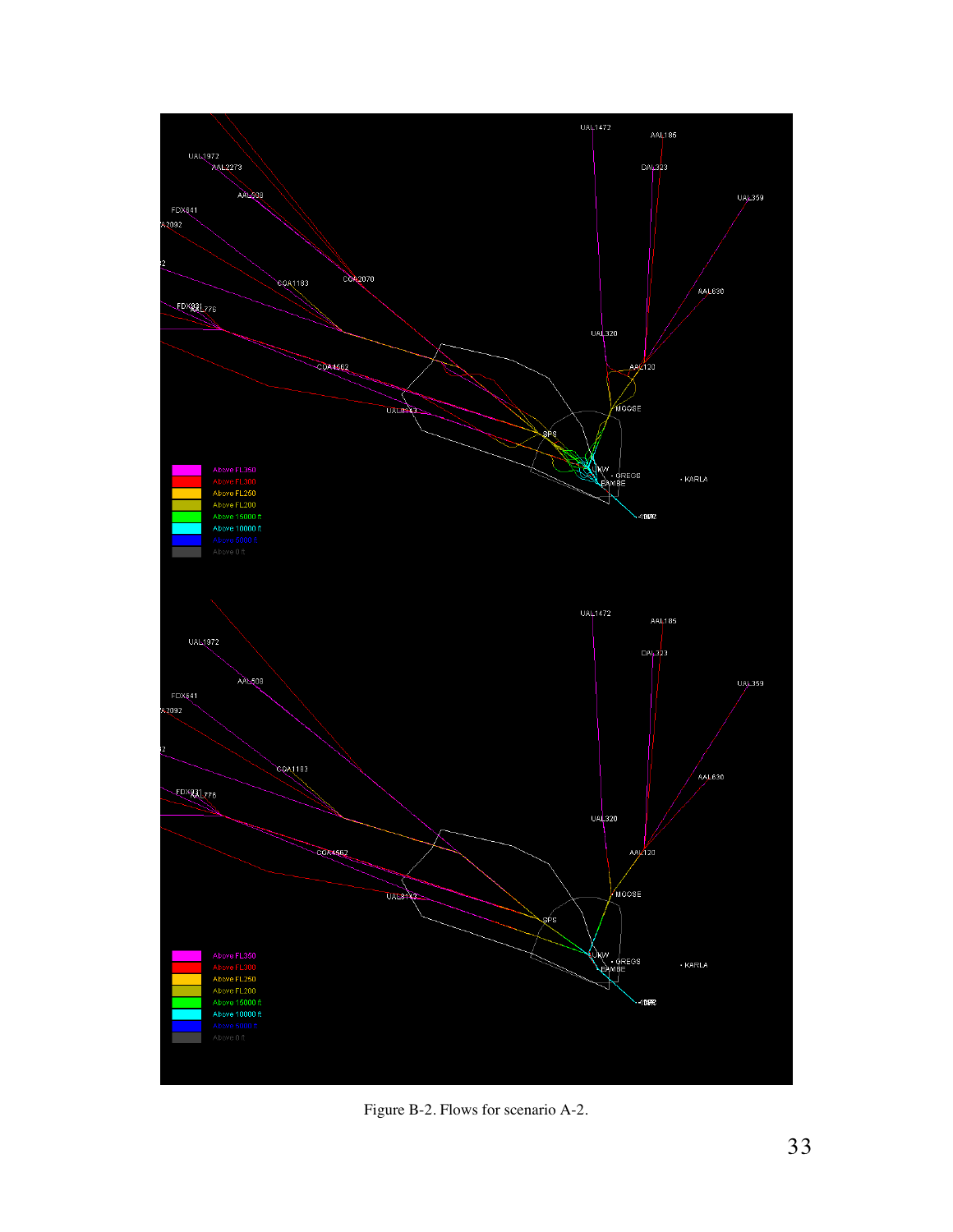

Figure B-1. Flows for scenario A-3.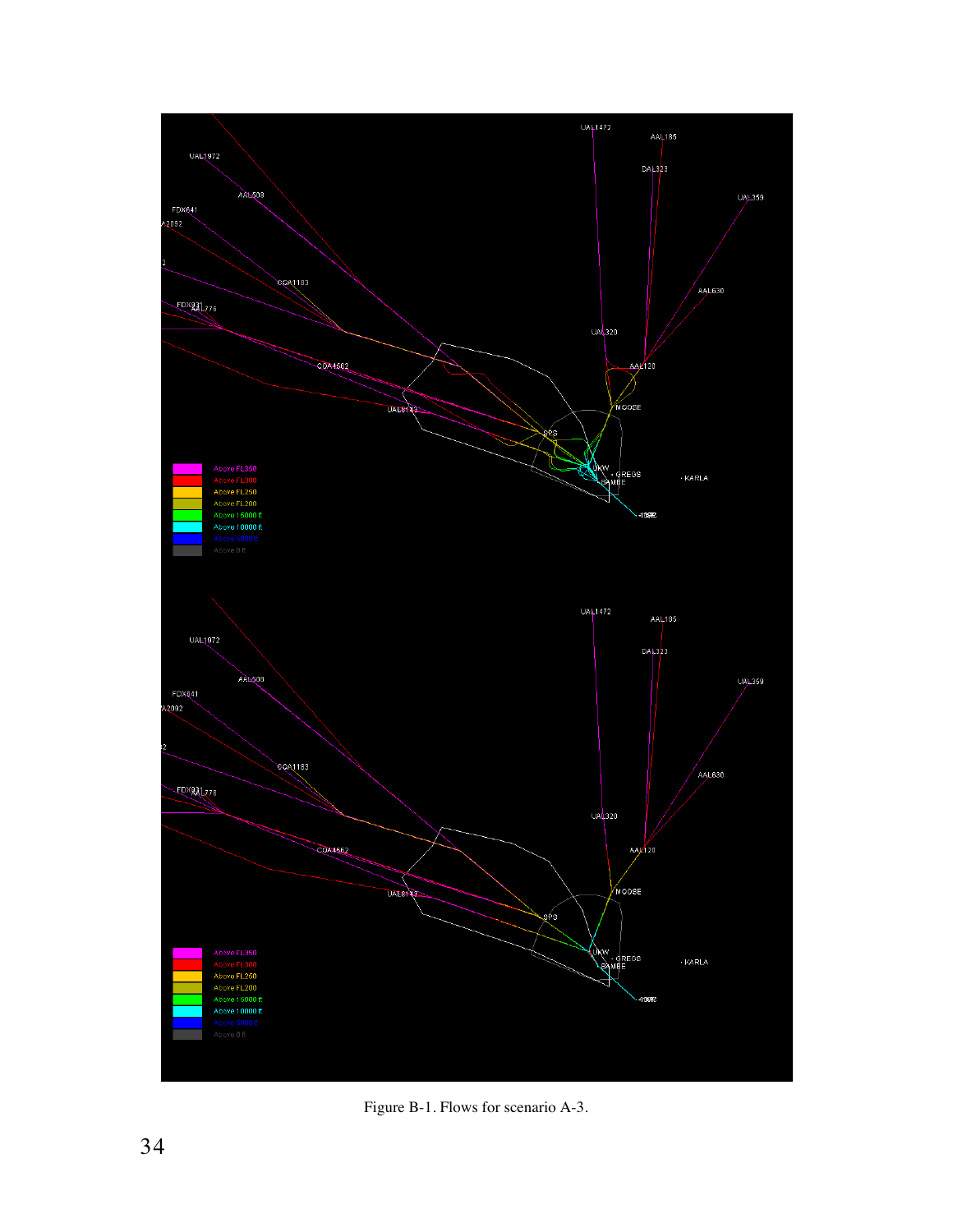

Figure B-4. Flows for scenario B-1.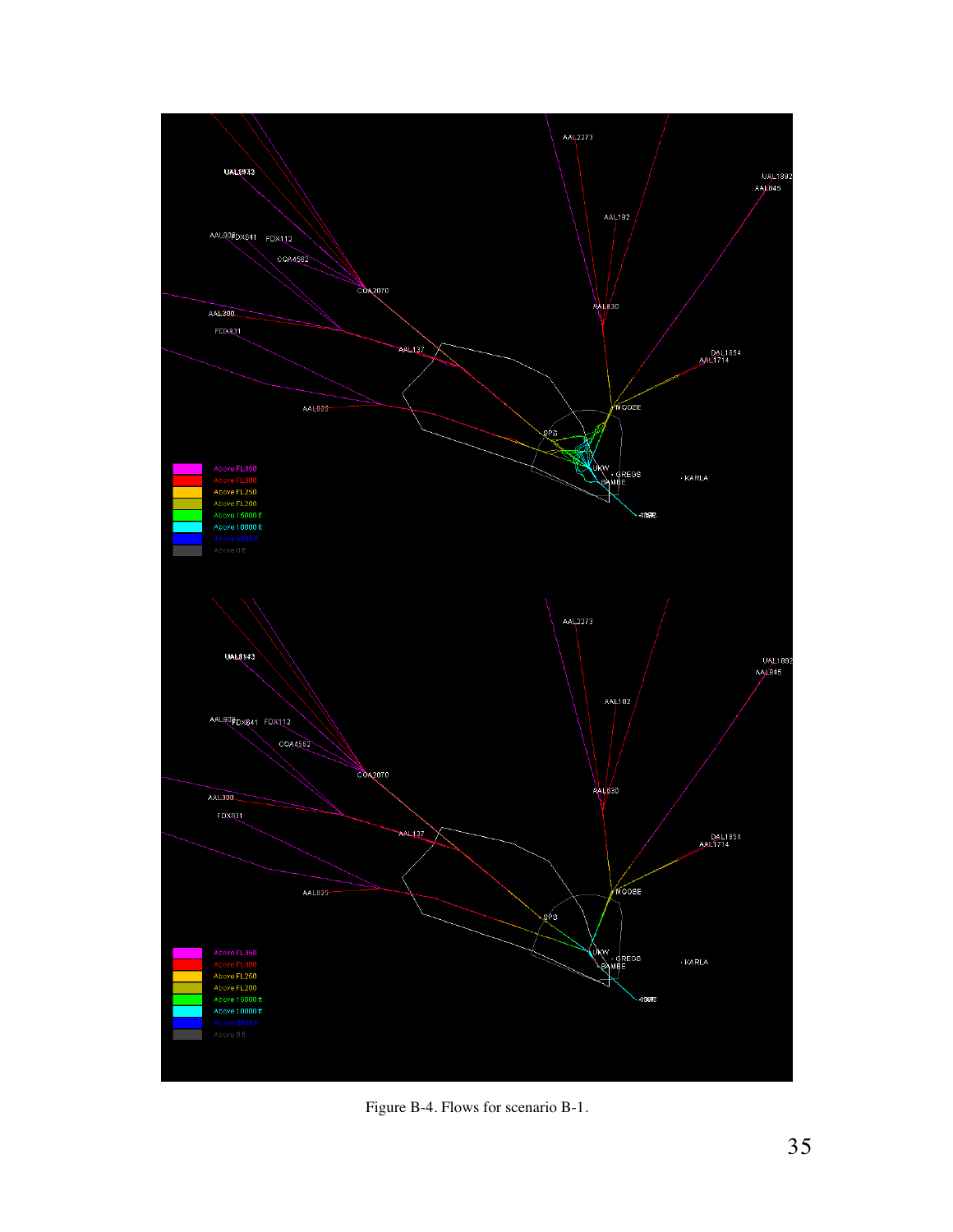

Figure B-5. Flows for scenario B-2.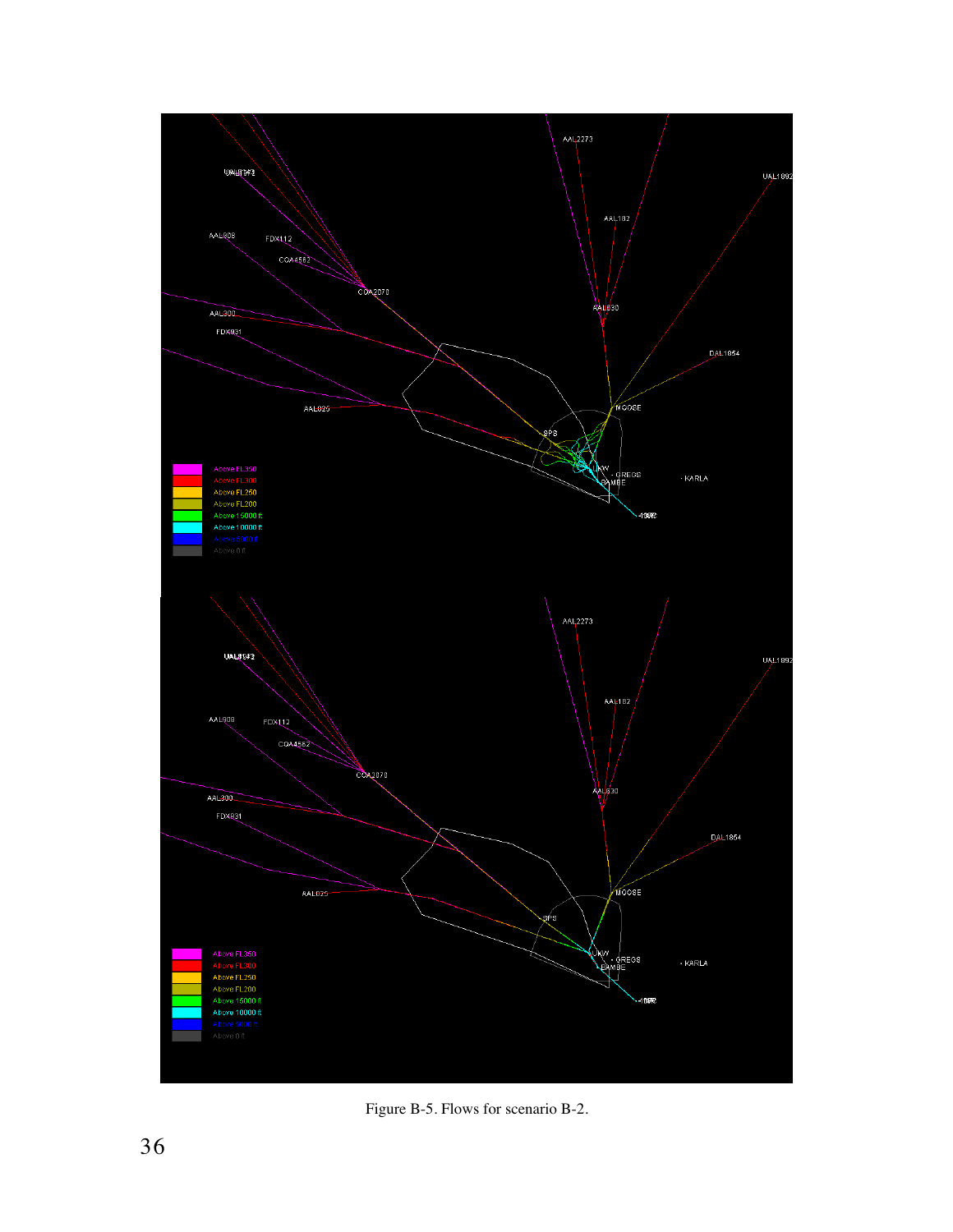

Figure B-6. Flows for scenario B-3.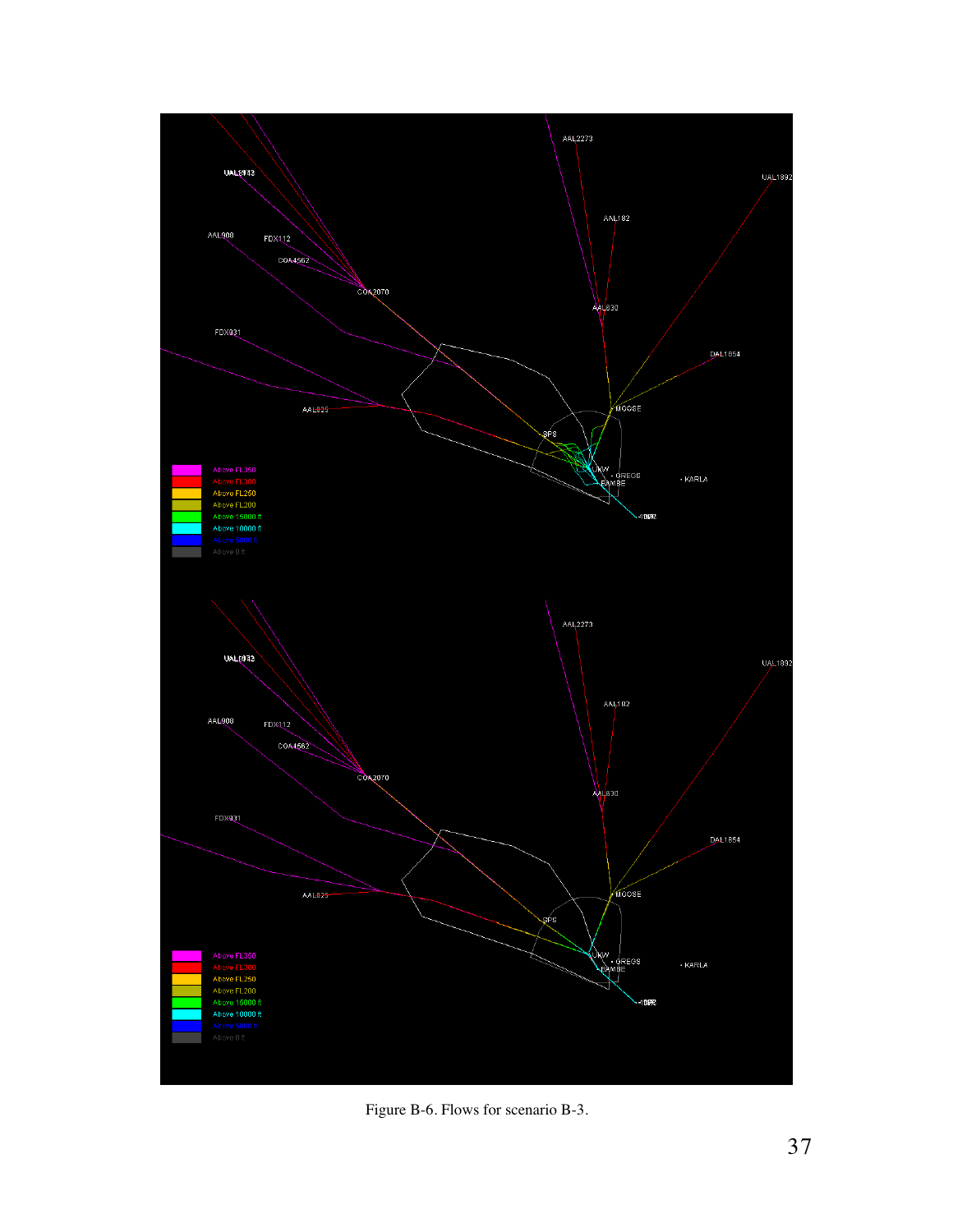

Figure B-7. Flows for scenario C-1.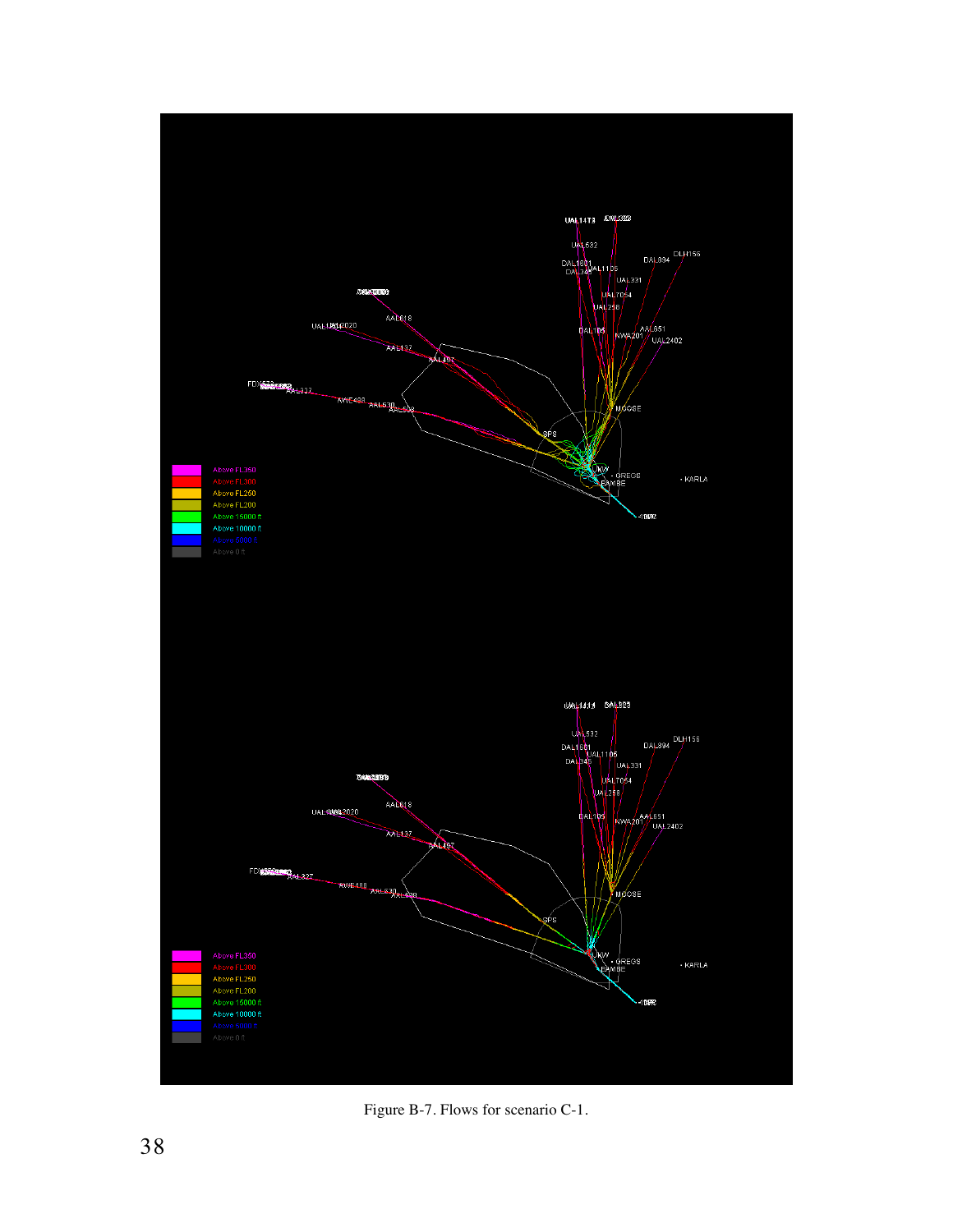

Figure B-8. Flows for scenario C-2.